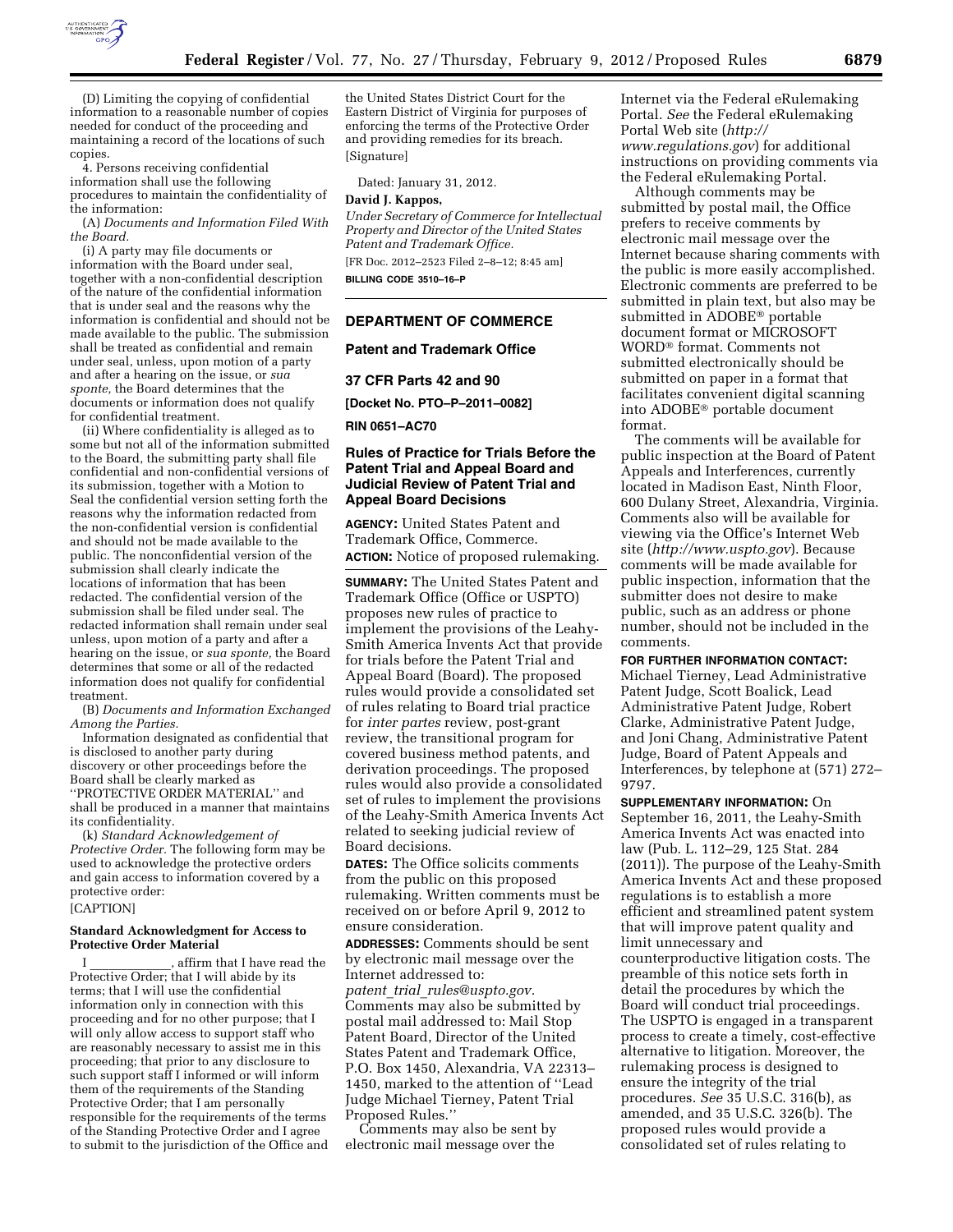Board trial practice for *inter partes*  review, post-grant review, the transitional program for covered business method patents, and derivation proceedings. *See* 35 U.S.C. 316(b), as amended, and 35 U.S.C. 326(b).

This notice proposes rules to implement the provisions of the Leahy-Smith America Invents Act that provide for trials to be conducted by the Board. In particular, the proposed rules would provide a consolidated set of rules relating to Board trial practice for *inter partes* review, post-grant review, derivation proceedings, and the transitional program for covered business method patents by adding a new part 42 including a new subpart A to title 37 of the Code of Federal Regulations. The proposed rules would also provide a consolidated set of rules to implement the provisions of the Leahy-Smith America Invents Act related to seeking judicial review of Board decisions by adding a new part 90 to title 37 of the Code of Federal Regulations.

Additionally, the Office in separate rulemakings proposes to add a new subpart B to 37 CFR part 42 (RIN 0651– AC71) to provide rules specific to *inter partes* review, a new subpart C to 37 CFR part 42 (RIN 0651–AC72) to provide rules specific to post-grant review, a new subpart D to 37 CFR part 42 (RIN 0651–AC73; RIN 0651–AC75) to provide rules specific to the transitional program for covered business method patents, and a new subpart E to 37 CFR part 42 (RIN 0651–AC74) to provide rules specific to derivation proceedings. For the proposed rules, the Office also developed a Trial Practice Guide (which will be revised accordingly when the Office implements the final rules). The notices of proposed rulemaking and the Trial Practice Guide are published in this issue and the next issue (February 10, 2012) of the **Federal Register**.

The instant notice refers to the proposed rules in subparts B through E of part 42 set forth in the other notices. Moreover, rather than repeating the statutory provisions set forth in the Leahy-Smith America Invents Act for the implementation of *inter partes*  review, post-grant review, transitional program covered business method patents, and derivation that are provided in the other notices of proposed rulemaking, the instant notice only summarizes the provisions related to the Board and judicial review of Board decisions that are not provided in the other notices.

## **Patent Trial and Appeal Board**

Section 7 of the Leahy-Smith America Invents Act amends 35 U.S.C. 6 and

provides for the constitution and duties of the Patent Trial and Appeal Board. 35 U.S.C. 6(a), as amended, provides that the Patent Trial and Appeal Board members will include the Director, Deputy Director, Commissioner for Patents, Commissioner for Trademarks, and administrative patent judges. 35 U.S.C. 6(a), as amended, further provides that ''administrative patent judges shall be persons of competent legal knowledge and scientific ability and are appointed by the Secretary, in consultation with the Director.'' 35 U.S.C. 6(b), as amended, specifies that the duties of the Patent Trial and Appeal Board are to: (1) Review adverse decisions of examiners upon an application for patent; (2) review appeals of reexaminations pursuant to section 134(b); (3) conduct derivation proceedings pursuant to 35 U.S.C. 135; and (4) conduct *inter partes* reviews and post-grant reviews pursuant to chapters 31 and 32 of title 35, United States Code. Further, § 7 of the Leahy-Smith America Invents Act amends 35 U.S.C. 6 by adding paragraphs (c) and (d). New paragraph (c) of 35 U.S.C. 6 provides that each appeal, derivation proceeding, post-grant review including covered business method patent review, and *inter partes* review shall be heard by at least 3 members of the Board, who shall be designated by the Director.

# **Judicial Review of Patent Trial and Appeal Board Decisions**

The Leahy-Smith America Invents Act amends title 35, United States Code, to provide for certain changes to the provisions for judicial review of Board decisions, such as amending 35 U.S.C. 134, 141, 145, 146, and 306 to change the Board's name to ''Patent Trial and Appeal Board'' and to provide for judicial review of the final decisions of the Board in *inter partes* reviews, postgrant reviews, covered business method patent reviews, and derivation proceedings. The Leahy-Smith America Invents Act also revises the provisions related to filing an appeal or commencing a civil action in interferences under 35 U.S.C. 141 or 146, respectively.

In particular, § 3(j) of the Leahy-Smith America Invents Act eliminates references to interferences. Section 3(j)(1) of the Leahy-Smith America Invents Act amends each of 35 U.S.C. 145 and 146 by striking the phrase ''Board of Patent Appeals and Interferences'' each place it appears and inserting ''Patent Trial and Appeal Board.'' Section (3)(j)(2)(A) of the Leahy-Smith America Invents Act amends 35 U.S.C. 146 by: (i) Striking ''an interference'' and inserting ''a

derivation proceeding;'' and (ii) striking ''the interference'' and inserting ''the derivation proceeding.'' Section (3)(j)(3) of the Leahy-Smith America Invents Act amends the section heading for 35 U.S.C. 134 to read as follows: ''§ 134. Appeal to the Patent Trial and Appeal Board.'' Section (3)(j)(4) of the Leahy-Smith America Invents Act amends the section heading for 35 U.S.C. 146 to read as follows: ''§ 146. Civil action in case of derivation proceeding.'' Section (3)(j)(6) of the Leahy-Smith America Invents Act amends the item relating to 35 U.S.C. 146 in the table of sections for chapter 13 of title 35, United States Code, to read as follows: ''146. Civil action in case of derivation proceeding.''

Section 6(f)(3)(C) of the Leahy-Smith America Invents Act provides that the authorization to appeal or have remedy from derivation proceedings in 35 U.S.C. 141(d) and 35 U.S.C. 146, as amended, and the jurisdiction to entertain appeals from derivation proceedings under 28 U.S.C. 1295(a)(4)(A), as amended, shall be deemed to extend to any final decision in an interference that is commenced before the effective date (the date that is one year after the enactment date) and that is not dismissed pursuant to § 6(f)(3)(A) of the Leahy-Smith America Invents Act.

Section 6(h)(2)(A) of the Leahy-Smith America Invents Act amends 35 U.S.C. 306 by striking ''145'' and inserting ''144.''

Section 7(c)(1) of the Leahy-Smith America Invents Act amends 35 U.S.C. 141, entitled ''Appeal to Court of Appeals for the Federal Circuit.'' 35 U.S.C. 141(a), as amended, will provide that an applicant who is dissatisfied with the final decision in an appeal to the Patent Trial and Appeal Board under 35 U.S.C. 134(a) may appeal the Board's decision to the United States Court of Appeals for the Federal Circuit. 35 U.S.C. 141(a), as amended, will further provide that, by filing an appeal to the United States Court of Appeals for the Federal Circuit, the applicant waives his or her right to proceed under 35 U.S.C. 145.

Section 7(c)(1) of the Leahy-Smith America Invents Act amends 35 U.S.C. 141(b) to make clear that a patent owner who is dissatisfied with the final decision in an appeal of a reexamination to the Patent Trial and Appeal Board under 35 U.S.C. 134(b) may appeal the Board's decision only to the United States Court of Appeals for the Federal Circuit.

Section 7(c)(1) of the Leahy-Smith America Invents Act amends 35 U.S.C. 141(c) to provide that a party to an *inter partes* review or a post-grant review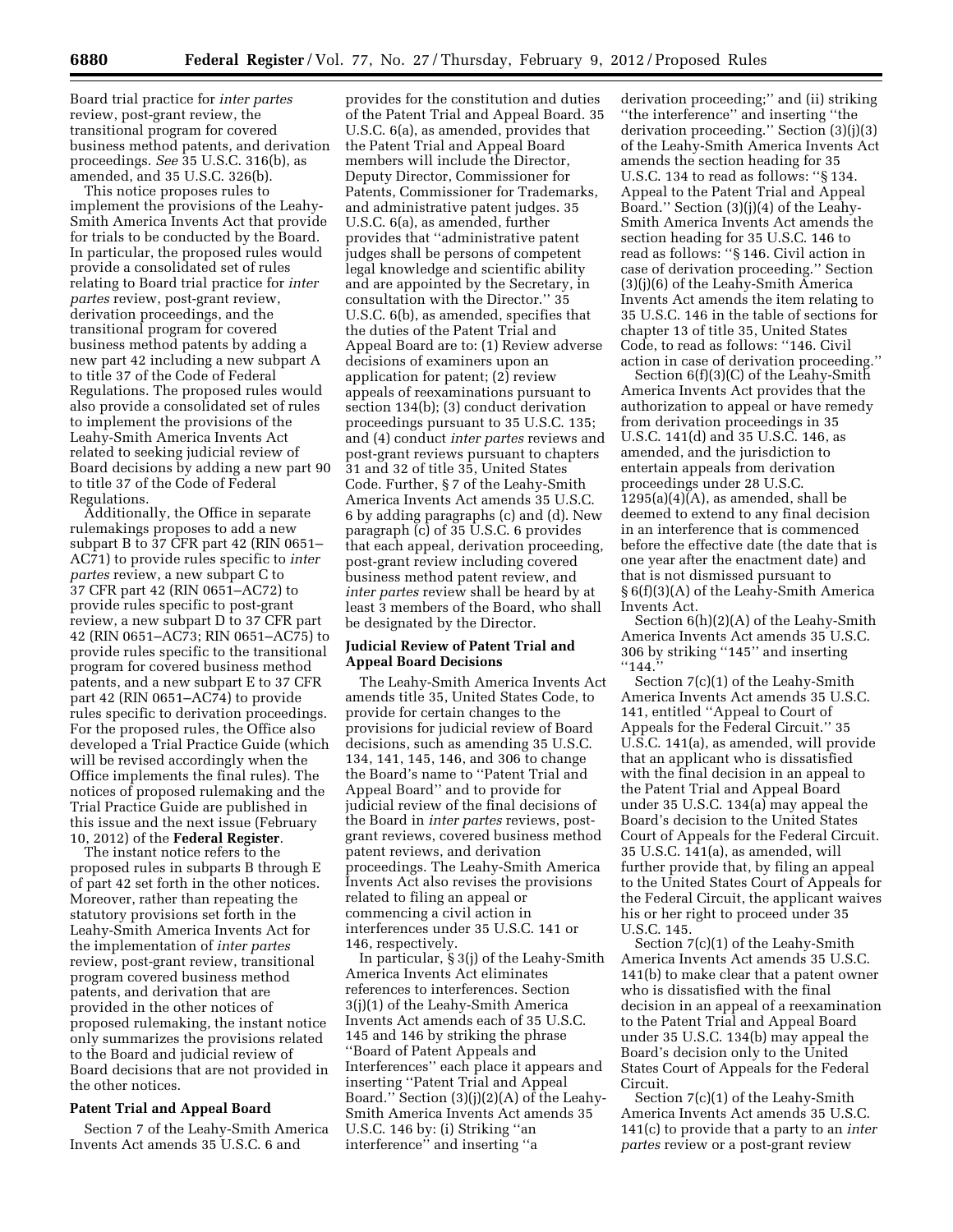who is dissatisfied with the final written decision of the Patent Trial and Appeal Board under 35 U.S.C. 318(a) or 328(a) may appeal the Board's decision only to the United States Court of Appeals for the Federal Circuit.

Section 7(c)(1) of the Leahy-Smith America Invents Act amends 35 U.S.C. 141(d) to provide that a party to a derivation proceeding who is dissatisfied with the final decision of the Patent Trial and Appeal Board in the proceeding may appeal the decision to the United States Court of Appeals for the Federal Circuit, but such appeal shall be dismissed if any adverse party to such derivation proceeding, within 20 days after the appellant has filed notice of appeal in accordance with 35 U.S.C. 142, files notice with the Director that the party elects to have all further proceedings conducted as provided in 35 U.S.C. 146, as amended. 35 U.S.C. 141(d), as amended, will also provide that if the appellant does not, within 30 days after the filing of such notice by the adverse party, file a civil action under 35 U.S.C. 146, the Board's decision shall govern the further proceedings in the case.

Section 7(c)(2) of the Leahy-Smith America Invents Act amends 28 U.S.C.  $1295(a)(4)(A)$  to read as follows:

''(A) the Patent Trial and Appeal Board of the United States Patent and Trademark Office with respect to a patent application, derivation proceeding, reexamination, postgrant review, or inter partes review under title 35, at the instance of a party who exercised that party's right to participate in the applicable proceeding before or appeal to the Board, except that an applicant or a party to a derivation proceeding may also have remedy by civil action pursuant to section 145 or 146 of title 35; an appeal under this subparagraph of a decision of the Board with respect to an application or derivation proceeding shall waive the right of such applicant or party to proceed under section 145 or 146 of title 35;''

Section 7(c)(3) of the Leahy-Smith America Invents Act amends 35 U.S.C. 143 by striking the third sentence and inserting the following:

In an ex parte case, the Director shall submit to the court in writing the grounds for the decision of the Patent and Trademark Office, addressing all of the issues raised in the appeal. The Director shall have the right to intervene in an appeal from a decision entered by the Patent Trial and Appeal Board in a derivation proceeding under section 135 or in an inter partes or post-grant review under chapter 31 or 32

Section 7(c)(3) of the Leahy-Smith America Invents Act further amends 35 U.S.C. 143 by striking the last sentence.

Section 7(e) of the Leahy-Smith America Invents Act provides that the amendments made by § 7 of the LeahySmith America Invents Act shall take effect upon the expiration of the 1-year period beginning on the date of the enactment of the Leahy-Smith America Invents Act and shall apply to proceedings commenced on or after that effective date, with the following exceptions. First, that the extension of jurisdiction to the United States Court of Appeals for the Federal Circuit to entertain appeals of decisions of the Patent Trial and Appeal Board in reexaminations under the amendment made by § 7(c)(2) shall be deemed to take effect on the date of the enactment of the Leahy-Smith America Invents Act and shall extend to any decision of the Board of Patent Appeals and Interferences with respect to a reexamination that is entered before, on, or after the date of the enactment of this Act. Second, that the provisions of 35 U.S.C. 6, 134, and 141, in effect on the day before the effective date of the amendments made by § 7 of the Leahy-Smith America Invents Act shall continue to apply to *inter partes*  reexaminations requested under 35 U.S.C. 311 before such effective date. Third, that the Patent Trial and Appeal Board may be deemed to be the Board of Patent Appeals and Interferences for purposes of appeals of *inter partes*  reexaminations requested under 35 U.S.C. 311 before the effective date of the amendments made by § 7 of the Leahy-Smith America Invents Act. And finally, that the Director's right under the fourth sentence of 35 U.S.C. 143, as amended by § 7(c)(3) of the Leahy-Smith America Invents Act, to intervene in an appeal from a decision entered by the Patent Trial and Appeal Board shall be deemed to extend to *inter partes*  reexaminations requested under 35 U.S.C. 311 before the effective date of the amendments made by § 7 of the Leahy-Smith America Invents Act.

Section 9(a) of the Leahy-Smith America Invents Act amends 35 U.S.C. 32, 145, 146, 154(b)(4)(A), and 293 by striking ''United States District Court for the District of Columbia'' each place that term appears and inserting ''United States District Court for the Eastern District of Virginia.'' Section 9(b) of the Leahy-Smith America Invents Act provides that amendments made by § 9 of the Leahy-Smith America Invents Act shall take effect on the date of the enactment of this Act and shall apply to any civil action commenced on or after that date.

#### **Discussion of Specific Rules**

The proposed rules would provide a consolidated set of rules relating to Board trial practice for *inter partes*  review, post-grant review, derivation

proceedings, and the transitional program for covered business method patents by adding a new part 42 including a new subpart A to title 37 of the Code of Federal Regulations. Interference proceedings would not be covered by a new part 42 and the rules in part 41 governing contested cases and interferences would continue to remain in effect so as to not disrupt ongoing interference proceedings. Additionally, the proposed rules would also provide a consolidated set of rules to implement the provisions of the Leahy-Smith America Invents Act relating to filing appeals from Board decisions by adding a new part 90 to title 37 of Code of Federal Regulations.

Title 37 of the Code of Federal Regulations, Parts 42 and 90, are proposed to be added as follows:

# **Part 42—Trial Practice Before the Patent Trial and Appeal Board**

## **General**

*Section 42.1:* Proposed § 42.1 would set forth general policy considerations for part 42.

Proposed § 42.1(a) would define the scope of the rules.

Proposed § 42.1(b) would provide a rule of construction for all the rules in proposed part 42. The proposed rule would mandate that all the Board's rules be construed to achieve the just, speedy, and inexpensive resolution of Board proceedings. This proposed rule reflects considerations identified in 35 U.S.C. 316(b) and 326(b), which state that the Office is to take into account the integrity of the patent system, the efficient administration of the Office, and the ability of the Office to complete timely the proceedings in promulgating regulations.

Proposed § 42.1(c) would require that decorum be exercised in Board proceedings, including dealings with opposing parties. Board officials would be similarly expected to treat parties with courtesy and decorum.

Proposed § 42.1(d) would provide that the default evidentiary standard for each issue in a Board proceeding is a preponderance of the evidence. This proposed rule implements the statute, which directs that unpatentability issues must be proven by a preponderance of the evidence. 35 U.S.C. 316(e), as amended, and 35 U.S.C. 326(e). The proposed rule is also consistent with 35 U.S.C. 135(b), which provides that the Director shall establish regulations requiring sufficient evidence to prove and rebut a claim of derivation. *See Price* v. *Symsek,* 988 F.2d 1187, 1193 (Fed. Cir. 1993).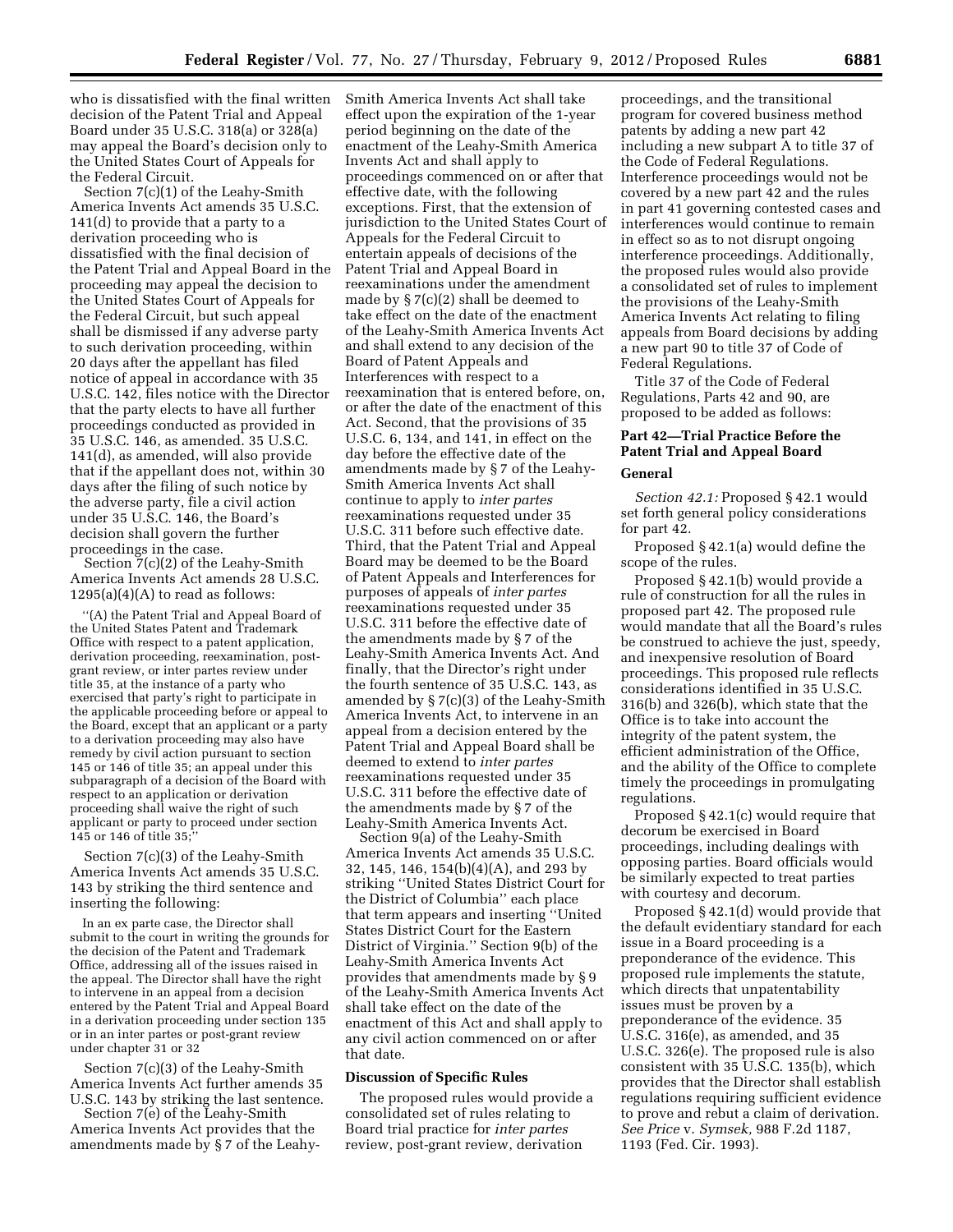*Section 42.2:* Proposed § 42.2 would set forth definitions for Board proceedings under proposed part 42.

The proposed definition of affidavit would provide that *affidavit* means affidavits or declarations under § 1.68. The proposed definition also provides that a transcript of an *ex parte*  deposition or a declaration under 28 U.S.C. 1746 may be used as an affidavit.

The proposed definition of Board would rename ''the Board of Patent Appeals and Interferences'' to ''the Patent Trial and Appeal Board.'' The proposed definition would also provide that *Board* means a panel of the Board or a member or employee acting with the authority of the Board, consistent with 35 U.S.C. 6(b), as amended.

The proposed definition of business day would provide that *business day*  means a day other than a Saturday, Sunday, or Federal holiday within the District of Columbia.

The proposed definition of confidential information would provide that *confidential information* means trade secret or other confidential research, development or commercial information. The proposed definition would be consistent with Federal Rule of Civil Procedure 26(c)(1)(G), which provides for protective orders for trade secret or other confidential research, development, or commercial information.

The proposed definition of final would provide that *final* means final for purposes of judicial review. The proposed definition would also provide that a decision is final only if it disposes of all necessary issues with regard to the party seeking judicial review, and does not indicate that further action is required.

The proposed definition of hearing would make it clear that a *hearing* is a consideration of the issues involved in the trial.

The proposed definition of involved would provide that *involved* means an application, patent, or claim that is the subject of the proceeding.

The proposed definition of judgment would provide that *judgment* means a final written decision by the Board. The proposed definition is consistent with the requirement under 35 U.S.C. 318(a) and 328(a), as amended, that the Board issue final written decisions for reviews that are instituted and not dismissed. The proposed definition is also consistent with 35 U.S.C. 135(d), as amended, which provides for final decisions of the Board in derivation proceedings.

The proposed definition of motion would clarify that *motions* are requests for remedies but that the term motion

does not include petitions seeking to institute a trial.

The proposed definition of Office would provide that *Office* means the United States Patent and Trademark Office.

The proposed definition of panel would provide that a *panel* is at least three members of the Board. The proposed definition is consistent with 35 U.S.C. 6(c), as amended, that each derivation proceeding, *inter partes*  review, post-grant review, covered business method patent review proceeding shall be heard by at least three members of the Board.

The proposed definition of *party*  would include at least the petitioner and the patent owner, as well as any applicant in a derivation proceeding.

The proposed definition of petition would provide that a *petition* is a request that a trial be instituted and is consistent with the requirements of 35 U.S.C. 135(a) and 311, as amended, 35 U.S.C. 321.

The proposed definition of petitioner would provide that a *petitioner* is a party requesting a trial be instituted. This proposed definition is consistent with the requirements of 35 U.S.C. 135(a) and 311(a), as amended, and 35 U.S.C. 321(a), which provide that persons seeking the institution of a trial may do so by filing a petition.

The proposed definition of preliminary proceeding would provide that a *preliminary proceeding* begins with the filing of a petition for instituting a trial and ends with a written decision as to whether a trial will be instituted.

The proposed definition of proceeding would provide that a *proceeding* means a trial or preliminary proceeding. This proposed definition would encompass both the portion of the proceeding that occurs prior to institution of a trial and the trial itself.

The proposed definition of rehearing would provide that *rehearing* means reconsideration.

The proposed definition of trial would provide that a *trial* is a contested case instituted by the Board based upon a petition. This proposed definition would encompass all contested cases before the Board, except for interferences. The proposed definition would exclude interferences so that interferences would continue, without disruption, to use the rules provided in part 41. The existence of a contested case would be a predicate for authorizing a subpoena under 35 U.S.C. 24. As with part 41, *inter partes*  reexaminations under 35 U.S.C. 134(c) are not considered contested cases for the purposes of proposed part 42.

Similarly, written requests to make a settlement agreement available would not be considered contested cases.

*Section 42.3:* Proposed § 42.3 would set forth the jurisdiction of the Board in a Board proceeding.

Proposed § 42.3(a) would provide the Board with jurisdiction over applications and patents involved in a Board proceeding. This is consistent with 35 U.S.C. 6(b), as amended, which provides that the Board is to conduct derivation proceedings, *inter partes*  reviews, and post-grant reviews. Additionally, the proposed rule is consistent with the Board's role in conducting the transitional program for covered business method patent reviews pursuant to § 18 of the Leahy-Smith America Invents Act, as covered business method patent reviews are subject to 35 U.S.C. 326(c), which provides that the Board conduct the review.

Proposed § 42.3(b) would provide that a petition to institute a trial must be filed with the Board in a timely manner.

*Section 42.4:* Proposed § 42.4 would provide for notice of trial.

Proposed § 42.4(a) would specifically delegate the determination to institute a trial to an administrative patent judge.

Proposed § 42.4(b) would provide that the Board will send a notice of a trial to every party to the proceeding.

Proposed § 42.4(c) would provide that the Board may authorize additional modes of notice. Note that the failure to maintain a current correspondence address may result in adverse consequences. *Ray* v. *Lehman,* 55 F.3d 606, 610 (Fed. Cir. 1995) (finding notice of maintenance fee provided by the Office to an obsolete, but not updated, address of record to have been adequate).

*Section 42.5:* Proposed § 42.5 would set forth the conduct of the trial.

Proposed §§ 42.5(a) and (b) would permit administrative patent judges wide latitude in administering the proceedings to balance the ideal of precise rules against the need for flexibility to achieve reasonably fast, inexpensive, and fair proceedings. The decision to waive a procedural requirement, for example default times for taking action, would be committed to the discretion of the administrative patent judge. By permitting the judges to authorize relief under parts 1, 41, and 42, the proposed rule avoids delay and permits related issues to be resolved in the same proceeding in a uniform and efficient manner.

Proposed § 42.5(c) would provide that the Board may set times by order. The proposed rule also provides that good cause must be shown for extensions of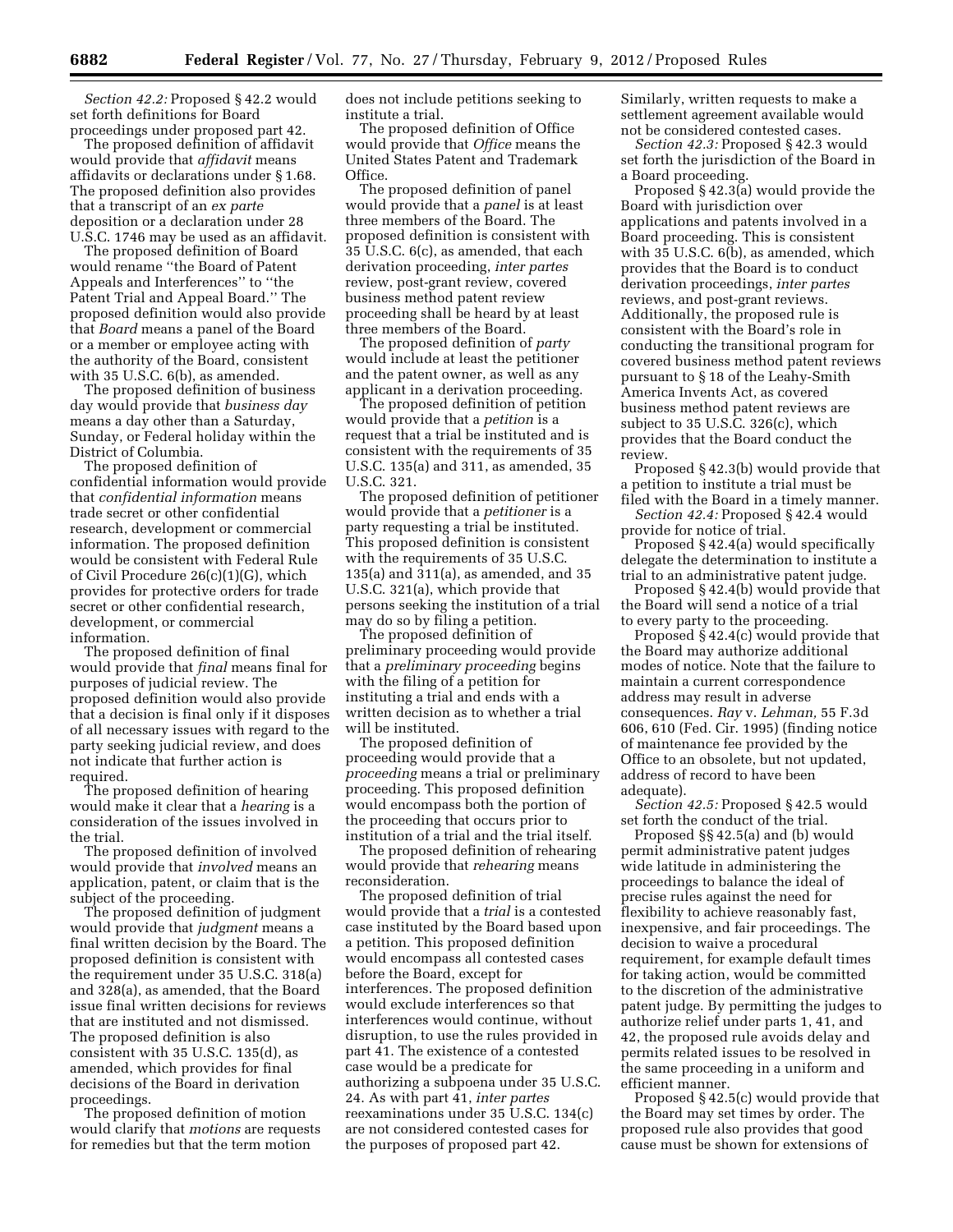time and to excuse late actions. Late action will also be excused by the Board if it concludes that doing so is in the interests of justice. This proposed requirement to show good cause to extend times and to file belated papers is consistent with the requirements of 35 U.S.C. 316(a)(11), as amended, and 35 U.S.C. 326(a)(11), which provide that the Board issue a final decision not less than 1 year after institution of the review, extendable for good cause shown. The proposed rule is also consistent with 35 U.S.C. 135(b), as amended, which provides that the Director shall prescribe regulations setting forth standards for the conduct of derivation proceedings.

Proposed § 42.5(d) would prohibit *ex parte* communications about a proceeding with a Board member or Board employee actually conducting the proceeding. Under the proposed rule, the initiation of an *ex parte*  communication could result in sanctions against the initiating party. The prohibition would include communicating with any member of a panel acting in the proceeding or seeking supervisory review in a proceeding without including the opposing party in the communication. In general, under these proposed rules, it would be wisest to avoid substantive discussions of a pending trial with a Board member or Board employee. The prohibition on *ex parte* communications would not extend to: (1) Ministerial communications with support staff (for instance, to arrange a conference call); (2) hearings in which opposing counsel declines to participate; (3) informing the Board in one proceeding of the existence or status of a related Board proceeding; or (4) reference to a pending case in support of a general proposition (for instance, citing a published opinion from a pending case or referring to a pending case to illustrate a systemic problem).

*Section 42.6:* Proposed § 42.6 would set forth the procedure for filing documents, including exhibits, and service.

Proposed § 42.6(a) would provide guidance for the filing of papers. Under proposed § 42.6(a), papers to be filed would be required to meet standards similar to those required in patent prosecution, § 1.52(a), and in the filings at the Federal Circuit under Fed. R. App. P. 32. The proposed prohibition against incorporation by reference would minimize the chance that an argument would be overlooked and would eliminate abuses that arise from incorporation and combination. In *DeSilva* v. *DiLeonardi,* 181 F.3d 865, 866–67 (7th Cir. 1999), the court

rejected ''adoption by reference'' as a self-help increase in the length of the brief and noted that incorporation is a pointless imposition on the court's time as it requires the judges to play archeologist with the record. The same rationale applies to Board proceedings. *Cf. Globespanvirata, Inc.* v. *Tex. Instruments, Inc.,* 2005 WL 3077915, \*1 (D. N.J. 2005) (Defendants provided cursory statements in motion and sought to make their case through incorporation of expert declaration and a claim chart. Incorporation by reference of argument not in motion was held to be a violation of local rules governing page limitations and was not permitted by the court); *S. Indus., Inc.* v. *JL Audio, Inc.,* 29 F. Supp. 2d 878, 881–82 (N.D. Ill. 1998) (Parties should not use line spacing, font size, or margins to evade page limits).

Proposed § 42.6(b) would set electronic filing as the default manner in which documents in a proceeding are filed with the Board. The procedures for electronic filings in the proposed rule would be consistent with the procedures for submission of electronic filings set forth in § 2.126(b). Section 2.126(b) is a rule of the Trademark Trial and Appeal Board (TTAB) which provides that submissions may be made to the TTAB electronically according to parameters established by the Board and published on the Web site of the Office.

The use of electronic filing, such as that used with the Board's Interference Web Portal, facilitates public accessibility and is consistent with the requirements of 35 U.S.C. 316(a)(1), as amended, and 35 U.S.C. 326(a)(1), which state that the files of a proceeding are to be made available to the public, except for those documents filed with the intent that they be sealed. Where needed, a party may file by means other than electronic filing but a motion explaining such a need must accompany the non-electronic filing. In determining whether alternative filing methods would be authorized, the Office would consider the entity size and the ability of the party to file electronically.

Proposed § 42.6(c) would require that exhibits be filed with the first document in which the exhibit is cited so as to allow for uniformity in citing to the record.

Proposed § 42.6(d) would prohibit the filing of duplicate documents absent Board authorization.

Proposed § 42.6(e) would require service simultaneous with the filing of the document, as well as require certificates of service. Additional procedures to be followed when filing documents may be provided via a

standing order of the Board. *See In re Sullivan,* 362 F.3d 1324 (Fed. Cir. 2004).

*Section 42.7:* Proposed § 42.7 would provide that the Board may vacate or hold in abeyance unauthorized papers and would limit the filing of duplicate papers. This proposed rule would provide a tool for preventing abuses that can occur in filing documents and would ensure that the parties and the Board are consistent in their citation to the underlying record.

*Section 42.8:* Proposed § 42.8 would provide for certain mandatory notices to be provided by the parties, including identification of the real parties in interest, related matters, lead and backup counsel, and service information. The proposed rule would require the identification of lead and back-up counsel and service information. The mandatory notices concerning real parties in interest and related matters are consistent with the requirements of 35 U.S.C. 315, as amended, and 35 U.S.C. 325. These statutes describe the relationship between the trial and other related matters and authorize, among other things, suspension of other proceedings before the Office on the same patent and lack of standing for real parties in interest that have previously filed civil actions against a patent for which a trial is requested. Mandatory notices are also needed to judge any subject matter estoppel triggered by a prior Board, district court, or U.S. International Trade Commission proceeding.

Examples of related administrative matters that would be affected by a decision in the proceeding include every application and patent claiming, or which may claim, the benefit of the priority of the filing date of the party's involved patent or application as well as any *ex parte* and *inter partes*  reexaminations for an involved patent.

The need for identification of the real party in interest helps identify potential conflicts of interests for the Office. In the case of the Board, a conflict would typically arise when an official has an investment in a company with a direct interest in a Board proceeding. Such conflicts can only be avoided if the parties promptly provide information necessary to identify potential conflicts. The identity of a real party-in-interest might also affect the credibility of evidence presented in a proceeding. The Board would consider, on a case-by case basis, relevant case law to resolve a real party in interest or privy dispute that may arise during a proceeding. Further, in *inter partes* and post-grant review proceedings before the Office, the petitioner (including any real party-ininterest or privy of the petitioner) is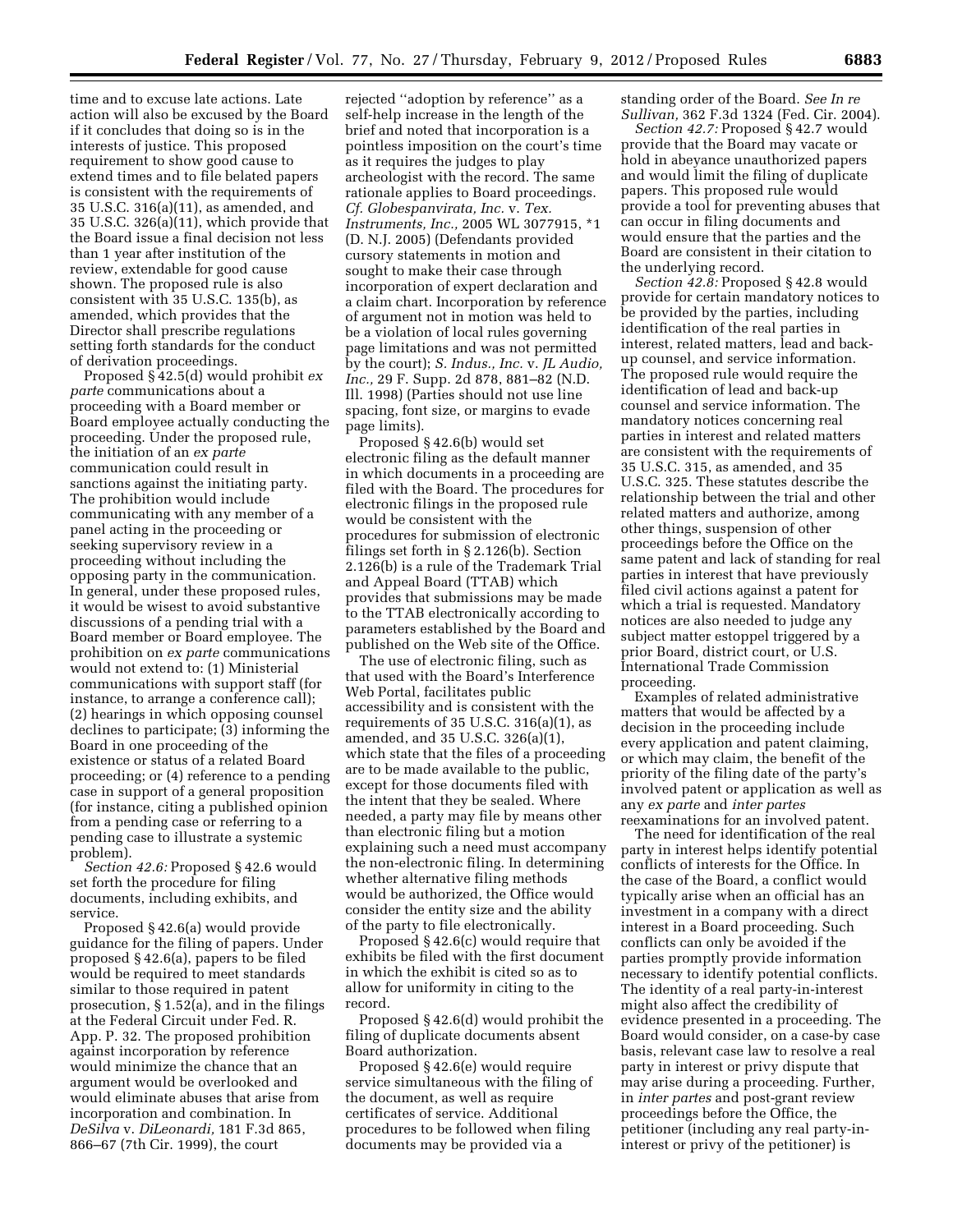estopped from relitigating any ground that was or reasonably could have been raised. *See* 35 U.S.C. 315(e)(1), as amended, and 35 U.S.C. 325(e)(1). What constitutes a real party-in-interest or privy is a highly fact-dependent question. *See generally* 18A *Wright & Miller Fed. Prac. & Proc.* §§ 4449, 4451; *Taylor* v. *Sturgell,* 553 U.S. 880 (2008). While many factors can lead to a determination that a petitioner was a real party-in-interest or privy in a previous proceeding, actual control or the opportunity to control the previous proceeding is an important clue that such a relationship existed. *See, e.g., Taylor,* 553 U.S. at 895; *see generally*  18A *Wright & Miller* § 4451. Factors for determining actual control or the opportunity to control include existence of a controlling interest in the petitioner.

*Section 42.9:* Proposed § 42.9 would permit action by an assignee to the exclusion of an inventor. Orders permitting an assignee of a partial interest to act to the exclusion of an inventor or co-assignee would rarely be granted, and such orders would typically issue only when the partial assignee was in a proceeding against its co-assignee. *Ex parte Hinkson,* 1904 Comm'r. Dec. 342.

*Section 42.10:* Proposed § 42.10(a) would provide that the Board may require a party to designate a lead counsel. The proposed rule would remind parties to designate back-up counsel who can conduct business on behalf of the lead counsel as instances arise where lead counsel may be unavailable.

Proposed § 42.10(b) would provide that a power of attorney must be filed for counsel not of record in the party's involved patent or application.

Proposed § 42.10(c) would allow for *pro hac vice* representation before the Board subject to such conditions as the Board may impose. The Board may recognize counsel *pro hac vice* during a proceeding upon a showing of good cause. Proceedings before the Office can be technically complex. For example, it is expected that amendments to a patent will be sought. Consequently, the grant of a motion to appear *pro hac vice* is a discretionary action taking into account the specifics of the proceedings. Similarly, the revocation of *pro hac vice*  is a discretionary action taking into account various factors, including incompetence, unwillingness to abide by the Office's Rules of Professional Conduct, and incivility.

The proposed rule, if adopted, would allow for this practice in the new proceedings authorized by the Leahy-Smith America Invents Act.

Proposed § 42.10(d) would provide a limited delegation to the Board under 35 U.S.C. 2(b)(2) and 32 to regulate the conduct of counsel in Board proceedings. The proposed rule would delegate to the Board the authority to conduct counsel disqualification proceedings while the Board has jurisdiction over a proceeding. The rule would delegate to the Chief Administrative Patent Judge the authority to make final a decision to disqualify counsel in a proceeding before the Board for the purposes of judicial review. This delegation would not derogate from the Director the prerogative to make such decisions, nor would it prevent the Chief Administrative Patent Judge from further delegating authority to an administrative patent judge.

Proposed § 42.10(e) provides that counsel may not withdraw from a proceeding before the Board unless the Board authorizes such withdrawal.

*Section 42.11:* Proposed § 42.11 would remind parties, and individuals associated with the parties, of their duty of candor and good faith to the Office as honesty before the Office is essential to the integrity of the proceeding.

*Section 42.12:* Proposed § 42.12 would provide rules for sanctions in trial proceedings before the Board. 35 U.S.C. 316(a)(6), as amended, and 35 U.S.C. 326(a)(6) require that the Director prescribe sanctions for abuse of discovery, abuse of process, and any other improper use of the proceeding in *inter partes* review, post-grant review, and covered business method patent review proceedings. The proposed rule is also consistent with 35 U.S.C. 135(b), as amended, which provides that the Director shall prescribe regulations setting standards for the conduct of derivation proceedings.

Proposed § 42.12(a) would identify types of misconduct for which the Board may impose sanctions. The proposed rule would explicitly provide that misconduct includes failure to comply with an applicable rule, abuse of discovery, abuse of process, improper use of the proceeding and misrepresentation of a fact. An example of a failure to comply with an applicable rule includes failure to disclose a prior relevant inconsistent statement.

Proposed § 42.12(b) would recite the list of sanctions that may be imposed by the Board.

*Section 42.13:* Proposed § 42.13 would provide a uniform system of citation to authority. The proposed rule would codify existing Board practice and extends it to trial proceedings. Under the proposed rule, a citation to a single source, in the priority order set

out in the rule, would be sufficient, thus minimizing the citation burden on the public.

*Section 42.14:* Proposed § 42.14 would provide that the record of a proceeding be made available to the public, except as otherwise ordered. An exception to public availability would be those documents or things accompanied by a motion to seal the document or thing. The proposed rule reflects the provisions of 35 U.S.C. 316(a)(1), as amended, and 35 U.S.C. 326(a)(1), which require that *inter partes*  review and post-grant review files be made available to the public, except that any petition or document filed with the intent that it be sealed, if accompanied by a motion to seal, be treated as sealed pending the outcome of the ruling on the motion to seal.

#### **Fees**

Sections 10(d) and (e) of the Leahy-Smith America Invents Act set out a process that must be followed when the Office is using its authority under section 10(a) to set or adjust patent fees. *See* Public Law 112–29, 125 Stat. at 317–18. This process does not feasibly permit the fees described herein to be in place by September 16, 2012 (the effective date of many of the Board procedures required by the Leahy-Smith America Invents Act and described herein). Therefore, the Office is setting these fees pursuant to its authority under 35 U.S.C. 41(d)(2) in this rule making, which provides that fees for all processing, services, or materials relating to patents not specified in 35 U.S.C. 41 are to be set at amounts to recover the estimated average cost to the Office of such processing, services, or materials. *See* 35 U.S.C. 41(d)(2).

The Office is also in the process of developing a proposal to adjust patent fees under section 10 of the Leahy-Smith America Invents Act. The fees proposed in this notice will be revisited in furtherance of the Director's fee setting efforts in this area.

*Section 42.15:* Proposed § 42.15 would set fees for the new trial proceedings.

Proposed § 42.15(a) would set the fee for a petition to institute an *inter partes*  review of a patent based upon the number of challenged claims, and reflects the requirements of 35 U.S.C. 311 and 312(a), as amended, that the Director set fees for the petition and that the petition be accompanied by payment of the fee established. Basing the fees on the number of claims challenged allows for ease of calculation and reduces the chance of insufficient payment. Further, the proposed fees are generally reflective of the complexity of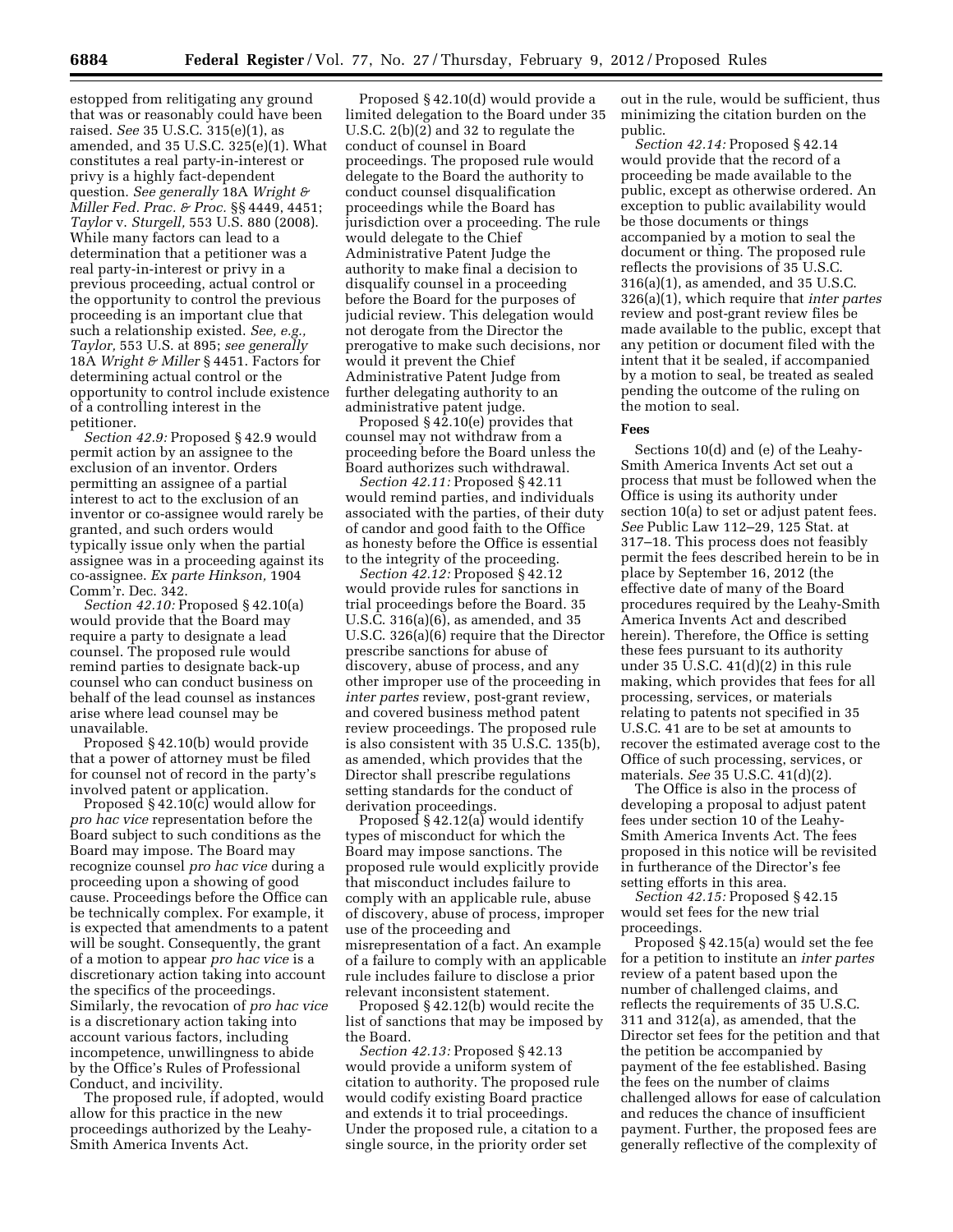the case because the number of claims often impacts the complexity of the petition and increases the demands placed on the patent owner as well as the deciding officials. *Cf. In re Katz Interactive Call Processing Patent Litig.,*  639 F.3d 1303, 1309 (Fed. Cir. 2011) (limiting number of asserted claims is appropriate to efficiently manage a case).

To understand the scope of a dependent claim, the claims from which the dependent claim depends must be construed along with the dependent claim. Accordingly, for fee calculation purposes, each claim challenged will be counted as well as any claim from which a claim depends, unless the parent claim is also separately challenged. The following examples are illustrative.

*Example 1:* Claims 1–30 are challenged where each of claims 2–30 are dependent claims and depend only upon claim 1. There are 30 claims challenged for purposes of fee calculation.

*Example 2:* Claims 20–40 are challenged where each of claims 20–40 are dependent claims and depend only upon claim 1. As claims 20–40 depend from claim 1, claim 1 counts toward the total number of claims challenged. Thus, there are 21 claims challenged for fee calculation purposes.

*Example 3:* Claims 1, 11–20, and 31–40 are challenged. Each of claims 1 and 31–40 are independent claims. Each of claims 11–20 are dependent claims and depend upon claim 9, which in turn depends upon claim 8, which in turn depends upon claim 1. As claims 11–20 depend upon parent claims 8 and 9, claims 8 and 9 would count as challenged claims towards the total number of claims challenged. As claim 1 is separately challenged, it would not count twice towards the total number of claims challenged. Thus, there are 23 claims challenged for fee calculation purposes.

*Example 4:* Claims 1, 11–20, and 31–40 are challenged. Each of claims 1 and 31–40 are independent claims. Claim 11 depends upon claim 1 and claims 12–20 depend upon claim 11. As each of the challenged claims is based on a separately challenged independent claim, we need not include any further claims for fee calculations purposes. Thus, there are 21 challenged claims.

Proposed § 42.15(b) would set the fee for a petition to institute a post-grant review or a covered business method patent review of a patent based upon the number of challenged claims, and would reflect the requirements of 35 U.S.C. 321, as amended, and 35 U.S.C. 322(a) that the Director set fees for the petition and that the petition be accompanied by payment of the fee established. The analysis of the number of claims challenged for fee calculation purposes would be the same as for proposed § 42.15(a).

Item (C) of the Rulemaking Considerations section of this notice, *infra,* provides the Office's analysis of the cost to provide the services requested for each of the proceedings.

Proposed § 42.15(c) would set the fee for a petition to institute a derivation proceeding in the amount of \$400. Derivation proceedings concern allegations that an inventor named in an earlier application, without authorization, derived the claimed invention from an inventor named in the petition. The fee is set to recover the treatment of the petition as a request to transfer jurisdiction from the examining corps to the Board and not the costs of instituting and performing the derivation trial which is necessary to complete the examination process for the applicant seeking the derivation.

Proposed § 42.15(d) would set the fee for filing written requests to make a settlement agreement available in the amount of \$400.

#### **Petition and Motion Practice**

*Section 42.20:* Proposed § 42.20(a) would provide that relief, other than a petition to institute a trial, must be in the form of a motion. The proposed rule is consistent with the requirements of 35 U.S.C. 316(a)(1) and 316(d), as amended, and 35 U.S.C. 326(a)(1) and 326(d) which provide that requests to seal a document and requests to amend the patent be filed in the form of a motion.

Proposed § 42.20(b) would provide that motions will not be entered absent Board authorization, and authorization may be provided in an order of general applicability or during the proceeding. Generally, the Board expects that authorization would follow the current Board practice where a conference call would be required before an opposed motion is filed as quite often the relief requested in such motions can be granted (or denied) in a conference call. This practice has significantly increased the speed and reduced the costs in contested cases.

Proposed § 42.20(c) would place the burden of proof on the moving party. A motion that fails to justify the relief on its face could be dismissed or denied without regard to subsequent briefing.

Proposed § 42.20(d) would provide that the Board may order briefing on any issue appropriate for a final written determination on patentability. Specifically, 35 U.S.C. 318(a), as amended, and 328(a) require that where a review is instituted and not dismissed the Board shall issue a final written decision with respect to the patentability of any patent claim challenged by the petitioner and any new claim added. The proposed rule would provide for Board ordered

briefing where appropriate in order to efficiently and effectively render its final decision on patentability.

*Section 42.21:* Proposed § 42.21(a) would provide that the Board may require a party to file a notice stating the relief it requests and the basis for that relief in Board proceedings. The proposed rule would make clear that a notice must contain sufficient detail to serve its notice function. The proposed rule would provide an effective mechanism for administering cases efficiently and placing opponents on notice.

Proposed § 42.21(b) would state the effect of a notice. The proposed rule would make it clear that failure to state a sufficient basis for relief would warrant a denial of the request.

Proposed § 42.21(c) would permit correction of a notice after the time set for filing the notice, but would set a high threshold for entry of the correction, *i.e.,* if the entry was in the interests of justice. The proposed rule is consistent with  $35 \text{ U.S.}$  $\overline{\text{C}}$ .  $316(a)(11)$ , as amended, and 35 U.S.C. 326(a)(11), which require good cause be shown to extend the time for entering a final decision. In determining whether good cause is shown, the Board would be permitted to consider the ability of the Board to complete timely the proceeding should the request be granted. Hence, requests made at the outset of a proceeding would be more likely to demonstrate good cause than requests made later in the proceeding.

*Section 42.22:* Proposed § 42.22 concerns the general content of motions.

Proposed § 42.22(a) would require that each petition or motion be filed as a separate paper to reduce the chance that an argument would be overlooked and reduce the complexity of any given paper. Proposed § 42.22(a)(1)–(3) would provide for a statement of precise relief requested, a statement of material facts, and statement of the reasons for relief. Vague arguments and generic citations to the record are fundamentally unfair to an opponent and do not provide sufficient notice to an opponent and creates inefficiencies for the Board.

Proposed § 42.22(b) would require the movant to make showings ordinarily required for the requested relief in other parts of the Office. Many actions, particularly corrective actions like changes in inventorship, filing reissue applications, and seeking a retroactive foreign filing license, are governed by other rules of the Office. By requiring the same showings the proposed rule would keep practice uniform throughout the Office.

Proposed § 42.22(c) would provide that a petition or motion shall contain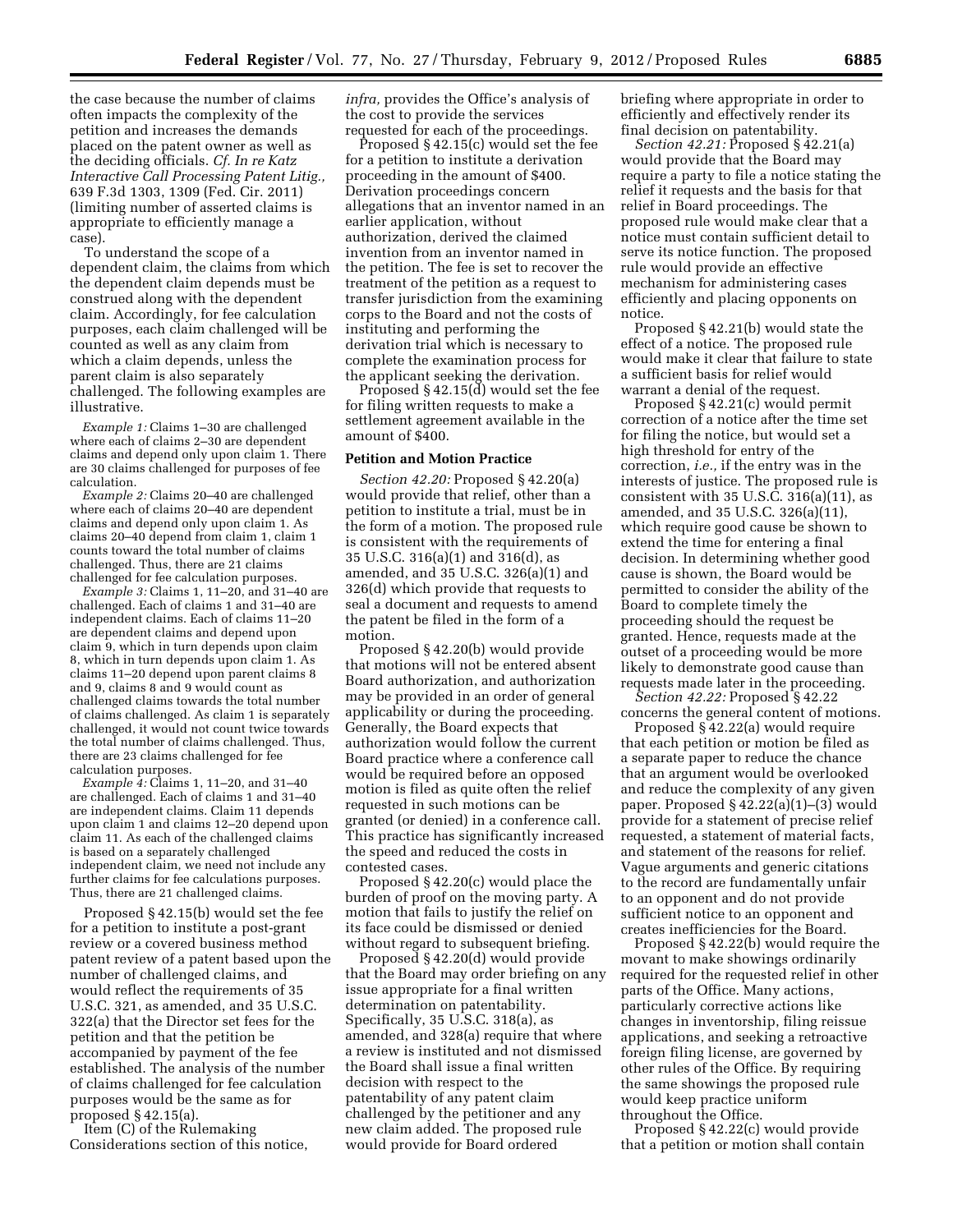a statement of facts with specific citations to the portions of the record that support a particular fact. Providing specific citations to the record gives notice to an opponent of the basis for the fact and provides the Board the information necessary for effective and efficient administration of the proceeding.

Proposed § 42.22(d) would allow the Board to order additional showings or explanations as a condition for authorizing a motion. Experience has shown that placing conditions on motions helps provide guidance to the parties as to what issues and facts are of particular importance and ensures that the parties are aware of controlling precedent that should be addressed in a particular motion.

*Section 42.23:* Proposed § 42.23 would provide that oppositions and replies must comply with the content requirements for a motion and that a reply may only respond to arguments raised in the corresponding opposition. Oppositions and replies may rely upon appropriate evidence to support the positions asserted. Reply evidence, however, must be responsive and not merely new evidence that could have been presented earlier to support the movant's motion.

*Section 42.24:* Proposed § 42.24 would provide page limits for petitions, motions, oppositions, and replies. 35 U.S.C. 316(b), as amended, and 35 U.S.C. 326(b) provide considerations that are to be taken into account when prescribing regulations, including the integrity of the patent system, the efficient administration of the Office, and the ability to timely complete the trials. The page limits proposed in this rule are consistent with these considerations.

Federal courts routinely use page limits in managing motions practice as ''[e]ffective writing is concise writing.'' *Spaziano* v. *Singletary,* 36 F.3d 1028, 1031 n.2 (11th Cir. 1994). Many district courts restrict the number of pages that may be filed in a motion including, for example, the District of Delaware, the District of New Jersey, the Eastern District of Texas, the Northern, Central, and Southern Districts of California, and the Eastern District of Virginia.

Federal courts have found that page limits ease the burden on both the parties and the courts, and patent cases are no exception. *Eolas Techs., Inc.* v. *Adobe Sys., Inc.,* No. 6:09–CV–446, at 1 (E.D. Tex. Sept. 2, 2010) (''The Local Rules' page limits ease the burden of motion practice on both the Court and the parties.''); *Blackboard, Inc.* v. *Desire2Learn, Inc.,* 521 F. Supp. 2d 575, 576 (E.D. Tex. 2007) (The parties ''seem

to share the misconception, popular in some circles, that motion practice exists to require federal judges to shovel through steaming mounds of pleonastic arguments in Herculean effort to uncover a hidden gem of logic that will ineluctably compel a favorable ruling. Nothing could be farther from the truth.''); *Broadwater* v. *Heidtman Steel Prods., Inc.,* 182 F. Supp. 2d 705, 710 (S.D. Ill. 2002) (''Counsel are strongly advised, in the future, to not ask this Court for leave to file any memoranda (supporting or opposing dispositive motions) longer than 15 pages. The Court has handled complicated patent cases and employment discrimination cases in which the parties were able to limit their briefs supporting and opposing summary judgment to 10 or 15 pages." (Emphasis omitted)).

The Board's experience with page limits in interference motions practice is consistent with that of the federal courts. The Board's use of page limits has shown it to be beneficial without it being unduly restrictive for the parties. Page limits have encouraged the parties to focus on dispositive issues, easing the burden of motions practice on the parties and on the Board.

The Board's experience with page limits in interference practice is informed by its use of different approaches over the years. In the early 1990s, page limits were not routinely used for motions, and the practice suffered from lengthy and unacceptable delays. To reduce the burden on the parties and on the Board and thereby reduce the time to decision, the Board instituted page limits in the late 1990s for every motion. Page limit practice was found to be effective in reducing the burdens on the parties and improving decision times at the Board. In 2006, the Board revised the page limit practice and allowed unlimited findings of fact and generally limited the number of pages containing argument. Due to abuses of the system, the Board recently reverted back to page limits for the entire motion (both argument and findings of fact).

Proposed § 42.24(a) would provide specific page limits for petitions and motions. The proposed rule would set a limit of 50 pages for petitions requesting *inter partes* reviews and derivation proceedings, 70 pages for petitions requesting post-grant review and covered business method patent reviews, and 15 pages for motions.

The Board's current practice in interferences is to limit motions for judgment on priority of invention to 50 pages, miscellaneous motions to 15 pages and other motions to 25 pages. Hence, non-priority motions for

judgment of unpatentability are currently limited to 25 pages. The Board's current page limits are consistent with the 25 page limits in the Northern, Central, and Southern Districts of California, and the Middle District of Florida and exceed the limits in the District of Delaware (20), the Northern District of Illinois (15), the District of Massachusetts (20), the Eastern District of Michigan (20), the Southern District of Florida (20), and the Southern District of Illinois (20).

In a typical proceeding before the Board, a party may be authorized to file: A single motion for unpatentability based on prior art; a single motion for unpatentability based upon failure to comply with 35 U.S.C. 112, lack of written description and/or enablement; and potentially another motion for lack of compliance with 35 U.S.C. 101, although a 35 U.S.C. 101 motion may be required to be combined with the 35 U.S.C. 112 motion. Each of these motions is currently limited to 25 pages in length, unless good cause is shown that the page limits are unduly restrictive for a particular motion.

A petition requesting the institution of a trial proceeding would be similar to motions currently filed with the Board. Specifically, petitions to institute a trial seek a final written decision that the challenged claims are unpatentable, where derivation is a form of unpatentability. Accordingly, a petition to institute a trial based on prior art would under current practice be limited to 25 pages, and by consequence, a petition raising unpatentability based on prior art and unpatentability under 35 U.S.C. 101 and/or 112 would be limited to 50 pages.

Under the proposed rules, an *inter partes* review petition would be based upon any grounds identified in 35 U.S.C. 311(b), as amended, *i.e.,* only a ground that could be raised under 35 U.S.C. 102 or 103 and only on the basis of patents or printed publications. Generally, under current practice, a party is limited to filing single prior art motions, limited to 25 pages in length. The proposed rule would provide up to 50 pages in length for a motion requesting *inter partes* review. Thus, as the proposed page limit doubles the default page limit currently set for a motion before the Board, a 50 page limit is considered sufficient in all but exceptional cases and is consistent with the considerations provided in 35 U.S.C. 316(b), as amended.

Under the proposed rules, a post-grant review petition would be based upon any grounds identified in 35 U.S.C. 321(b), *e.g.,* failure to comply with 35 U.S.C. 101, 102, 103, and 112 (except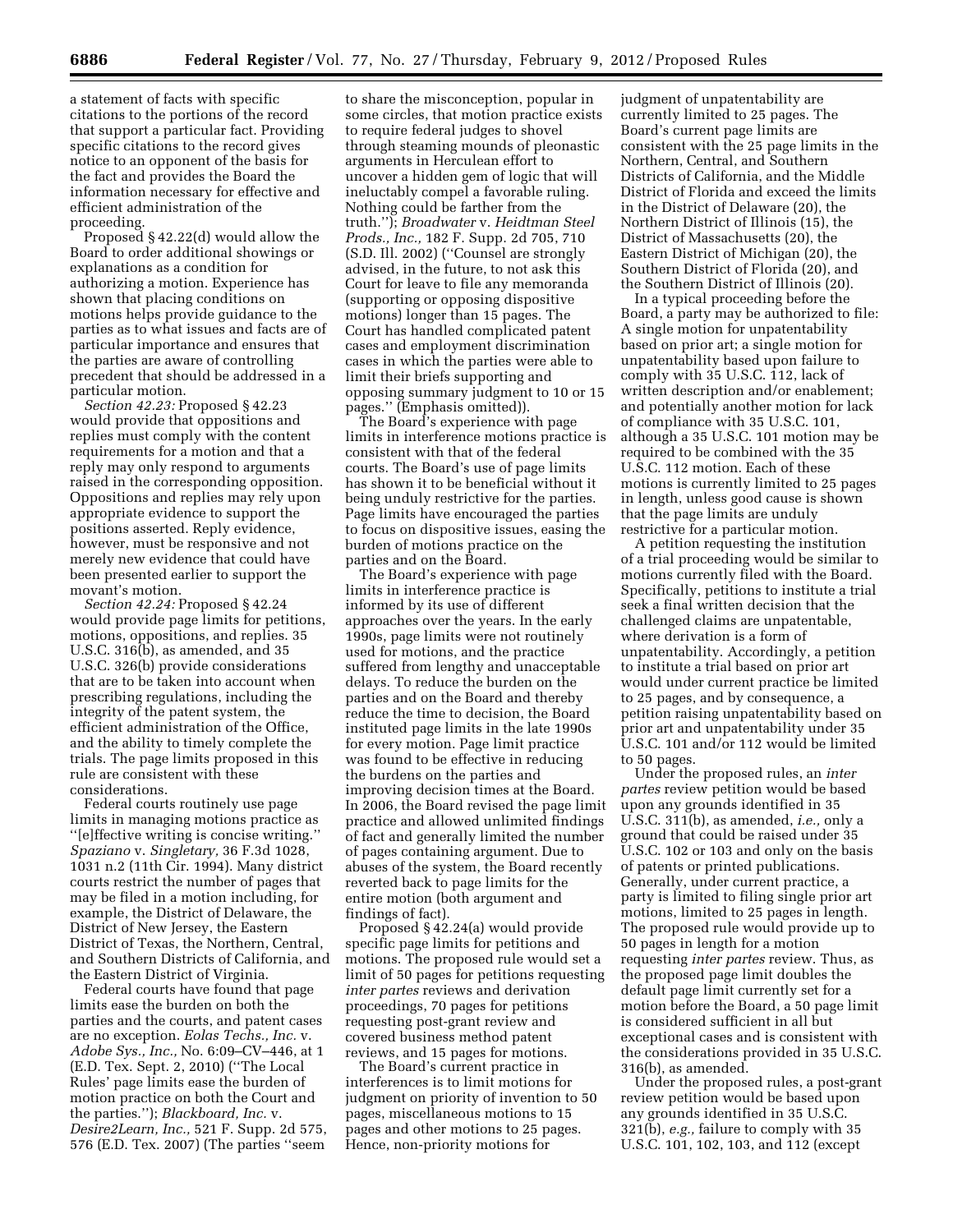best mode). Under current practice, a party would be limited to filing two or three motions, each limited to 25 pages, for a maximum of 75 pages. Where there is more than one motion for unpatentability based upon different statutory grounds, the Board's experience is that the motions contain similar discussions of technology and claim constructions. Such overlap is unnecessary where a single petition for unpatentability is filed. Thus, the 70 proposed page limit is considered sufficient in all but exceptional cases.

Covered business method patent review is similar in scope to that of post-grant review as there is substantial overlap in the statutory grounds permitted for review. Thus, the proposed page limit for proposed covered business method patent reviews of 70 pages is the same as that proposed for post-grant review.

Petitions to institute derivation proceedings raise a subset of the issues that are currently raised in interferences in a motion for judgment on priority of invention. Currently, motions for judgment on priority of invention, including issues such as conception, corroboration, and diligence, are generally limited to 50 pages in length. Thus, the 50 proposed page limit is considered sufficient in all but exceptional cases.

The proposed rule would provide that petitions to institute a trial must comply with the stated page limits but may be accompanied by a motion that seeks to waive the page limits. The petitioner must show in the motion how a waiver of the page limits is in the interests of justice. A copy of the desired non-page limited petition must accompany the motion. Generally, the Board would decide the motion prior to deciding whether to institute the trial.

Current Board practice provides a limit of 25 pages for other motions and 15 pages for miscellaneous motions. The Board's experience is that such page limits are sufficient for the filing parties and do not unduly burden the opposing party and the Board. Petitions for instituting a trial would generally replace the current practice of filing motions for unpatentability. Most motions for relief are expected to be similar to the current interference miscellaneous motion practice. Accordingly, the proposed rule would provide a 15 page limit for motions as this is considered sufficient for most motions but may be adjusted where the limit is determined to be unduly restrictive for the relief requested. A party may contact the Board and arrange for a conference call to discuss the need for additional pages for a particular

motion. Except for a motion to waive the page limit accompanying a petition seeking review, any motion to waive a page limit must be granted in advance of filing a motion, opposition or reply for which the waiver is necessary.

Proposed § 42.24(b) would provide page limits for oppositions. Current interference practice provides an equal number of pages for an opposition as its corresponding motion. This is generally consistent with motions practice in federal courts. The proposed rule would continue the current practice.

Proposed § 42.24(c) would provide page limits for replies. Current interference practice provides a 15-page limit for priority motion replies, a 5 page limit for miscellaneous (procedural) motion replies, and a 10 page limit for all other motions. The proposed rule is consistent with current interference practice for procedural motions. The proposed rule would provide a 15 page limit for reply to petitions requesting a trial, which the Office believes is sufficient based on current practice. Current interference practice has shown that such page limits do not unduly restrict the parties and, in fact, provide sufficient flexibility to parties to not only reply to the motion but also help to focus on the issues.

*Section 42.25:* Proposed § 42.25 would provide default times for filing oppositions and replies. The expectation, however, is that the Board would tailor times appropriate to each case as opposed to relying upon the default times set by rule.

#### **Testimony and Production**

The proposed rules would provide limitations for discovery and testimony. Unlike in proceedings under the Federal Rules of Civil Procedure, the burden of justifying discovery in Board proceedings would lie with the party seeking discovery.

Proceedings before the Board differ from most civil litigation in that the proponent of an argument before the Board generally has access to relevant evidence that is comparable to its opponent's access. Consequently, the expense and complications associated with much of discovery can be avoided. For instance, since rejections are commonly based on the contents of the specification or on publicly available references, there is no reason to presume that the patent owner has better access to evidence of unpatentability on these grounds than the petitioner. Exceptions occur particularly when the ground of unpatentability arises out of conduct, particularly conduct of a purported inventor. In such cases, discovery may

be necessary to prove such conduct, in which case the proponent of the evidence may move for additional discovery. The Board may impose conditions on such discovery to prevent abuse.

*Section 42.51:* Proposed § 42.51(a) would provide for limited discovery in the trial consistent with the goal of providing trials that are timely, inexpensive, and fair. The proposed rule is consistent with 35 U.S.C. 316(a)(5), as amended, and 326(a)(5), which provide for discovery of relevant evidence but limit the scope of the discovery, and 35 U.S.C. 135(b), as amended, which provides that the Director shall prescribe regulations setting forth standards for the conduct of derivation proceedings.

Proposed  $\S$  42.51(b)(1) and (b)(2) would provide for routine discovery of exhibits cited in a paper or testimony and provide for cross examination of affidavit testimony without the need to request authorization from the Board. The proposed rule would eliminate many routine discovery requests and disputes. The rule would not require a party to create materials or to provide materials not cited.

Proposed § 42.51(b)(3) would ensure the timeliness of the proceedings by requiring that parties, and individuals associated with the parties, provide information that is inconsistent with a position advanced by the patent owner or petitioner during the course of the proceeding. The Office recognizes that this requirement may differ from the proposed changes to § 1.56. But, Board experience has shown that the information covered by proposed 42.51(b)(3) is typically sought through additional discovery and that such information leads to the production of relevant evidence. However, this practice of authorizing additional discovery for such information risks significant delay to the proceeding and increased burdens on both the parties and the Office. To avoid these issues, and to reduce costs and insure the integrity and timeliness of the proceeding, the proposed rule makes the production of such information routine. Similarly, while the Office recognizes that some parties may be hesitant to use the new proceedings because of this requirement, the benefit of the requirement outweighs any impact on participation. Lastly this requirement does not override legally-recognized privileges such as attorney-client or attorney work product.

The proposed rule would require that the information be provided as a petition, motion, opposition, reply, preliminary patent owner response, or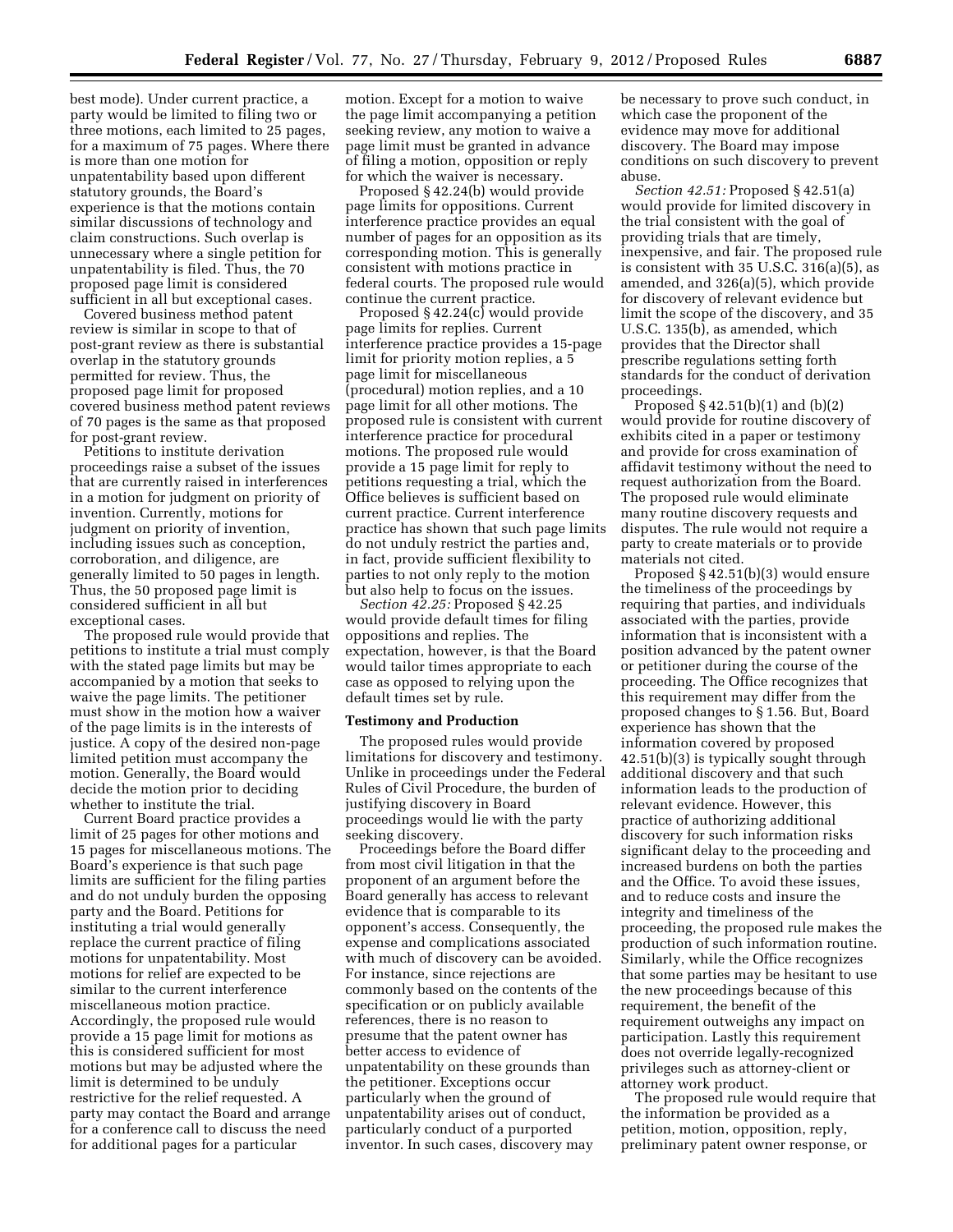patent owner response to petition. The proposed rule would also require that the party submitting the information specify the relevance of the document, where the relevant information appears in the document and, where applicable, how the information is pertinent to the claims. This information aids the Board in rendering decisions in trial proceedings within statutory timeframes. *See* 35 U.S.C. 316(a)(11) and 318(a), as amended, and 35 U.S.C. 326(a)(11) and 328(a). The identification of portions of the document relied upon and the pertinence of the information aids the Board's efficient and effective administration of the proceeding by making the information accessible to the Board as opposed to having the Board play archeologist with the record. *See DeSilva* v. *DiLeonardi,* 181 F.3d at 866– 67.

Proposed § 42.51(c) would provide for additional discovery. Additional discovery increases trial costs and increases the expenditures of time by the parties and the Board. To promote effective discovery, the proposed rule would require a showing that the additional discovery sought in a proceeding other than a post-grant review is in the interests of justice, which would place an affirmative burden upon a party seeking the discovery to show how the proposed discovery would be productive. A separate rule (§ 42.224) governs additional discovery in post-grant proceedings. The Board's interference experience, however, is that such showings are often lacking and authorization for additional discovery is expected to be rare.

The proposed interests-of-justice standard for additional discovery is consistent with considerations identified in 35 U.S.C. 316(b), as amended, including the efficient administration of the Board and the Board's ability to complete timely trials. Further, the proposed interests-ofjustice standard is consistent with 35 U.S.C. 316(a)(5), as amended, which states that discovery other than depositions of witnesses submitting affidavits and declarations be what is otherwise necessary in the interests of justice.

While the Board will employ an interests-of-justice standard in granting additional discovery in *inter partes*  reviews and derivation proceedings, new subpart C will provide that a good cause standard will be employed in post-grant reviews, and by consequence, in covered business method patent reviews. Good cause and interests of justice are closely related standards, but the interests-of-justice standard is

slightly higher than good cause. While a good cause standard requires a party to show a specific factual reason to justify the needed discovery, under the interests-of-justice standard, the Board would look at all relevant factors. Specifically, to show good cause, a party would be required to make a particular and specific demonstration of fact. Under the interests-of-justice standard, the moving party would also be required to show that it was fully diligent in seeking discovery and that there is no undue prejudice to the non-moving party. In contrast, the interests-of-justice standard covers considerable ground, and in using such a standard, the Board expects to consider whether the additional discovery is necessary in light of the totality of the relevant circumstances.

Proposed § 42.52 would provide procedures for compelling testimony. Under 35 U.S.C. 23, the Director may establish rules for affidavit and deposition testimony. Under 35 U.S.C. 24, a party in a contested case may apply for a subpoena to compel testimony in the United States, but only for testimony to be used in the contested case. Proposed § 42.52(a) would require the party seeking a subpoena to first obtain authorization from the Board; otherwise, the compelled evidence would not be admitted in the proceeding. Proposed § 42.52(b) would impose additional requirements on a party seeking testimony or production outside the United States because the use of foreign testimony generally increases the cost and complexity of the proceeding for both the parties and the Board. The Board would give weight to foreign deposition testimony to the extent warranted in view of all the circumstances, including the laws of the foreign country governing the testimony.

*Section 42.53:* Proposed § 42.53 would provide for the taking of testimony. To minimize costs, direct testimony would generally be taken in the form of an affidavit. Crossexamination testimony and redirect testimony would generally come in the form of a deposition transcript. If the nature of the testimony makes direct observation of witness demeanor necessary or desirable, the Board might authorize or even require that the testimony be presented live or be videorecorded in addition to filing of the required transcript. *Cf. Applied Research Sys. ARS Holdings N.V.* v. *Cell Genesys Inc.,* 68 USPQ2d 1863 (B.P.A.I. 2003) (non-precedential). The proponent of the witness would be responsible for the cost of producing the witness for the deposition. The parties

would have latitude in choosing the time and place for the deposition, provided the location is in the United States and the time falls within a prescribed testimony period.

Proposed  $§$  42.53(c)(2) would provide for the time period for crossexamination and would set a norm for the conference proposed in  $\S$  42.53(c)(1). A party seeking to move the deposition outside this period would need to show good cause.

Proposed § 42.53(d) would require that the party calling the witness initiate a conference with the Board at least five business days before a deposition with an interpreter is taken. Board experience suggests that the complexity of foreign language depositions can be so great that in many cases the resulting testimony is not useful to the factfinder. To avoid a waste of resources in the production of an unhelpful record, the proposed rules would require that the Board approve of the deposition format in advance. Occasionally the Board will require live testimony where the Board considers the demeanor of a witness critical to assessing credibility.

Proposed § 42.53(e) would provide for the manner of taking testimony.

Proposed  $\S 42.53(e)(1)$  would require that each witness before giving deposition testimony be duly sworn according to law by the officer before whom the deposition is to be taken. Proposed § 42.53(e)(1) would also require that the officer be authorized to take testimony under 35 U.S.C. 23.

Proposed § 42.53(e)(2) would require that testimony be taken in answer to interrogatories with any questions and answers recorded in their regular order by the officer, or by some other disinterested person in the presence of the officer, unless the presence of the officer is waived on the record by agreement of all parties.

Proposed § 42.53(e)(3) would require that any exhibits used during the deposition be numbered as required by § 42.63(b), and must, if not previously served, be served at the deposition. Proposed § 42.53(e)(3) would also provide that exhibits objected to be accepted pending a decision on the objection.

Proposed § 42.53(e)(4) would require that all objections be made at the time of the deposition to the qualifications of the officer taking the deposition, the manner of taking it, the evidence presented, the conduct of any party, and that any other objection to the deposition be noted on the record by the officer.

Proposed § 42.53(e)(5) would require the witness to read and sign (in the form of an affidavit) a transcript of the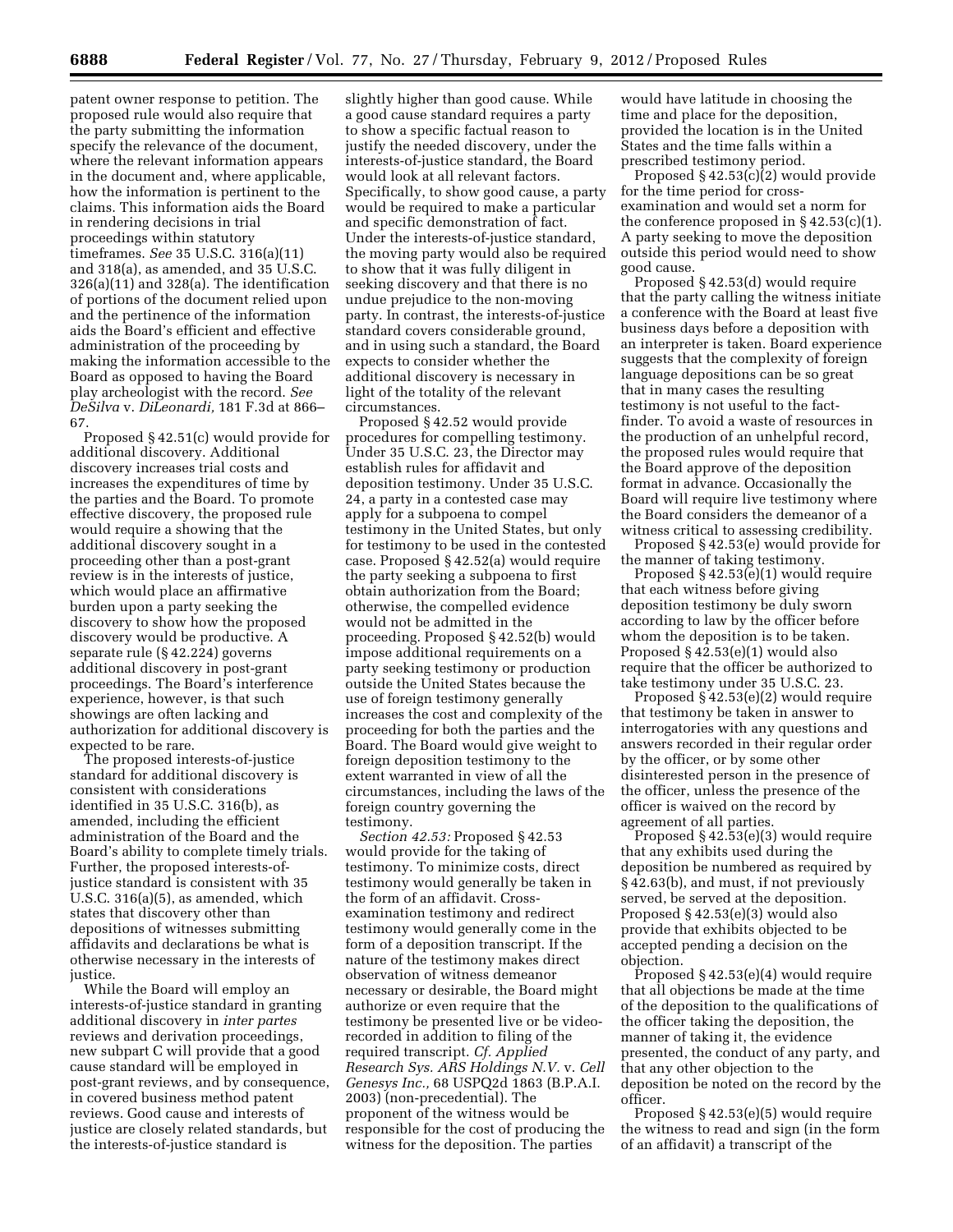deposition after the testimony has been transcribed, unless the parties otherwise agree in writing, the parties waive reading and signature by the witness on the record at the deposition, or the witness refuses to read or sign the transcript of the deposition.

The certification of proposed  $§ 42.53(e)(6)(vi)$  would provide a standard for disqualifying an officer from administering a deposition. The use of financial interest as a disqualification, however, would be broader than the employment interest currently barred. Payment for ordinary services rendered in the ordinary course of administering the deposition and preparing the transcript would not be a disqualifying financial interest. An interest acknowledged by the parties on the record without objection would not be a disqualifying interest.

Proposed § 42.53(e)(7) would require the proponent of the testimony to file the transcript of the testimony. If the original proponent of the testimony declined to file the transcript (for instance, because that party no longer intended to rely on the testimony), but another party wished to rely on the testimony, the party that wishes to file the testimony would become the proponent and would be permitted to file the transcript as its own exhibit.

*Section 42.54:* Proposed § 42.54 would provide for protective orders. 35 U.S.C. 316(a)(7), as amended, and 35 U.S.C. 326(a)(7) require that the Director prescribe rules that provide for protective orders governing the exchange and submission of confidential information. Proposed § 42.54 would provide such protective orders and follows the procedure set forth in the Federal Rule of Civil Procedure 26(c)(1).

*Section 42.55:* Proposed § 42.55 would allow a petitioner filing confidential information to file, concurrently with the filing of the petition, a motion to seal as to the confidential information. The petitioner must serve the patent owner the confidential information and may do so under seal. The patent owner may access the confidential information prior to institution of a trial by agreeing to the terms of the proposed protective order contained in the motion to seal. The institution of the trial would constitute a grant of the motion to seal unless otherwise ordered by the Board. The proposed rule seeks to streamline the process of seeking protective orders prior to the institution of the review while balancing the need to protect confidential information against an opponent's need to access information used to challenge the opponent's claims.

*Section 42.56:* Confidential information that is subject to a protective order ordinarily would become public 45 days after denial of a petition to institute a trial or 45 days after final judgment in a trial. Proposed § 42.56 would allow a party to file a motion to expunge from the record confidential information prior to the information becoming public. Proposed § 42.56 reflects the considerations identified in 35 U.S.C. 316(b), as amended, and 35 U.S.C. 326(b), which state that the Office is to take into account the integrity of the patent system in promulgating regulations. The proposed rule balances the needs of the parties to submit confidential information with the public interest in maintaining a complete and understandable file history for public notice purposes. Specifically, there is an expectation that information be made public where the existence of the information is referred to in a decision to grant or deny a request to institute a review or identified in a final written decision. As such, the proposed rule would encourage parties to redact sensitive information, where possible, rather than seeking to seal entire documents.

*Section 42.61:* Proposed § 42.61 would provide for the admissibility of evidence. Proposed § 42.61(a) would make the failure to comply with the rules a basis for challenging admissibility of evidence. Proposed § 42.61(b) would not require certification as a condition for admissibility when the evidence is a record of the Office that is accessible to all parties. This proposed rule would avoid disputes on what otherwise would be technical noncompliance with the rules. Proposed § 42.61(c) would provide that the specification and drawings are admissible only to prove what the specification and drawings describe. This proposed rule would address a recurring problem in which a party mistakenly relies on a specification to prove a fact other than what the specification says. This proposed rule would make clear that a specification of an application or patent involved in a proceeding is admissible as evidence only to prove what the specification or patent describes. If there is data in the specification upon which a party intends to rely to prove the truth of the data, an affidavit by an individual having first-hand knowledge of how the data was generated (*i.e.,* the individual who performed an experiment reported as an example in the specification) must be filed. *Wojciak* v. *Nishiyama,* 61 USPQ2d 1576, 1581 (B.P.A.I. 2001).

*Section 42.62:* Proposed § 42.62 would adopt a modified version of the Federal Rules of Evidence. The proposed rule would adopt the more formal evidentiary rules used in district courts in view of the adversarial nature of the proceedings before the Board. The Federal Rules of Evidence embrace a well-developed body of case law and are familiar to the courts charged with reviewing Board decisions in contested cases.

*Section 42.63:* Proposed § 42.63 would provide that all evidence is to be submitted as an exhibit. For instance, the proposed rule would provide that an exhibit filed with the petition must include the petition's name and a unique exhibit number, for example: POE EXHIBIT 1001. For exhibits not filed with the petition, the proposed rule would require the exhibit label to include the party's name followed by a unique exhibit number, the names of the parties, and the trial number, in the format of the following example: OWENS EXHIBIT 2001, *Poe* v. *Owens* 

and Trial IPR2011OCT–00001.

*Section 42.64:* Proposed § 42.64 would provide procedures for challenging the admissibility of evidence. In a district court trial, an opponent may object to evidence, and the proponent may have an opportunity to cure the basis of the objection. The proposed rule offers a similar, albeit limited, process for objecting and curing in a trial at the Board.

Proposed § 42.64(a) would provide that objections to the admissibility of deposition evidence must be made during the deposition. Proposed § 42.64(b) would provide guidance as to objections and supplemental evidence for evidence other than deposition testimony. The default time for serving an objection to evidence other than testimony would be ten business days after service of the evidence for evidence in the petition and five business days for subsequent objections, and the party relying on evidence to which an objection was timely served would have ten business days after service of the objection to cure any defect in the evidence. The Board would not ordinarily address an objection unless the objecting party filed a motion to exclude under proposed § 42.64(c) because the objection might have been cured or might prove unimportant in light of subsequent developments. Proposed § 42.64(d) would permit a party to file a motion in limine to obtain a ruling on admissibility.

*Section 42.65:* Proposed § 42.65 would provide rules for expert testimony, tests, and data.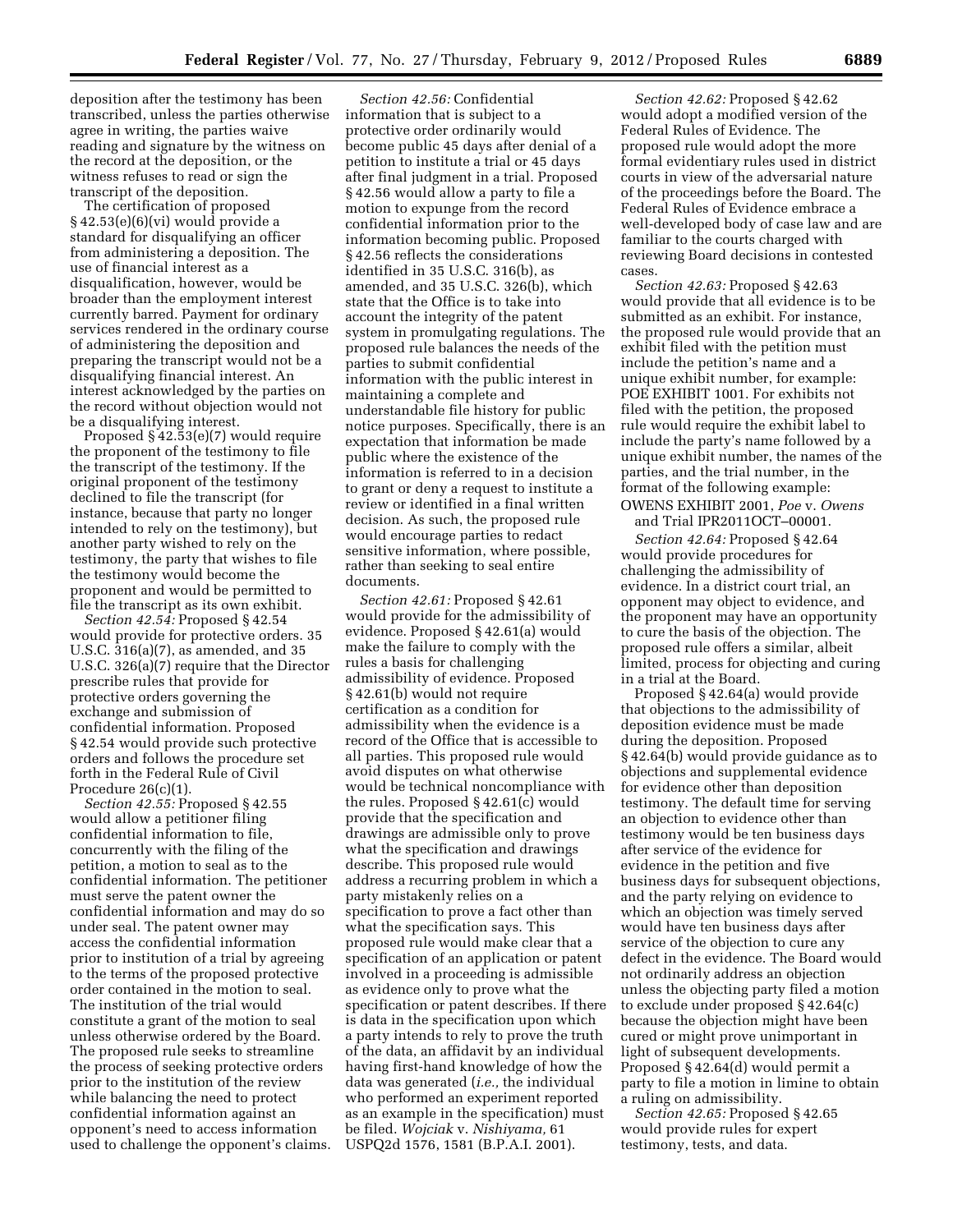Proposed § 42.65(a) would remind parties that unsupported expert testimony may be given little or no weight. *Rohm & Haas Co.* v. *Brotech Corp.,* 127 F.3d 1089, 1092 (Fed. Cir. 1997). United States patent law is not an appropriate topic for expert testimony before the Board, and expert testimony pertaining thereto would not be admitted under the proposed rule.

Proposed § 42.65(b) would provide guidance on how to present tests and data. A party should not presume that the technical competence of the trier-offact extends to a detailed knowledge of the test at issue.

# **Oral Argument, Decision and Settlement**

*Section 42.70:* Proposed § 42.70 would provide guidance on oral arguments.

Proposed § 42.70(a) would provide that a party may request oral argument on an issue raised in a paper. The time for requesting oral argument would be set by the Board.

Proposed § 42.70(b) would provide that a party serve demonstrative exhibits at least five business days before the oral argument. Experience has shown that parties are more effective in communicating their respective positions at oral argument when demonstrative exhibits have been exchanged prior to the hearing. Cumbersome exhibits, however, tend to detract from the user's argument and would be discouraged. The use of a compilation with each demonstrative exhibit separately tabbed would be encouraged, particularly when a court reporter is transcribing the oral argument because the tabs provide a convenient way to record which exhibit is being discussed. It is helpful to provide a copy of the compilation to each member of the panel hearing the argument so that the judges may better follow the line of argument presented.

*Section 42.71:* Proposed § 42.71 would provide for decisions on petitions and motions.

Proposed § 42.71(a) would provide that a petition or motion may be taken up in any order so that issues may be addressed in a fair and efficient manner. This rule is consistent with 35 U.S.C. 316(b), as amended, and 35 U.S.C. 326(b), which state that, among other things, that the Director shall consider the efficient administration of the Office in prescribing regulations. Further, such a practice was noted with approval in *Berman* v. *Housey,* 291 F.3d 1345, 1352 (Fed. Cir. 2002).

Proposed § 42.71(b) would provide for interlocutory decisions. The proposed rule would make clear that a decision

short of judgment is not final, but a decision by a panel would govern the trial. Experience has shown that the practice of having panel decisions bind further proceedings has eliminated much of the uncertainty and added cost that result from deferring any final decision until the end of the proceeding. In such instances, a party dissatisfied with an interlocutory decision on motions should promptly seek rehearing rather than waiting for a final judgment. A panel could, when the interests of justice require it, reconsider its decision at any time in the proceeding prior to final judgment. A belated request for rehearing would rarely be granted, however, because its untimeliness would detract from the efficiencies that result from making interlocutory decisions binding.

Proposed § 42.71(c) would provide for rehearings and would set times for requesting rehearing. Since 35 U.S.C. 6(b), as amended, requires a panel decision for finality, a party should request rehearing by a panel to preserve an issue for judicial review. The panel would then apply the deferential abuseof-discretion standard to decisions on rehearing.

*Section 42.72:* Proposed § 42.72 would provide for termination of a trial pursuant to 35 U.S.C. 317(a), as amended, and 35 U.S.C. 327(a), which provide for termination of a trial with respect to a petitioner upon joint request of the petitioner and the patent owner, unless the Office has decided the merits of the proceeding before the request for termination is filed.

*Section 42.73:* Proposed § 42.73 would provide for judgment.

Proposed § 42.73(a) would provide that a judgment disposes of all issues that were, or by motion could have been, properly raised and decided.

Proposed § 42.73(b) would provide guidance as to the conditions under which the Board would infer a request for adverse judgment.

Proposed § 42.73(c) would provide for recommendations for further action by an examiner or the Director.

Proposed § 42.73(d) would provide for estoppel.

Proposed § 42.73(d)(1) would apply to non-derivation proceeding trials and is consistent with  $35$  U.S.C.  $315(e)(1)$ , as amended, and 35 U.S.C. 325(e)(1), which provide for estoppel in proceedings before the Office where a final written decision was entered under 35 U.S.C. 318(a), as amended, or 35 U.S.C. 328(a).

Proposed § 42.73(d)(2) would provide estoppel provisions in derivation proceedings. The proposed rule would also be consistent with 35 U.S.C. 135(d),

as amended, which provides for the effect of a final decision in a derivation proceeding. Proposed § 42.73(d)(2) differs from proposed § 42.73(d)(1) to take into account the differences in statutory language between 35 U.S.C. 135(d) and 315(e)(1), as amended, and 35 U.S.C. 325(e)(2).

Proposed § 42.73(d)(3) would apply estoppel against a party whose claim was cancelled or who requested an amendment to the specification or drawings that was denied.

*Section 42.74:* Proposed § 42.74 would provide guidance on settling proceedings before the Board. 35 U.S.C. 135(e) and 317, as amended, and 35 U.S.C. 327 will govern settlement of Board trial proceedings but do not expressly govern pre-institution settlement.

Proposed § 42.74(a) would reflect that the Board is not a party to a settlement agreement and may take any necessary action, including determination of patentability notwithstanding a settlement. This proposed rule is consistent with  $35 \overline{U}$ .S.C. 135(e), as amended, where the Board is not required to follow the settlement agreement if it is inconsistent with the evidence. The proposed rule is also consistent with 35 U.S.C. 317, as amended, and 35 U.S.C. 327, which provide that the Board may proceed to a final written decision even if no petitioner remains in the proceeding.

Proposed § 42.74(b) would provide that settlement agreements must be in writing and filed with the Board prior to termination of the proceeding. This proposed rule is consistent with 35 U.S.C. 317(b), as amended, and 327(b), which require the agreement to be in writing and filed before termination of the proceeding. The proposed rule is also consistent with 35 U.S.C. 135(e), as amended, which provides that parties may seek to terminate the derivation proceeding by filing a written statement.

Proposed § 42.74(c) would provide that a party to a settlement may request that the settlement be kept separate from an involved patent or application. The proposed rule is consistent with the requirements of 35 U.S.C. 135(e) and 317(b), as amended, and 35 U.S.C. 327(b).

#### **Certificate**

*Section 42.80:* Proposed § 42.80 provides for issuance and publication of a certificate after the Board issues a final decision and the time for appeal has expired or an appeal has terminated. The proposed rule would be consistent with 35 U.S.C. 318, as amended, and 35 U.S.C. 328.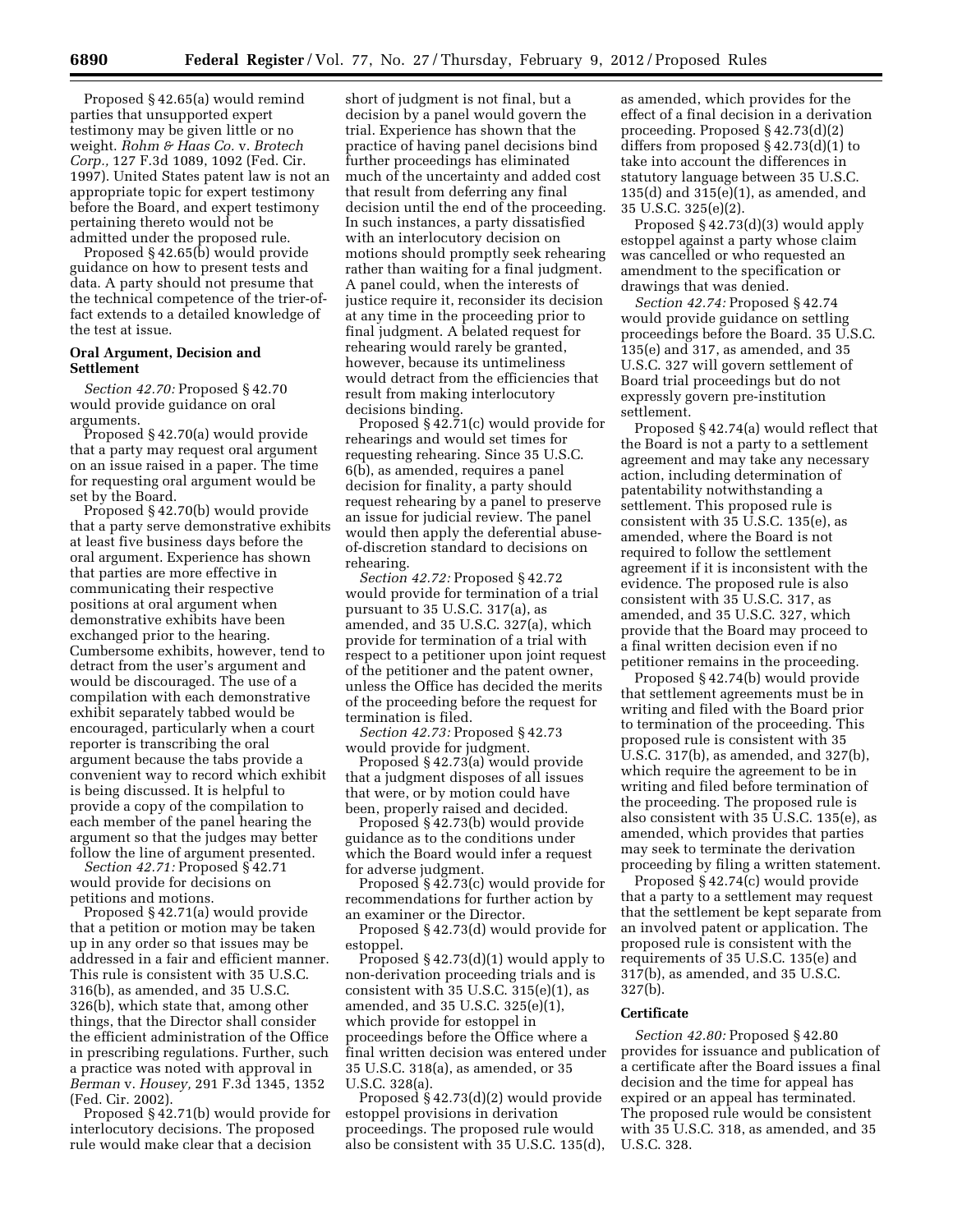# **Part 90—Judicial Review of Patent Trial and Appeal Board Decisions**

The Leahy-Smith America Invents Act amends chapter 13 of title 35, United States Code, to provide for certain changes to the provisions for judicial review of Board decisions. A new part 90 of title 37, Code of Federal Regulations is proposed to be added to permit consolidation of rules relating to court review of Board decisions and to simplify reference to such practices. The proposed rules in part 90 would also implement the provisions of the Leahy-Smith America Invents Act associated with judicial review of agency actions addressed by the Leahy-Smith America Invents Act.

Current §§ 1.301 through 1.304, which relate to rules of practice in patent cases, would be removed from part 1 and relocated to part 90. Paraphrasing of the statute in those rules would be eliminated in the proposed new rules in favor of directing the reader to the relevant statutory provisions. This change would avoid the need for the Office to amend the rules when statutory amendments are made. It would also avoid undue public reliance on the Office's paraphrase of statutory text. The proposed rules in part 90 would better state the existing practice and are not intended to change the existing practice except as explicitly provided.

*Section 90.1:* Proposed § 90.1 would clarify the scope of the proposed rules in part 90. The proposed rules in part 90 would be limited to rules governing the procedure by which a party dissatisfied with the final decision in an appeal to the Patent Trial and Appeal Board under 35 U.S.C. 134 may seek judicial review of the Patent Trial and Appeal Board decision pursuant to Chapter 13 of title 35, United States Code. This would include judicial review of the Patent Trial and Appeal Board decisions arising out of *ex parte*  prosecution. The proposed rules in part 90 would not apply to other avenues for judicial review of Office decisions that may be available, such as appeals from Trademark Trial and Appeal Board decisions pursuant to § 2.145, civil actions brought pursuant to the Administrative Procedure Act, or mandamus actions. The title of part 90 would indicate that this part would apply only to judicial review of Patent Trial and Appeal Board decisions.

Proposed § 90.1 would clarify that the rules in effect on July 1, 2012, would continue to govern appeals from *inter partes* reexamination proceedings. Section 7(e) of the Leahy-Smith America Invents Act maintains the statutory

provisions governing *inter partes*  reexaminations requested under 35 U.S.C. 311, and the review provision of 35 U.S.C. 141 for Board decisions arising out of such reexaminations, as they existed at the time the Leahy-Smith America Invents Act was enacted. Accordingly, the Office will continue to apply the regulations as they existed when the Leahy-Smith America Invents Act was enacted (or as subsequently modified prior to July 1, 2012) for those proceedings. Further, § 3(n)(2) of the Leahy-Smith America Invents Act provides that the provisions of 35 U.S.C. 135 ''as in effect on the day before the effective date set forth in paragraph (1) of this subsection'' shall apply to certain applications. Thus, interference proceedings will still be available for a limited period for certain applications under the Leahy-Smith America Invents Act. Regarding judicial review of Board decisions arising out of such interferences, § 7(c) and (e) of the Leahy-Smith America Invents Act makes review by the Federal Circuit available under 35 U.S.C. 141 only for proceedings commenced before September 16, 2012. Similarly, § 3 of the Leahy-Smith America Invents Act makes review of interference decisions by a district court under 35 U.S.C. 146 available only if the provisions of § 3(n)(1) of the Leahy-Smith America Invents Act are not satisfied. That is because if the involved application contains a claim satisfying the terms of § 3(n)(1) of the Leahy-Smith America Invents Act (*e.g.,* a continuation-in-part application), then § 3(j) of the Leahy-Smith America Invents Act—changing 35 U.S.C. 146 from review of ''an interference'' to review of ''a derivation proceeding''—applies, and district court review of a decision arising out an interference proceeding under 35 U.S.C. 135 will not be available. To the extent that an interference proceeding under 35 U.S.C. 135 is available and judicial review of that decision is available, the Office will continue to apply the regulations as they existed when the Leahy-Smith America Invents Act was enacted (or as subsequently modified prior to July 1, 2012) to those proceedings. Lastly, note that certain interferences may be deemed to be eligible for judicial review as though they were derivation proceedings. *See*  § 6(f)(3) of the Leahy-Smith America Invents Act.

*Section 90.2:* Proposed § 90.2 would address notice and service requirements associated with notices of appeal and civil actions seeking judicial review of Board decisions. The proposed rule would combine the notice and service

requirements of current §§ 1.301, 1.302, and 1.303 for proceedings addressed by those rules. Paraphrasing of the statute in those rules would be eliminated in proposed § 90.2 in favor of directing the reader to the relevant statutory provisions to streamline the rules and prevent confusion. The proposed rule would also include references to pertinent statutory provisions or court rules that apply in such court proceedings. Proposed § 90.2 would further add provisions associated with judicial review of Board decisions in *inter partes* reviews, post-grant reviews, covered business method patent reviews, and derivation proceedings.

Proposed § 90.2 would require parties filing an appeal under 35 U.S.C. 141, initiating a civil action pursuant to 35 U.S.C. 146, or electing under 35 U.S.C. 141(d) to proceed under 35 U.S.C. 146, to file a copy of the notice of appeal, complaint, or notice of election, respectively, with the Board in the appropriate manner provided in § 41.10(a), 41.10(b), or 42.6(b). The proposed rule would also require that a complaint under 35 U.S.C. 146 be filed with the Board no later than five business days after filing the complaint in district court. These requirements would ensure that the Board is aware of such proceedings and would prevent further action within the Office consistent with the Board decision at issue in the appeal or civil action. Proposed § 90.2 would further require that the complaint be filed with the Office pursuant to § 104.2 within the same five business day time period. That requirement similarly assures that the Office has adequate notice of the pending judicial review proceeding.

*Section 90.3:* Proposed § 90.3 would address the time for filing a notice of appeal under 35 U.S.C. 142 and a notice of election under 35 U.S.C. 141(d), as amended, and the commencement of a civil action.

Proposed § 90.3(a) would address the time for filing a notice of appeal or a civil action seeking judicial review of a Board decision. The proposed rule would extend the period for filing a notice of appeal or a civil action under § 1.304 to sixty-three (63) days. This proposed change would avoid confusion regarding that period, which was two months except when the two-month period included February 28, in which case the period was two months and one day. The proposed sixty-three (63) day period would result in the deadline for filing a notice of appeal or a civil action falling on the same day of the week as the Board decision. Thus, the proposed rule would minimize calculations regarding extensions of time pursuant to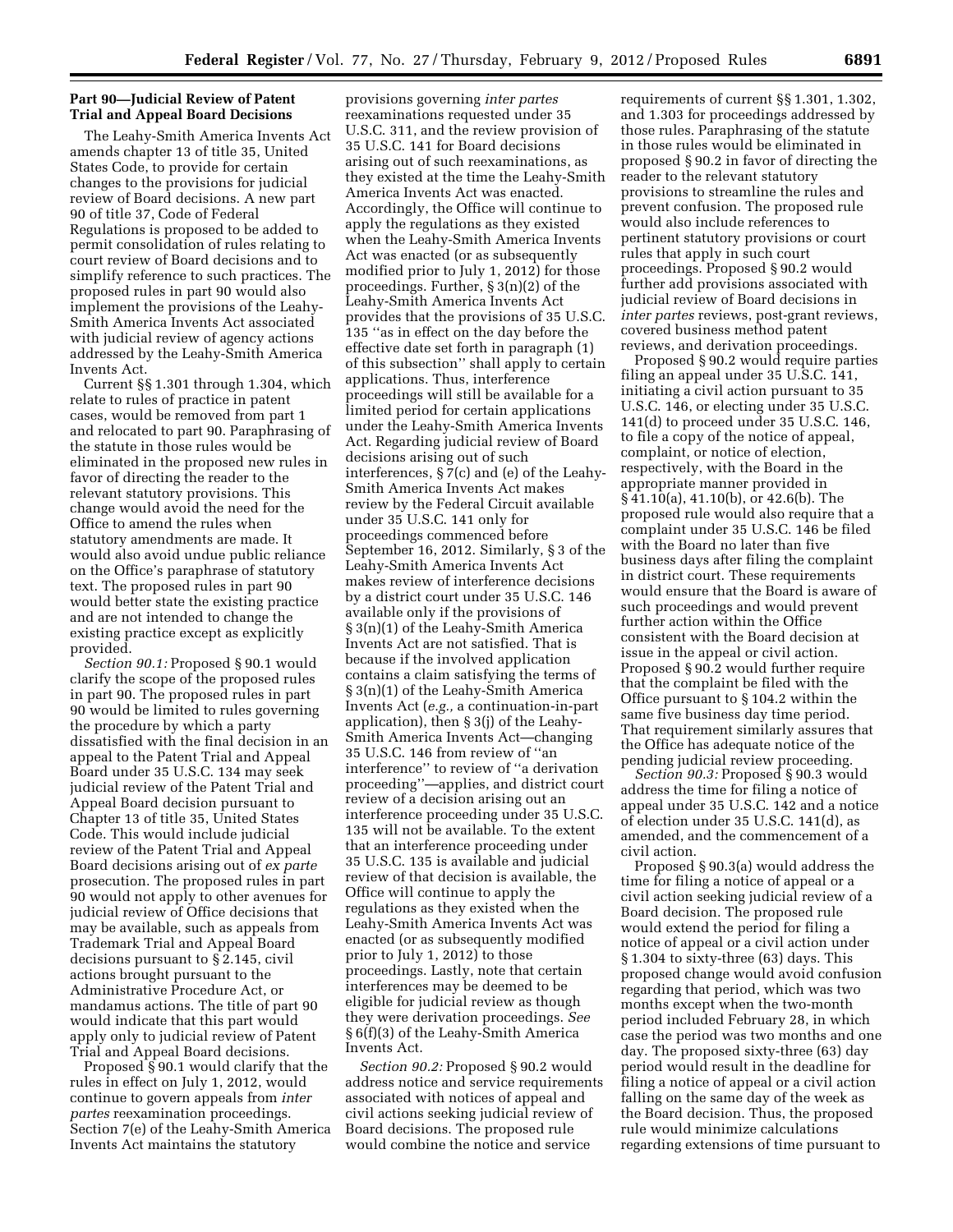35 U.S.C. 21(b), which applies when the time period ends on a Saturday, Sunday, or Federal holiday in the District of Columbia, by eliminating the possibility that a Saturday or Sunday would be the final day of the period.

Proposed § 90.3(a) would also remove language regarding the time for crossappeals from § 1.304. Instead, the proposed rule would refer to the pertinent rules in the Federal Rules of Appellate Procedure and the Rules for the United States Court of Appeals for the Federal Circuit to avoid confusion or inconsistency. The proposed rule would also add a reference to 35 U.S.C. 141(d) for both the relevant time for filing a notice of election under that statute and the relevant time for commencing a civil action pursuant to a notice of election under that statute.

Proposed § 90.3(b) and (c) would incorporate provisions from current § 1.304 addressing computation of time and extensions of time.

#### **Rulemaking Considerations**

*A. Administrative Procedure Act (APA):* This notice proposes rules of practice concerning the procedure for requesting an *inter partes* review, postgrant review, covered business method patent review, or a derivation, and the trial process after initiation of such a review. The notice also proposes changes to the rule of practice to consolidate the procedure for appeal of a decision by the Board and to require that a copy of the notice of appeal, notice of election, and complaint be provided to the Board. The changes being proposed in this notice do not change the substantive criteria of patentability. These proposed changes involve rules of agency practice and procedure and/or interpretive rules. *See Bachow Commc'ns Inc.* v. *FCC,* 237 F.3d 683, 690 (D.C. Cir. 2001) (rules governing an application process are procedural under the Administrative Procedure Act); *Inova Alexandria Hosp.*  v. *Shalala,* 244 F.3d 342, 350 (4th Cir. 2001) (rules for handling appeals were procedural where they did not change the substantive standard for reviewing claims); *Nat'l Org. of Veterans' Advocates* v. *Sec'y of Veterans Affairs,*  260 F.3d 1365, 1375 (Fed. Cir. 2001) (rule that clarifies interpretation of a statute is interpretive).

Accordingly, prior notice and opportunity for public comment are not required pursuant to 5 U.S.C. 553(b) or (c) (or any other law), and thirty-day advance publication is not required pursuant to 5 U.S.C. 553(d) (or any other law). *See Cooper Techs. Co.* v. *Dudas,*  536 F.3d 1330, 1336–37 (Fed. Cir. 2008) (stating that 5 U.S.C. 553, and thus 35

U.S.C. 2(b)(2)(B), does not require notice and comment rule making for ''interpretative rules, general statements of policy, or rules of agency organization, procedure, or practice'')  $($ quoting 5 U.S.C. 553 $(b)(A)$ ). The Office, however, is publishing these changes and the Initial Regulatory Flexibility Act analysis, below, for comment as it seeks the benefit of the public's views on the Office's proposed implementation of these provisions of the Leahy-Smith America Invents Act.

*B. Regulatory Flexibility Act:* The Office estimates that 460 petitions for *inter partes* review, 50 petitions for post-grant review and covered business method patent review combined, and 50 petitions for derivation proceedings will be filed in fiscal year 2013. This will be the first fiscal year in which review proceedings will be available for an entire fiscal year, and derivation proceedings will be available for more than 6 months. The estimate for *inter partes* review petitions is partially based on the number of *inter partes*  reexamination requests under 37 CFR 1.915 that have been filed in fiscal years 2010 and 2011.

The Office received 281 requests for *inter partes* reexamination in fiscal year 2010. *See* Table 13B of the United States Patent and Trademark Office Performance and Accountability Report for Fiscal Year 2010, available at *[http://www.uspto.gov/about/stratplan/](http://www.uspto.gov/about/stratplan/ar/2010/USPTOFY2010PAR.pdf)  [ar/2010/USPTOFY2010PAR.pdf](http://www.uspto.gov/about/stratplan/ar/2010/USPTOFY2010PAR.pdf)*.

The Office received 374 requests for *inter partes* reexamination in fiscal year 2011. *See* Table 14B of the United States Patent and Trademark Office Performance and Accountability Report for Fiscal Year 2011, available at *[http://www.uspto.gov/about/stratplan/](http://www.uspto.gov/about/stratplan/ar/2011/USPTOFY2011PAR.pdf)  [ar/2011/USPTOFY2011PAR.pdf](http://www.uspto.gov/about/stratplan/ar/2011/USPTOFY2011PAR.pdf)*.

Additionally, the Office takes into consideration the recent growth rate in the number of requests for *inter partes*  reexamination, the projected growth due to an expansion in the number of eligible patents under the *inter partes*  review provisions of the Leahy-Smith America Invents Act (*see* § 6(c)), and the more restrictive filing time period in 35 U.S.C. 315(b) as amended by the Leahy-Smith America Invents Act.

In fiscal year 2013, it is expected that no post-grant review petitions will be received, other than those filed under the transitional program for covered business method patents. Thus, the estimated number of post-grant review petitions including covered business method patent review petitions is based on the number of *inter partes*  reexamination requests filed in fiscal year 2011 for patents having an original classification in class 705 of the United

States Patent Classification System. Class 705 is the classification for patents directed to data processing in the following areas: financial, business practice, management, or cost/price determination. See *[http://](http://www.uspto.gov/web/patents/classification/uspc705/sched705.pdf)  [www.uspto.gov/web/patents/](http://www.uspto.gov/web/patents/classification/uspc705/sched705.pdf)* 

*[classification/uspc705/sched705.pdf](http://www.uspto.gov/web/patents/classification/uspc705/sched705.pdf)*. The following is the class definition and description for Class 705:

This is the generic class for apparatus and corresponding methods for performing *data processing* operations, in which there is a significant change in the data or for performing *calculation operations* wherein the apparatus or method is uniquely designed for or utilized in the *practice,*  administration, or management of an *enterprise,* or in the processing of financial data.

This class also provides for apparatus and corresponding methods for performing *data processing* or *calculating operations* in which a charge for goods or services is determined.

This class additionally provides for subject matter described in the two paragraphs above in combination with cryptographic apparatus or method.

Subclasses 705/300–348 were established prior to complete reclassification of all project documents. Documents that have not yet been reclassified have been placed in 705/1.1. Until reclassification is finished a complete search of 705/300–348 should include a search of 705/1.1. Once the project documents in 705/1.1 have been reclassified they will be moved to the appropriate subclasses and this note will be removed.

#### **Scope of the Class**

1. The *arrangements* in this class are generally used for problems relating to administration of an organization, commodities or financial transactions.

2. Mere designation of an arrangement as a ''business machine'' or a document as a ''business form'' or ''business chart'' without any particular business function will not cause classification in this class or its subclasses.

3. For classification herein, there must be significant claim recitation of the data processing system or calculating computer and only nominal claim recitation of any external art environment. Significantly claimed apparatus external to this class, claimed in combination with apparatus under the class definition, which perform data processing or calculation operations are classified in the class appropriate to the external device unless specifically excluded therefrom.

4. Nominally claimed apparatus external to this class in combination with apparatus under the class definition is classified in this class unless provided for in the appropriate external class.

5. In view of the nature of the subject matter included herein, consideration of the classification schedule for the diverse art or environment is necessary for proper search.

*See* Classification Definitions (Feb. 2011) available at *[http://www.uspto.gov/](http://www.uspto.gov/web/patents/classification/uspc705/defs705.htm)  [web/patents/classification/uspc705/](http://www.uspto.gov/web/patents/classification/uspc705/defs705.htm) [defs705.htm](http://www.uspto.gov/web/patents/classification/uspc705/defs705.htm)*.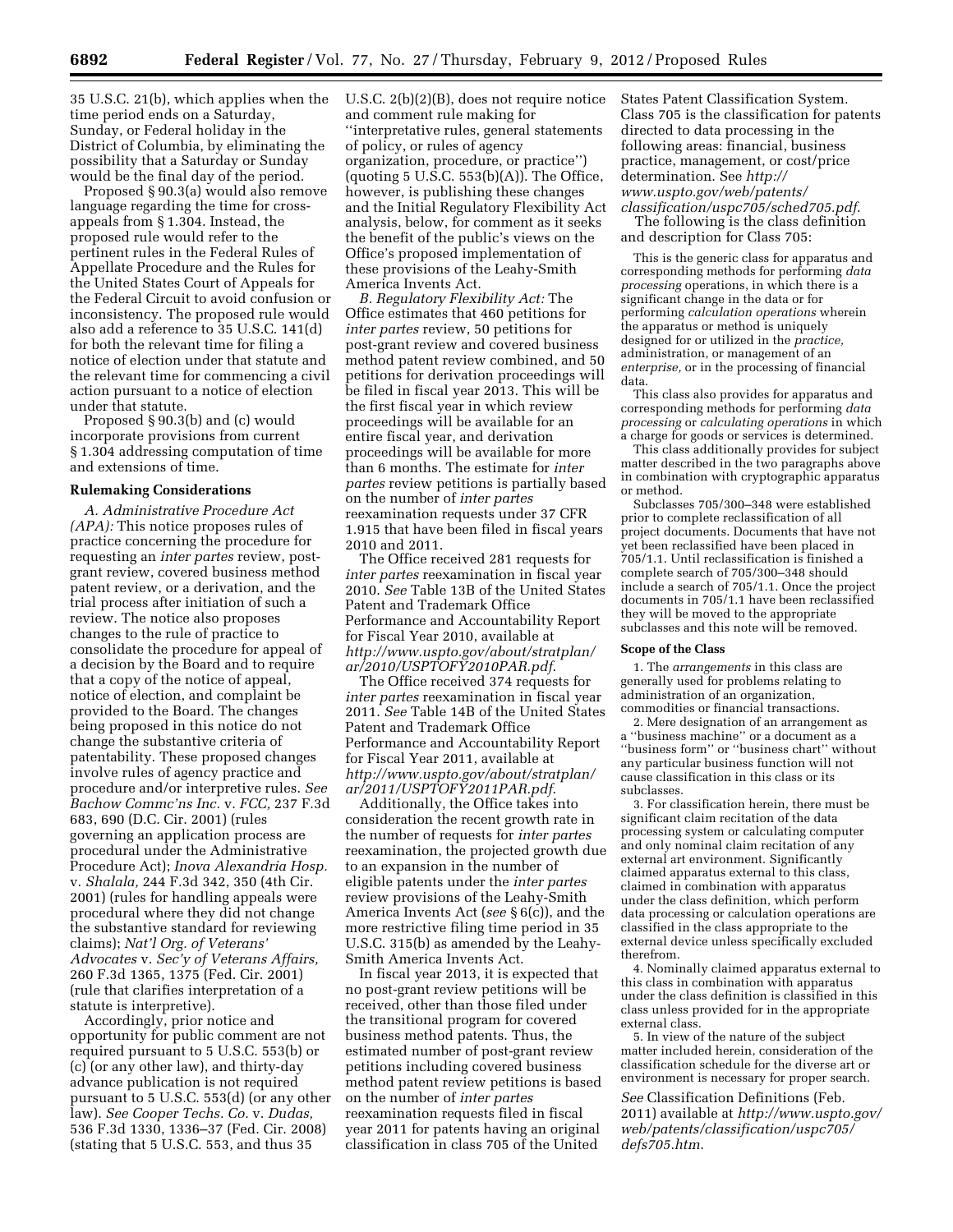Accordingly, patents subject to covered business method patent review are anticipated to be typically classifiable in Class 705. It is anticipated that the number of patents in Class 705 that do not qualified as covered business method patents would approximate the number of patents classified in other classes that do qualify.

The Office received 20 requests for *inter partes* reexamination of patents classified in Class 705 in fiscal year 2011. The Office in estimating the number of petitions for covered business method patent review to be higher than 20 requests due to an expansion of grounds for which review may be requested including subject matter eligibility grounds, the greater coordination with litigation, and the provision that patents will be eligible for the proceeding regardless of filing date of the application which resulted

in the patent. It is not anticipated that any post-grant review petitions will be received in fiscal year 2013 as only patents issuing based on certain applications filed on or after March 16, 2013, or certain applications involved in an interference proceeding commenced before September 12, 2012, are eligible for post-grant review. *See* Pub. L. 112– 29, § 6(f), 125 Stat. 284, 311 (2011).

The Office expects the number of newly declared interferences to decrease as some parties file *inter partes* review petitions rather than file reissue applications of their own earlier filed patents. Parties filing such reissue applications often seek a review of another party's issued patent in an interference proceeding.

The Office has reviewed the entity status of patents for which *inter partes*  reexamination was requested from October 1, 2000, to September 23, 2011. This data only includes filings granted a filing date in the particular year rather

than filings in which a request was received in the year. The first *inter partes* reexamination was filed on July 27, 2001. A summary of that review is provided in Table 1 below. As shown by Table 1, patents known to be owned by a small entity represented 32.79% of patents for which *inter partes*  reexamination was requested. Based on an assumption that the same percentage of patents owned by small entities will be subject to *inter partes* review, postgrant review, covered business method patent review, and derivation proceedings, it is estimated that 151 petitions for *inter partes* review, 16 petitions for post-grant and covered business method patent review combined, and 16 petitions for derivation proceedings would be filed to seek review of patents owned by a small entity in fiscal year 2013, the first full fiscal year that these proceedings will be available.

TABLE 1—*Inter partes* REEXAMINATION REQUESTS FILED WITH PARENT ENTITY TYPE \*

[\* Small entity status determined by reviewing preexamination small entity indicator for the parent patent]

| Fiscal year | Inter partes<br>reexamination<br>requests filed | Number filed<br>where parent<br>patent is small<br>entity type | Percent small<br>entity type of |
|-------------|-------------------------------------------------|----------------------------------------------------------------|---------------------------------|
| 2011        | 329                                             | 123                                                            | 37.39                           |
| 2010        | 255                                             | 94                                                             | 36.86                           |
| 2009        | 240                                             | 62                                                             | 25.83                           |
| 2008        | 155                                             | 52                                                             | 33.55                           |
| 2007        | 127                                             | 35                                                             | 27.56                           |
| 2006        | 61                                              |                                                                | 27.87                           |
| 2005        | 59                                              | 18                                                             | 30.51                           |
| 2004        | 26                                              |                                                                | 19.23                           |
| 2003        | 21                                              | 12                                                             | 57.14                           |
| 2002        |                                                 |                                                                | 25.00                           |
| 2001        |                                                 |                                                                | 0.00                            |
|             |                                                 | 419                                                            | 32.79                           |

Based on the number of patents issued during fiscal years 1995 through 1999 that paid the small entity third stage maintenance fee, the number of patents issued during fiscal years 2000 through 2003 that paid the small entity second stage maintenance fee, the number of patents issued during fiscal years 2004 through 2007 that paid the first stage maintenance fee, and the number of patents issued during fiscal years 2008 through 2011 that paid a small entity issue fee, there are no less than 375,000 patents owned by small entities in force as of October 1, 2011.

Furthermore, the Office recognizes that there would be an offset to this number for patents that expire earlier than 20 years from their filing date due to a benefit claim to an earlier application or due to a filing of a terminal disclaimer. The Office likewise

recognizes that there would be an offset in the opposite manner due to the accrual of patent term extension and adjustment. The Office, however, does not maintain data on the date of expiration by operation of a terminal disclaimer. Therefore, the Office has not adjusted the estimate of 375,000 patents owned by small entities in force as of October 1, 2011. While the Office maintains information regarding patent term extension and adjustment accrued by each patent, the Office does not collect data on the expiration date of patents that are subject to a terminal disclaimer. As such, the Office has not adjusted the estimated of 375,000 patents owned by small entities in force as of October 1, 2011, for accrual of patent term extension and adjustment, because in view of the incomplete terminal disclaimer data issue, would be incomplete and any estimate adjustment would be administratively burdensome. Thus, it is estimated that the number of small entity patents in force in fiscal year 2013 will be at least 375,000.

Based on the estimated number of patents in force, the number of small entity owned patents impacted by *inter partes* review in fiscal year 2013 (151 patents) would be less than 0.05% (151/ 375,000) of all patents in force that are owned by small entities. Moreover, post-grant and covered business method patent review and derivation would have a smaller impact. The USPTO nonetheless has undertaken an Initial Regulatory Flexibility Act Analysis of the proposed rule.

1. Description of the Reasons That Action by the Office Is Being Considered: On September 16, 2011, the Leahy-Smith America Invents Act was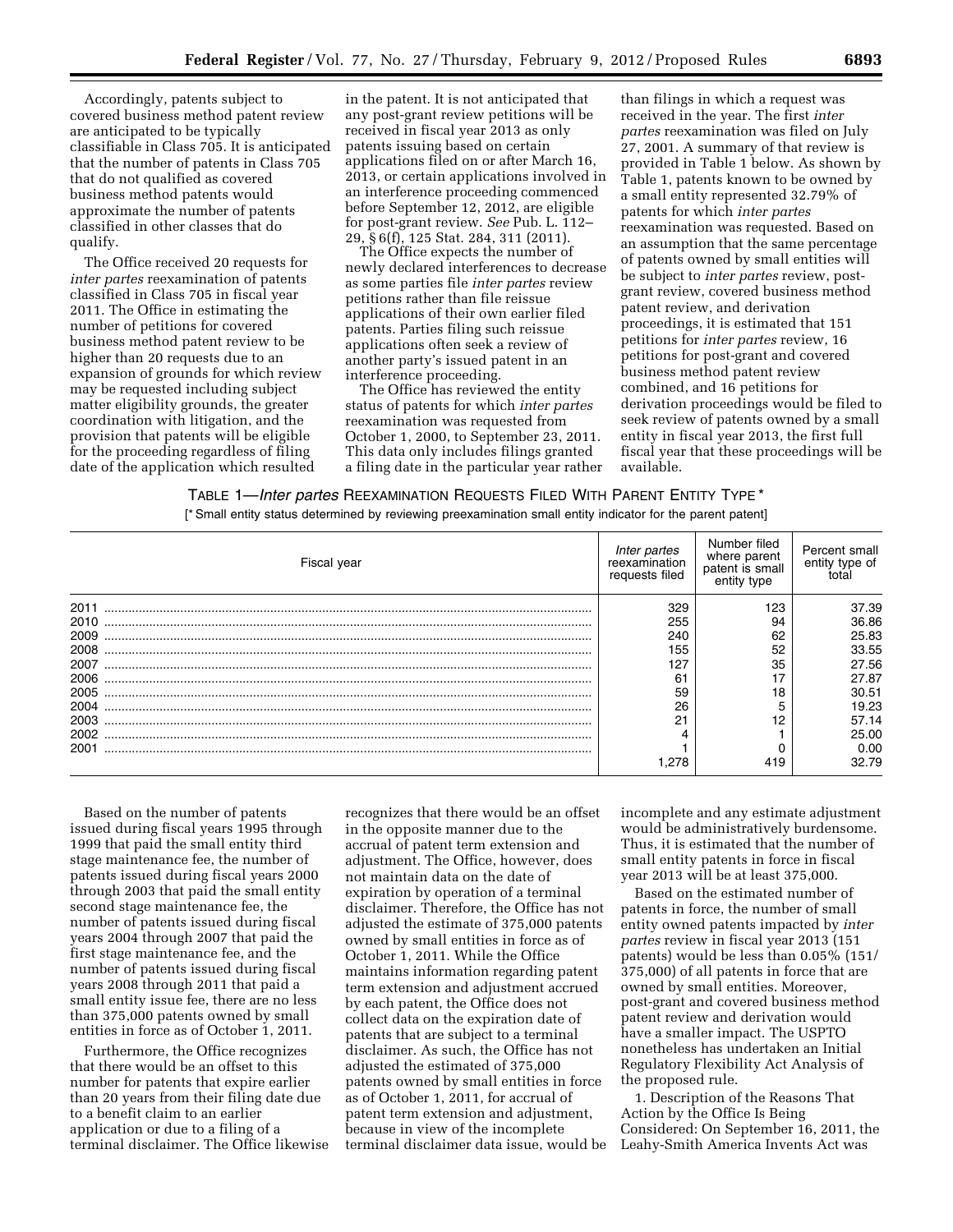enacted into law (Pub. L. 112–29, 125 Stat. 284 (2011)). Section 6 of the Leahy-Smith America Invents Act amends chapter 31 of title 35, United States Code, to create a new *inter partes* review proceeding which will take effect on September 16, 2012, one year after the date of enactment, and eliminate *inter partes* reexamination (except for requests filed before the effective date of September 16, 2012). Section 6 of the Leahy-Smith America Invents Act further amends title 35, United States Code, by adding chapter 32 to create a new post-grant review proceeding. Section 18 of the Leahy-Smith America Invents Act provides for a transitional program for covered business method patents which will employ the standards and procedures of the postgrant review proceeding with a few exceptions. Additionally, § 3(i) of the Leahy-Smith America Invents Act amends 35 U.S.C. 135 to provide for derivation proceedings and eliminate the interference practice as to applications and patents that have an effective filing date on or after March 16, 2013 (with a few exceptions). For the implementation, §§ 6(c) and 6(f) of the Leahy-Smith America Invents Act requires that the Director issue regulations to carry out chapter 31, as amended, and chapter 32 of title 35, United States Code, within one year after the date of enactment. Public Law 112–29, §§ 6(c) and 6(f), 125 Stat. 284, 304 and 311 (2011). Moreover, 35 U.S.C. 135(b), as amended, requires that the Director prescribe regulations to set forth the standards for conducting derivation proceedings, including requiring parties to provide sufficient evidence to prove and rebut a claim of derivation.

2. Succinct Statement of the Objectives of, and Legal Basis for, the Proposed Rules: The proposed rules seek to implement *inter partes* review, post-grant review, the transitional program for covered business method patents, and derivation proceedings as authorized by the Leahy-Smith America Invents Act. The Leahy-Smith America Invents Act requires that the Director prescribe rules for the *inter partes,* postgrant, and covered business method patent reviews that result in a final determination not later than one year after the date on which the Director notices the institution of a proceeding. The one-year period may be extended for not more than 6 months if good cause is shown. *See* 35 U.S.C. 316(a)(11), as amended, and 35 U.S.C. 326(a)(11). The Leahy-Smith America Invents Act also requires that the Director, in prescribing rules for the

*inter partes,* post-grant, and covered business method patent reviews, consider the effect of the rules on the economy, the integrity of the patent system, the efficient administration of the Office, and the ability of the Office to complete timely the instituted proceedings. *See* 35 U.S.C. 316(b), as amended, and 35 U.S.C. 326(b). Consistent with the time periods provided in 35 U.S.C. 316(a)(11), as amended, and 35 U.S.C. 326(a)(11), the proposed rules are designed to, except where good cause is shown to exist, result in a final determination by the Patent Trial and Appeal Board within one year of the notice of initiation of the review. This one-year review will enhance the effect on the economy, and improve the integrity of the patent system and the efficient administration of the Office.

3. Description and Estimate of the Number of Affected Small Entities: The Small Business Administration (SBA) small business size standards applicable to most analyses conducted to comply with the Regulatory Flexibility Act are set forth in 13 CFR 121.201. These regulations generally define small businesses as those with fewer than a specified maximum number of employees or less than a specified level of annual receipts for the entity's industrial sector or North American Industry Classification System (NAICS) code. As provided by the Regulatory Flexibility Act, and after consultation with the Small Business Administration, the Office formally adopted an alternate size standard as the size standard for the purpose of conducting an analysis or making a certification under the Regulatory Flexibility Act for patent-related regulations. *See Business Size Standard for Purposes of United States Patent and Trademark Office Regulatory Flexibility Analysis for Patent-Related Regulations,*  71 FR 67109 (Nov. 20, 2006), 1313 *Off. Gaz. Pat. Office* 60 (Dec. 12, 2006). This alternate small business size standard is SBA's previously established size standard that identifies the criteria entities must meet to be entitled to pay reduced patent fees. *See* 13 CFR 121.802. If patent applicants identify themselves on a patent application as qualifying for reduced patent fees, the Office captures this data in the Patent Application Location and Monitoring (PALM) database system, which tracks information on each patent application submitted to the Office.

Unlike the SBA small business size standards set forth in 13 CFR 121.201, the size standard for USPTO is not industry-specific. The Office's definition of a small business concern

for Regulatory Flexibility Act purposes is a business or other concern that: (1) Meets the SBA's definition of a ''business concern or concern'' set forth in 13 CFR 121.105; and (2) meets the size standards set forth in 13 CFR 121.802 for the purpose of paying reduced patent fees, namely an entity: (a) Whose number of employees, including affiliates, does not exceed 500 persons; and (b) which has not assigned, granted, conveyed, or licensed (and is under no obligation to do so) any rights in the invention to any person who made it and could not be classified as an independent inventor, or to any concern which would not qualify as a non-profit organization or a small business concern under this definition. *See Business Size Standard for Purposes of United States Patent and Trademark Office Regulatory Flexibility Analysis for Patent-Related Regulations,* 71 FR at 67112 (Nov 20, 2006), 1313 *Off. Gaz. Pat. Office* at 63 (Dec. 12, 2006).

As discussed above, it is anticipated that 460 petitions for *inter partes*  review, 50 petitions for post-grant review and covered business method patent review combined, and 50 petitions for derivation proceedings will be filed in fiscal year 2013. The Office has reviewed the percentage of patents for which *inter partes* reexamination was requested from October 1, 2000 to September 23, 2011. A summary of that review is provided in Table 1 above. As demonstrated by Table 1, patents known to be owned by a small entity represent 32.79% of patents for which *inter partes*  reexamination was requested. Based on an assumption that the same percentage of patents owned by small entities will be subject to the new review proceedings, it is estimated that 151 patents owned by small entities would be affected by *inter partes* review, and that 16 patents owned by small entities would be affected by a post-grant or covered business method patent review.

For derivation proceedings, the Office has reviewed the percentage of applications and patents for which an interference was declared in fiscal year 2011. Applications and patents known to be owned by a small entity represent 19.62% of applications and patents for which interference was declared in FY 2011. Based on the assumption that the same percentage of applications and patents owned by small entities will be involved in a derivation proceeding, 20 small entity owned applications or patents would be affected by derivation proceeding.

The USPTO estimates that 2.5% of patent owners will file a request for adverse judgment prior to a decision to institute and that another 2.5% will file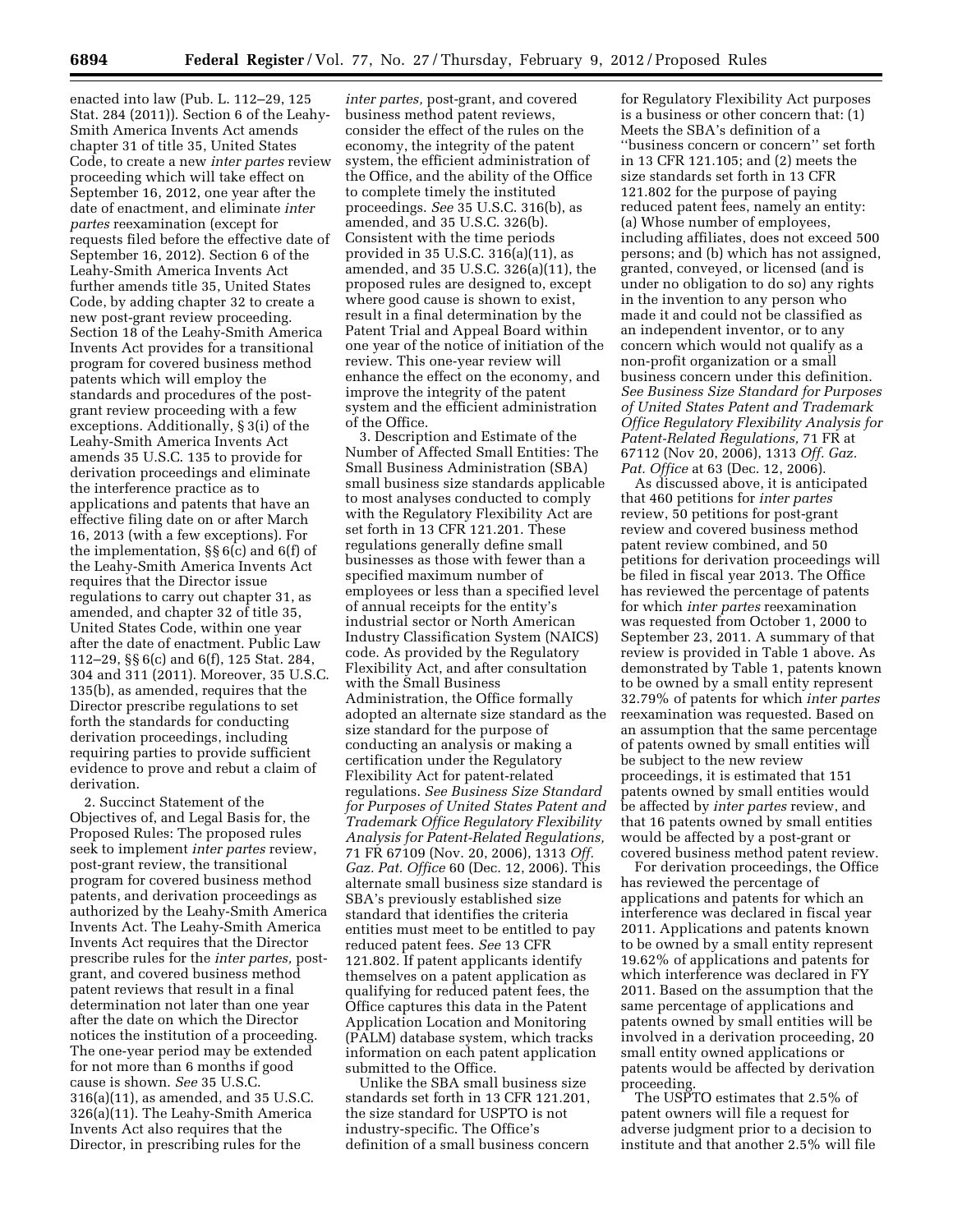a request for adverse judgment or fail to participate after initiation. Specifically, an estimated 21 patent owners will file a request for adverse judgment or fail to participate after institution in *inter partes* review, and an estimated 2 patent owners will do so in post-grant and covered business method proceedings combined. Based on the percentage of small entity owned patents that were the subject of *inter partes* reexamination (32.79%) from October 1, 2000 to September 23, 2011, it is estimated that 7 small entities will file such requests or fail to participate in *inter partes*  review proceedings, and an estimated 1 small entity will do so in post-grant or covered business method patent review combined.

Under the proposed rules, prior to determining whether to institute a review, the patent owner may file an optional patent owner preliminary response to the petition. Given the new time period requirements to file a petition for review before the Board relative to patent enforcement proceedings and the desire to avoid the cost of a trial and delays to related infringement actions, it is anticipated that 90% of petitions, other than those for which a request for adverse judgment is filed, will result in the filing of a patent owner preliminary response. Where an *inter partes* review petition is filed close to the expiration of the one-year period set forth in 35 U.S.C. 315(b), as amended, a patent owner would likely be advantaged by filing a successful preliminary response. In view of these considerations, it is anticipated that 90% patent owners will file a preliminary response. Specifically, the Office estimates that 406 patent owners will file a preliminary response to an *inter partes* review petition, and an estimated 45 patent owners will file a preliminary response to a post-grant or covered business method petition. Based on the percentage of small entity owned patents that were the subject of *inter partes* reexamination (32.79%), it is estimated that 133 small entities will file a preliminary response to an *inter partes* review petition, and 15 small entities will file a preliminary response to a post-grant or covered business method patent review petition in fiscal year 2013.

Under the proposed rules, the Office will determine whether to institute a trial within three months after the earlier of: (1) The submission of a patent owner preliminary response, (2) the waiver of filing a patent owner preliminary response, or (3) the expiration of the time period for filing a patent owner preliminary response. If the Office decides not to institute a trial,

the petitioner may file a request for reconsideration of the Office's decision. In estimating the number of requests for reconsideration, the Office considered the percentage of *inter partes*  reexaminations that were denied relative to those that were ordered (24 divided by 342, or 7%) in fiscal year 2011. *See* Reexaminations—FY 2011, *[http://www.uspto.gov/patents/](http://www.uspto.gov/patents/Reexamination_operational_statistic_through_FY2011Q4.pdf) [Reexamination](http://www.uspto.gov/patents/Reexamination_operational_statistic_through_FY2011Q4.pdf)*\_*operational*\_*statistic*\_ *through*\_*[FY2011Q4.pdf.](http://www.uspto.gov/patents/Reexamination_operational_statistic_through_FY2011Q4.pdf)* The Office also considered the impact of: (1) Patent owner preliminary responses under newly authorized in 35 U.S.C. 313, as amended, and 35 U.S.C. 323, (2) the enhanced thresholds for instituting reviews set forth in 35 U.S.C. 314(a), as amended, and 35 U.S.C. 324(a), which would tend to increase the likelihood of dismissing a petition for review, and (3) the more restrictive time period for filing a petition for review in 35 U.S.C. 315(b), as amended, and 35 U.S.C. 325(b), which would tend to reduce the likelihood of dismissing a petition. Based on these considerations, it is estimated that 10% of the petitions for review (50 divided by 498) would be dismissed.

The Office predicts that it will institute 10 derivation proceedings based on petitions seeking derivation filed in fiscal year 2013. This estimate is based on the low number of interference proceedings declared, as well as the limited number of eligible applications.

During fiscal year 2011, the Office issued 21 decisions following a request for reconsideration of a decision on appeal in *inter partes* reexamination. The average time from original decision to decision on reconsideration was 4.4 months. Thus, the decisions on reconsideration were based on original decisions issued from July 2010 until June 2011. During this time period, the Office mailed 63 decisions on appeals in *inter partes* reexamination. *See* BPAI Statistics—Receipts and Dispositions by Technology Center, *[http://](http://www.uspto.gov/ip/boards/bpai/stats/receipts/index.jsp) [www.uspto.gov/ip/boards/bpai/stats/](http://www.uspto.gov/ip/boards/bpai/stats/receipts/index.jsp) [receipts/index.jsp](http://www.uspto.gov/ip/boards/bpai/stats/receipts/index.jsp) (monthly data).* 

Based on the assumption that the same rate of reconsideration (21 divided by 63 or 33.333%) will occur, the Office estimates that 19 requests for reconsideration will be filed. Based on the percentage of small entity owned patents that were the subject of *inter partes* reexamination (32.79%) and the percentage of small entity owned patent applications or patents that were the subject of an interference declared in fiscal year 2010 (19.62%), it is estimated that 6 small entities will file a request for a reconsideration of a decision

dismissing the petition for review or derivation in fiscal year 2013.

The Office reviewed motions, oppositions, and replies in a number of contested trial proceedings before the trial section of the Board. The review included determining whether the motion, opposition, and reply were directed to patentability grounds and non-priority non-patentability grounds. Based on the review, it is anticipated that: (1) *Inter partes* reviews will have an average of 6.92 motions, oppositions, and replies per trial after institution, (2) post-grant and covered business method patent reviews will have an average of 8.89 motions, oppositions, and replies per trial after institution, and (3) derivation proceedings will have an average of 23.4 motions, oppositions, and replies per trial after institution. Settlement is estimated to occur in 20% of instituted trials at various points of the trial. In trials that are settled, it is estimated that only 50% of the noted motions, oppositions, and replies would be filed.

After a trial has been instituted but prior to a final written decision, parties to a review or derivation proceeding may request an oral hearing. It is anticipated that 466 requests for oral hearings will be filed based on the number of requests for oral hearings in *inter partes* reexamination, the stated desirability for oral hearings during the legislative process, and the public input received prior to this notice of proposed rulemaking. Based on the percentage of small entity owned patents that were the subject of *inter partes* reexamination (32.79%), it is estimated that 153 small entities will file a request for oral hearing in the reviews and derivations instituted in fiscal year 2013.

Parties to a review or derivation proceeding may file requests to treat a settlement as business confidential, and requests for adverse judgment. A written request to make a settlement agreement available may also be filed. Parties to derivation proceedings may also file arbitration agreements and awards. Given the short time period set for conducting trials, it is anticipated that the alternative dispute resolution options will be infrequently used. The Office estimates that 20 requests to treat a settlement as business confidential; 103 requests for adverse judgment, default adverse judgment, or settlement notices; and 2 arbitration agreements and awards will be filed. The Office also estimates that 20 requests to make a settlement available will be filed. Based on the percentage of small entity owned patents that were the subject of *inter partes* reexamination (32.79%) and the percentage of small entity owned patent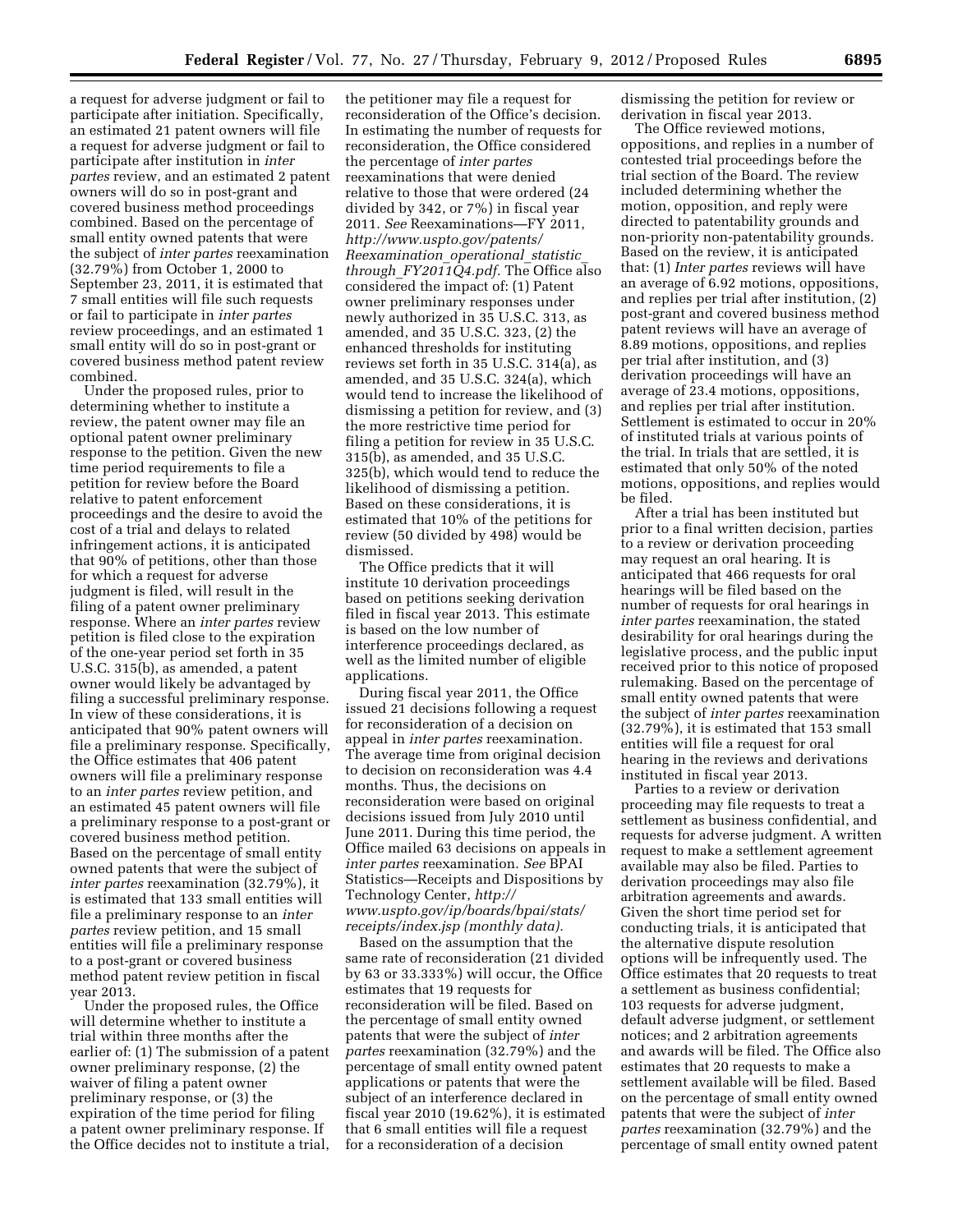applications or patents that were the subject of an interference declared in fiscal year 2010 (19.62%), it is estimated that 7 small entities will file a request to treat a settlement as business confidential, 34 small entities will file a request for adverse judgment, default adverse judgment notices, or settlement notices, and 1 small entity will file an arbitration agreement and award in the reviews and derivations instituted in fiscal year 2013.

Parties to a review or derivation proceeding may seek judicial review of the final decision of the Board. Historically, 33% of examiner's decisions in *inter partes* reexamination proceedings have been appealed to the Board. It is anticipated that 16% of final decisions of the Board would be appealed. The reduction in appeal rate is based on the higher threshold for institution, the focused process, and the experience of the Board in conducted contested cases. Therefore, it is estimated that 56 parties would seek judicial review of the final decisions of the Board in reviews and derivations instituted in fiscal year 2013. In addition, appeals in other final decisions of the Board are anticipated to continue at the same rate, but with a higher base rate of final decisions. Based on this expectation, it is estimated that 138 parties would seek judicial review of other final decisions of the Board. Furthermore, based on the percentage of small entity owned patents that were the subject of *inter partes* reexamination (32.79%) and the percentage of small entity owned patent applications or patents that were the subject of an interference declared in fiscal year 2010 (19.62%), it is estimated that 18 small entities would seek judicial review of final decisions of the Board in the reviews and derivations instituted in fiscal year 2013.

4. Description of the Reporting, Recordkeeping, and Other Compliance Requirements of the Proposed Rule, Including an Estimate of the Classes of Small Entities Which Will Be Subject to the Requirement and the Type of Professional Skills Necessary for Preparation of the Report or Record: Based on the filing trends of *inter partes*  reexamination requests, it is anticipated that petitions for review will be filed across all technologies with approximately 50% being filed in electrical technologies, approximately 30% in mechanical technologies, and the remaining 20% in chemical technologies and design. However, covered business method patent reviews would be limited to business method patents that are not patents for technological inventions. Under the

proposed rules, a person who is not the owner of a patent may file a petition to institute a review of the patent, with a few exceptions. Given this, it is anticipated that a petition for review is likely to be filed by an entity practicing in the same or similar field as the patent. Therefore, it is anticipated that 50% of the petitions for review will be filed in the electronic field, 30% in the mechanical field, and 20% in the chemical or design fields.

Based on the trends of declared contested cases in fiscal year 2011, it is anticipated that petitions for derivation will be filed across all technologies with approximately 16% in electrical technologies, approximately 17% in mechanical technologies, and the remaining 67% in chemical technologies and design. A derivation petition is likely to be filed by an entity practicing in the same or similar field as the patent. Therefore, it is anticipated that 16% of the petitions for review will be filed in the electronic field, 17% in the mechanical field, and 67% in the chemical or design fields.

Preparation of the petition would require analyzing the patent claims, locating evidence supporting arguments of unpatentability, and preparing the petition seeking review of the patent. This notice provides the proposed procedural requirements that are common for the new trials. Additional requirements are provided in contemporaneous trial specific proposed rulemaking. The procedures for petitions to institute an *inter partes*  review are proposed in §§ 42.5, 42.6, 42.8, 42.11, 42.13, 42.20, 42.21, 42.22, 42.24(a)(1), 42.63, 42.65, and 42.101 through 42.105. The procedures for petitions to institute a post-grant review are proposed in §§ 42.5, 42.6, 42.8, 42.11, 42.13, 42.20, 42.21, 42.22, 42.24(a)(2), 42.63, 42.65, and 42.201 through 42.205. The procedures for petitions to institute a covered business method patent review are proposed in §§ 42.5, 42.6, 42.8, 42.11, 42.13, 42.20, 42.21, 42.22, 42.24(a)(3), 42.63, 42.65, 42.203, 42.205, and 42.302 through 42.304. The procedures for petitions to institute a derivation proceeding are proposed in §§ 42.5, 42.6, 42.8, 42.11, 42.13, 42.20, 42.21, 42.22, 42.24(a)(4),42.63, 42.65, and 42.402 through 42.406.

The skills necessary to prepare a petition for review and to participate in a trial before the Patent Trial and Appeal Board would be similar to those needed to prepare a request for *inter partes* reexamination, to represent a party in an *inter partes* reexamination, and to represent a party in an interference proceeding before the

Patent Trial and Appeal Board. The level of skill is typically possessed by a registered patent practitioner having devoted professional time to the particular practice area, typically under the supervision of a practitioner skilled in the particular practice area. Where authorized by the Board, a nonregistered practitioner may be admitted *pro hac vice,* on a case-by-case basis based on the facts and circumstances of the trial and party, as well as the skill of the practitioner.

The cost of preparing a petition for *inter partes* review is anticipated to be the same as the cost for preparing a request for *inter partes* reexamination. The American Intellectual Property Law Association's *AIPLA Report of the Economic Survey 2011* reported that the average cost of preparing a request for *inter partes* reexamination was \$46,000. Based on the work required to prepare and file such a request, the Office considers the reported cost as a reasonable estimate. Accordingly, the Office estimates that the cost of preparing a petition for *inter partes*  review would be \$46,000 (including expert costs).

The cost of preparing a petition for post-grant or covered business method patent review is estimated to be 33.333% higher than the cost of preparing a petition for *inter partes*  review because the petition for postgrant or covered business method patent review may seek to institute a proceeding on additional grounds such as subject matter eligibility. Therefore, the Office estimates that the cost of preparing a petition for post-grant or covered business method patent review would be \$61,333. It is expected that petitions for derivation would have the same complexity and cost as a petition for post-grant review because derivation proceedings raise issues of conception and communication, which have similar complexity to the issues that can be raised in a post-grant review, *i.e.,* public use, sale and written description. Thus, the Office estimates that the cost of preparing a petition for derivation would also be \$61,333.

The filing of a petition for review would also require payment by the petitioner of the appropriate petition fee to recover the aggregate cost for providing the review. The appropriate petition fee would be determined by the number of claims for which review is sought and the type of review. The proposed fees for filing a petition for *inter partes* review are: \$27,200 for requesting review of 20 or fewer claims, \$34,000 to request review of 21 to 30 claims, \$40,800 to request review of 31 to 40 claims, \$54,400 to request review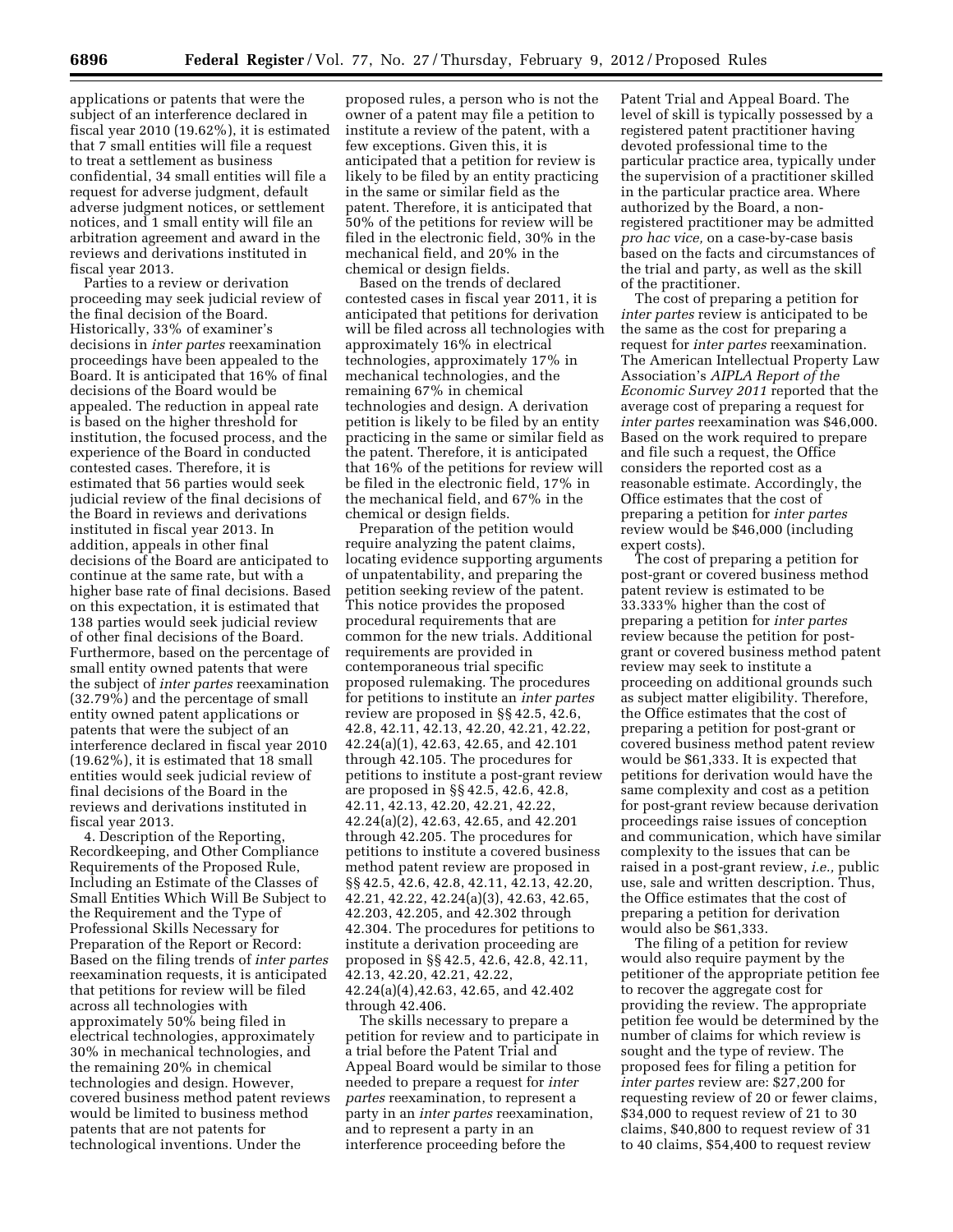of 41 to 50 claims, \$68,000 to request review of 51 to 60 claims, and an additional \$27,200 to request review of additional groups of 10 claims. The fees for filing a petition for post-grant or covered business method patent review would be: \$35,800 to request review of 20 or fewer claims, \$44,750 to request review of 21 to 30 claims, \$53,700 to request review of 31 to 40 claims, \$71,600 to request review of 41 to 50 claims, \$89,500 to request review of 51 to 60 claims, and an additional \$35,800 to request review of additional groups of 10 claims.

In setting fees, the estimated information technology cost to establish the process and maintain the filing and storage system through 2017 is to be recovered by charging each petition an IT fee that has a base component of \$1,705 for requests to review 20 or fewer claims. The IT component fees would be \$2,122 for requesting review of 21–30 claims, \$2,557 for requesting review of 31–40 claims, \$3,409 for requesting review of 41–50 claims, \$4,267 for requesting review of 51–60 claims, and an additional \$1,705 for requesting review of additional groups of 10 claims. The remainder of the fee is to recover the cost for judges to determine whether to institute a review and conduct the review, together with a proportionate share of indirect costs, *e.g.,* rent, utilities, additional support, and administrative costs. Based on the direct and indirect costs, the fully burdened cost per hour for judges to decide a petition and conduct a review is estimated to be \$258.32.

For a petition for *inter partes* review with 20 or fewer challenged claims, it is anticipated that 98.7 hours of judge time would be required. For 21 to 30 challenged claims, an additional 24.7 hours is anticipated for a total of 123.4 hours of judge time. For 31 to 40 challenged claims, an additional 49.3 hours is anticipated for a total of 148 hours of judge time. For 41 to 50 challenged claims, an additional 98.7 hours is anticipated for a total of 197.4 hours of judge time. For 51 to 60 claims, an additional 148 hours is anticipated for a total of 246.7 hours of judge time. The increase in adjustment reflects the added complexity that typically occurs as more claims are in dispute.

For a petition for post-grant or covered business method patent review with 20 or fewer challenged claims, it is anticipated that 132 hours of judge time will be required. For 21 to 30 challenged claims, an additional 33 hours is anticipated for a total of 165 hours of judge time. For 31 to 40 challenged claims, an additional 66 hours is anticipated for a total of 198 hours of

judge time. For 41 to 50 challenged claims, an additional 132 hours is anticipated for a total of 264 hours of judge time. For 51 to 60 challenged claims, an additional 198 hours is anticipated for a total of 330 hours of judge time. The increase in adjustment reflects the added complexity that typically occurs as more claims are in dispute.

The proposed rules would permit the patent owner to file a preliminary response to the petition setting forth the reasons why no review should be initiated. The procedures for a patent owner to file a preliminary response as an opposition are proposed in §§ 42.6, 42.8, 42.11, 42.13, 42.21, 42.23, 42.24(b), 42.51, 42.52, 42.53, 42.54, 42.63, 42.64, 42.65, 42.107, 42.120, 42.207, and 42.220. The patent owner is not required to file a preliminary response. The Office estimates that the preparation and filing of a patent owner preliminary response would require 100 hours of professional time and cost \$34,000 (including expert costs). The *AIPLA Report of the Economic Survey 2011* reported that the average cost for *inter partes* reexamination including of the request (\$46,000), the first patent owner response, and third party comments was \$75,000 (*see* I–175) and the median billing rate for professional time of \$340 per hour for attorneys in private firms (*see 8).* Thus, the cost of the first patent owner reply and the third party statement is \$29,000. The Office finds these costs to be reasonable estimates. The patent owner reply and third party statement, however, occur after the examiner has made an initial threshold determination and made only the appropriate rejections. Accordingly, it is anticipated that filing a patent owner preliminary response to a petition for review would cost more than the initial reply in a reexamination, an estimated \$34,000 (including expert costs).

The Office will determine whether to institute a trial within three months after the earlier of: (1) The submission of a patent owner preliminary response, (2) the waiver of filing a patent owner preliminary response, or (3) the expiration of the time period for filing a patent owner preliminary response. If the Office decides not to institute a trial, the petitioner may file a request for reconsideration of the Office's decision. It is anticipated that a request for reconsideration will require 80 hours of professional time to prepare and file, for a cost of \$27,200. This estimate is based on the complexity of the issues and desire to avoid time bars imposed by 35 U.S.C. 315(b), as amended, and 35 U.S.C. 325(b).

Following institution of a trial, the parties may be authorized to file various motions, *e.g.,* motions to amend and motions for additional discovery. Where a motion is authorized, an opposition may be authorized, and where an opposition is authorized, a reply may be authorized. The procedures for filing a motion are proposed in §§ 42.6, 42.8, 42.11, 42.13, 42.21, 42.22, 42.24(a)(5), 42.51, 42.52, 42.53, 42.54, 42.63, 42.64, 42.65, 42.121, 42.221, 42.123, and 42.223. The procedures for filing an opposition are proposed in §§ 42.6, 42.8, 42.11, 42.13, 42.21, 42.23, 42.24(b), 42.51, 42.52, 42.53, 42.54, 42.63, 42.64, 42.65, 42.107, 42.120, 42.207, and 42.220. The procedures for filing a reply are proposed in §§ 42.6, 42.8, 42.11, 42.13, 42.21, 42.23, 42.24(c), 42.51, 42.52, 42.53, 42.54, 42.63, and 42.65. As discussed previously, the Office estimates that the average *inter partes*  review will have 6.92 motions, oppositions, and replies after institution. The average post-grant or covered business method patent review will have 8.89 motions, oppositions, and replies after institution. The average derivation proceeding is anticipated to have 23.4 motions, oppositions, and replies after institution.

The *AIPLA Report of the Economic Survey 2011* reported that the average cost in contested cases before the trial section of the Board prior to the priority phase was \$322,000 per party. Because of the overlap of issues in patentability grounds, it is expected that the cost per motion will decline as more motions are filed in a proceeding. It is estimated that a motion, opposition, or reply in a derivation would cost \$34,000 (including expert costs) which is estimated by dividing the total public cost for all motions in current contested cases divided by the estimated number of motions in derivations under 35 U.S.C. 135, as amended. The cost of a motion, opposition, or reply in a postgrant review is estimated at \$44,200 (including expert costs), reflecting the reduction in overlap between motions relative to derivation. The cost of a motion, opposition or reply in an *inter partes* review would be \$47,600 (including expert costs). Based on the work required to file and prepare such briefs, the Office considers the reported cost as a reasonable estimate.

After a trial has been instituted but prior to a final written decision, parties to a review or derivation proceeding may request an oral hearing. The procedure for filing requests for oral argument is proposed in § 42.70. The *AIPLA Report of the Economic Survey 2011* reported that the third quartile cost of an *ex parte* appeal with an oral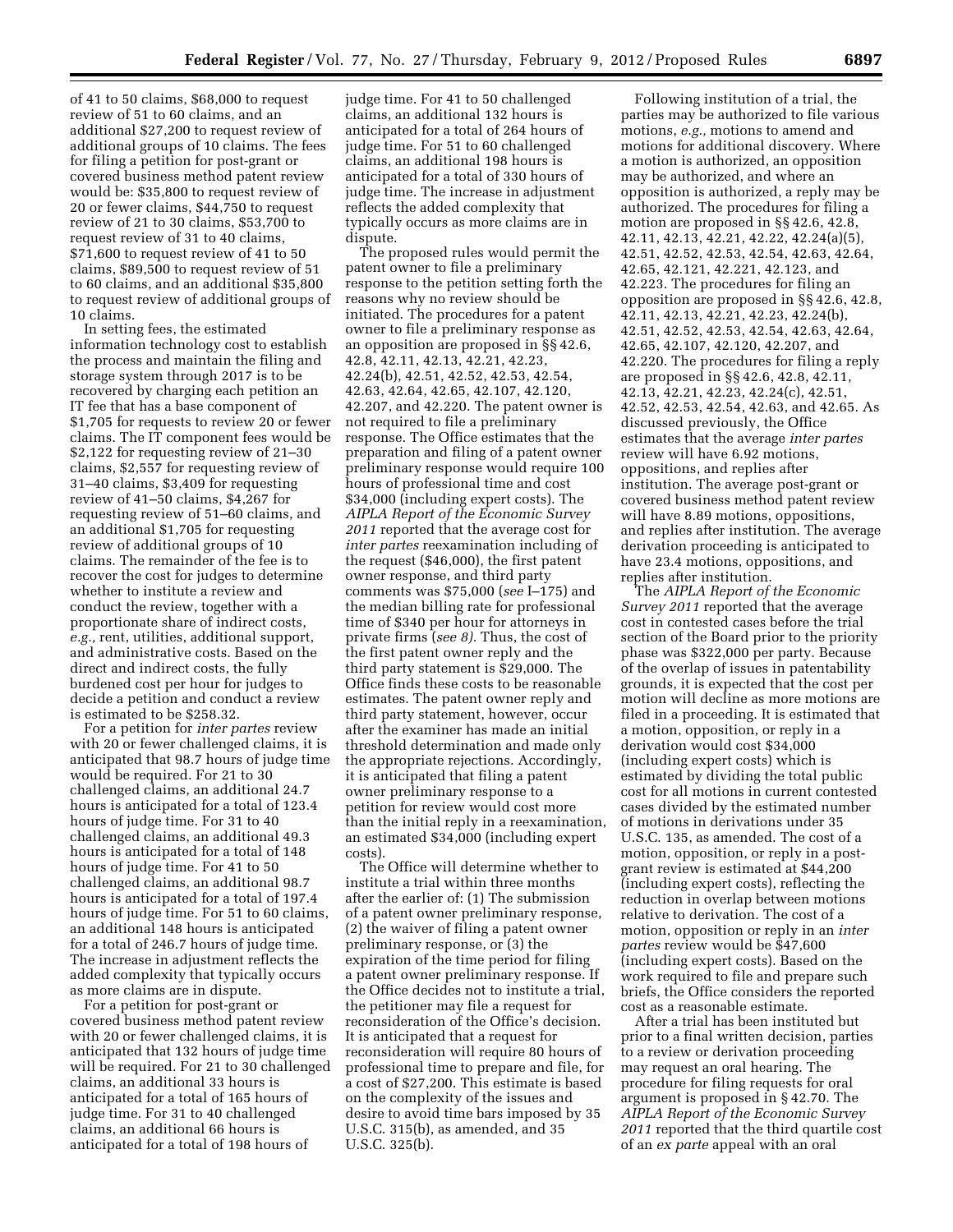argument is \$12,000, while the third quartile cost of an *ex parte* appeal without an oral argument is \$6,000. In view of the reported costs, which the Office finds reasonable, and the increased complexity of an oral hearing with multiple parties, it is estimated that the cost per party for oral hearings would be \$6,800 or \$800 more than the reported third quartile cost for an *ex parte* oral hearing.

Parties to a review or derivation proceeding may file requests to treat a settlement as business confidential, request for adverse judgment, and arbitration agreements and awards. A written request to make a settlement agreement available may also be filed. The procedures to file requests that a settlement be treated as business confidential are proposed in §§ 42.74(c) and 42.409. The procedures to file requests for adverse judgment are proposed in § 42.73(b). The procedures to file arbitration agreements and awards are proposed § 42.410. The procedures to file requests to make a settlement agreement available are proposed in  $\S 42.74(c)(2)$ . It is anticipated that requests to treat a settlement as business confidential will require 2 hours of professional time or \$680. It is anticipated that requests for adverse judgment will require 1 hour of professional time or \$340. It is anticipated that arbitration agreements and awards will require 4 hours of professional time or \$1,360. It is anticipated that requests to make a settlement agreement available will require 1 hour of professional time or \$340. The requests to make a settlement agreement available will also require payment of a fee of \$400 specified in proposed § 42.15(d). The fee proposed would be the same as currently set forth in § 41.20(a) for petitions to the Chief Administrative Patent Judge.

Parties to a review proceeding may seek judicial review of the judgment of the Board. The procedures to file notices of judicial review of a Board decision, including notices of appeal and notices of election provided for in 35 U.S.C. 141, 142, 145, and 146, are proposed in §§ 90.1 through 90.3. The submission of a copy of a notice of appeal or a notice of election is anticipated to require 6 minutes of professional time at a cost of \$34.

5. Description of Any Significant Alternatives to the Proposed Rules Which Accomplish the Stated Objectives of Applicable Statutes and Which Minimize Any Significant Economic Impact of the Rules on Small Entities:

Size of petitions and motions: The Office considered whether to apply a

page limit and what an appropriate page limit would be. The Office does not currently have a page limit on *inter partes* reexamination requests. The *inter partes* reexamination requests from October 1, 2010 to June 30, 2011, averaged 246 pages. Based on the experience of processing *inter partes*  reexamination requests, the Office finds that the very large size of the requests has created a burden on the Office that hinders the efficiency and timeliness of processing the requests, and creates a burden on patent owners. The quarterly reported average processing time from the filing of a request to the publication of a reexamination certificate ranged from 28.9 months to 41.7 months in fiscal year 2009, from 29.5 months to 37.6 months in fiscal year 2010, and from 31.9 to 38.0 months in fiscal year 2011. *See* Reexaminations—FY 2011, *[http://www.uspto.gov/patents/](http://www.uspto.gov/patents/Reexamination_operational_statistic_through_FY2011Q4.pdf) [Reexamination](http://www.uspto.gov/patents/Reexamination_operational_statistic_through_FY2011Q4.pdf)*\_*operational*\_*statistic*\_ *through*\_*[FY2011Q4.pdf](http://www.uspto.gov/patents/Reexamination_operational_statistic_through_FY2011Q4.pdf)*.

By contrast, the Office has a page limit on the motions filed in contested cases, except where parties are specifically authorized to exceed the limitation. The typical contested case proceeding is subject to a standing order that sets a 50 page limit for motions and oppositions on priority, a 15 page limit for miscellaneous motions  $(\S 41.121(a)(3))$  and oppositions (§ 41.122), and a 25 page limit for other motions  $(\S 41.121(a)(2))$  and oppositions to other motions. In typical proceedings, replies are subject to a 15 page limit if directed to priority, 5 page limit for miscellaneous issues, and 10 page limit for other motions. The average contested case was terminated in 10.1 months in fiscal year 2009, in 12 months in fiscal year 2010, and 9 months in fiscal year 2011. The percentage of contested cases terminated within 2 years was 93.7% in fiscal year 2009, 88.0% in fiscal year 2010, and 94.0% in fiscal year 2011. *See*  BPAI Statistics—Performance Measures, *[http://www.uspto.gov/ip/boards/bpai/](http://www.uspto.gov/ip/boards/bpai/stats/perform/index.jsp) [stats/perform/index.jsp](http://www.uspto.gov/ip/boards/bpai/stats/perform/index.jsp)*.

Comparing the average time period for terminating a contested case, 10.0 to 12.0 months, with the average time period, during fiscal years 2009 through 2011, for completing an *inter partes*  reexamination, 28.9 to 41.7 months, indicates that the average interference takes from 24% (10.0/41.7) to 42% (12.0/28.9) of the time of the average *inter partes* reexamination. While several factors contribute to the reduction in time, limiting the size of the requests and motions is considered a significant factor. Proposed § 42.24 would provide page limits for petitions, motions, oppositions, and replies. 35 U.S.C. 316(b), as amended, and 35

U.S.C. 326(b) provide considerations that are to be taken into account when prescribing regulations including the integrity of the patent system, the efficient administration of the Office, and the ability to complete timely the trials. The page limits proposed in these rules are consistent with these considerations.

Federal courts routinely use page limits in managing motions practice as ''[e]ffective writing is concise writing.'' *Spaziano* v. *Singletary,* 36 F.3d 1028, 1031 n.2 (11th Cir. 1994). Many district courts restrict the number of pages that may be filed in a motion including, for example, the District of Delaware, the District of New Jersey, the Eastern District of Texas, the Northern, Central, and Southern Districts of California, and the Eastern District of Virginia.

Federal courts have found that page limits ease the burden on both the parties and the courts, and patent cases are no exception. *Eolas Techs., Inc.* v. *Adobe Sys., Inc.,* No. 6:09–CV–446, at 1 (E.D. Tex. Sept. 2, 2010) (''The Local Rules' page limits ease the burden of motion practice on both the Court and the parties.''); *Blackboard, Inc.* v. *Desire2Learn, Inc.,* 521 F. Supp. 2d 575, 576 (E.D. Tex. 2007) (The parties ''seem to share the misconception, popular in some circles, that motion practice exists to require federal judges to shovel through steaming mounds of pleonastic arguments in Herculean effort to uncover a hidden gem of logic that will ineluctably compel a favorable ruling. Nothing could be farther from the truth.''); *Broadwater* v. *Heidtman Steel Prods., Inc.,* 182 F. Supp. 2d 705, 710 (S.D. Ill. 2002) (''Counsel are strongly advised, in the future, to not ask this Court for leave to file any memoranda (supporting or opposing dispositive motions) longer than 15 pages. The Court has handled complicated patent cases and employment discrimination cases in which the parties were able to limit their briefs supporting and opposing summary judgment to 10 or 15 pages.'' (Emphasis omitted)).

The Board's contested cases experience with page limits in motions practice is consistent with that of the federal courts. The Board's use of page limits has shown it to be beneficial without being unduly restrictive for the parties. Page limits have encouraged the parties to focus on dispositive issues, easing the burden of motions practice on the parties and on the Board.

The Board's contested cases experience with page limits is informed by its use of different approaches over the years. In the early 1990s, page limits were not routinely used for motions, and the practice suffered from lengthy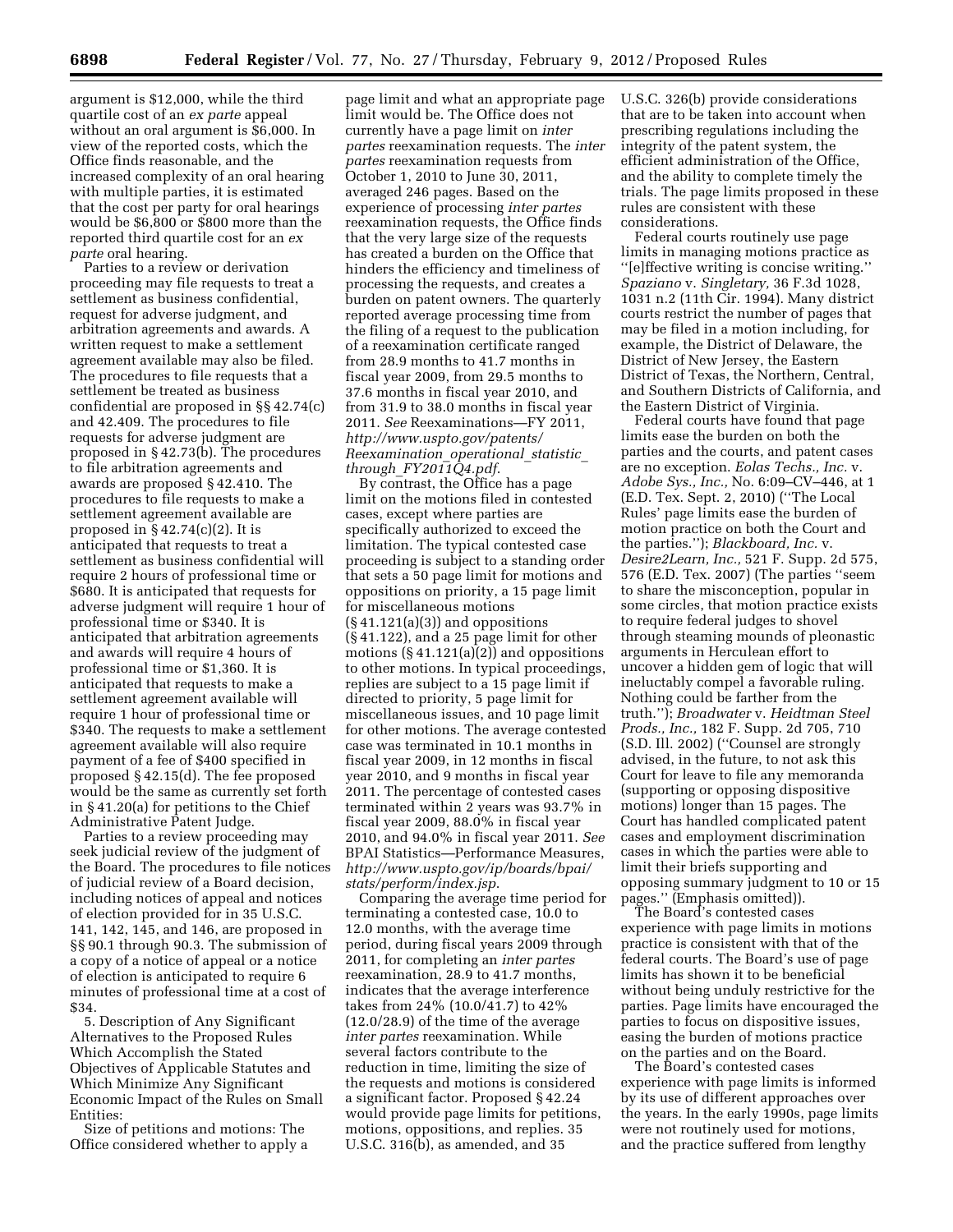and unacceptable delays. To reduce the burden on the parties and on the Board and thereby reduce the time to decision, the Board instituted page limits in the late 1990s for every motion. Page limit practice was found to be effective in reducing the burdens on the parties and improving decision times at the Board. In 2006, the Board revised the page limit practice and allowed unlimited findings of fact and generally limited the number of pages containing argument. Due to abuses of the system, the Board recently reverted back to page limits for the entire motion (both argument and findings of fact).

The Board's current page limits are consistent with the 25 page limits in the Northern, Central, and Southern Districts of California, and the Middle District of Florida and exceed the limits in the District of Delaware (20), the Northern District of Illinois (15), the District of Massachusetts (20), the Eastern District of Michigan (20), the Southern District of Florida (20), and the Southern District of Illinois (20).

In a typical proceeding before the Board, a party may be authorized to file a single motion for unpatentability based on prior art, a single motion for unpatentability based upon failure to comply with 35 U.S.C. 112, lack of written description, and/or enablement, and potentially another motion for lack of compliance with 35 U.S.C. 101, although a 35 U.S.C. 101 motion may be required to be combined with the 35 U.S.C. 112 motion. Each of these motions is currently limited to 25 pages in length, unless good cause is shown that the page limits are unduly restrictive for a particular motion.

A petition requesting the institution of a trial proceeding would be similar to motions currently filed with the Board. Specifically, petitions to institute a trial seek a final written decision that the challenged claims are unpatentable, where derivation is a form of unpatentability. Accordingly, a petition to institute a trial based on prior art would, under current practice, be limited to 25 pages, and by consequence, a petition raising unpatentability based on prior art and unpatentability under 35 U.S.C. 101 and/or 112 would be limited to 50 pages.

Under the proposed rules, an *inter partes* review petition would be based upon any grounds identified in 35 U.S.C. 311(b), as amended, *i.e.,* only a ground that could be raised under 35 U.S.C. 102 or 103 and only on the basis of patents or printed publications. Generally, under current practice, a party is limited to filing a single prior art motion, limited to 25 pages in

length. The proposed rule would provide up to 50 pages in length for a motion requesting *inter partes* review. Thus, as the proposed page limit doubles the default page limit currently set for a motion before the Board, a 50 page limit is considered sufficient in all but exceptional cases and is consistent with the considerations provided in 35 U.S.C. 316(b), as amended.

Under the proposed rules, a post-grant review petition would be based upon any grounds identified in 35 U.S.C. 321(b), *e.g.,* failure to comply with 35 U.S.C. 101, 102, 103, and 112 (except best mode). Under current practice, a party would be limited to filing two or three motions, each limited to 25 pages, for a maximum of 75 pages. Where there is more than one motion for unpatentability based upon different statutory grounds, the Board's experience is that the motions contain similar discussions of technology and claim constructions. Such overlap is unnecessary where a single petition for unpatentability is filed. Thus, the proposed 70 page limit is considered sufficient in all but exceptional cases.

Covered business method patent review is similar in scope to that of post-grant review, as there is substantial overlap in the statutory grounds permitted for review. Thus, the proposed page limit for proposed covered business method patent reviews is 70 pages, which is the same as that proposed for post-grant review.

Petitions to institute derivation proceedings raise a subset of issues that are currently raised in interferences in a motion for judgment on priority of invention. Currently, motions for judgment on priority of invention, including issues such as conception, corroboration, and diligence, are generally limited to 50 pages. Thus, the proposed 50 page limit is considered sufficient in all but exceptional cases.

The proposed rule would provide that petitions to institute a trial must comply with the stated page limits but may be accompanied by a motion that seeks to waive the page limits. The petitioner must show in the motion how a waiver of the page limits is in the interests of justice. A copy of the desired non-page limited petition must accompany the motion. Generally, the Board would decide the motion prior to deciding whether to institute the trial.

Current Board practice provides a limit of 25 pages for other motions and 15 pages for miscellaneous motions. The Board's experience is that such page limits are sufficient for the parties filing them and do not unduly burden the opposing party or the Board. Petitions to institute a trial would generally replace

the current practice of filing motions for unpatentability, as most motions for relief are expected to be similar to the current interference miscellaneous motion practice. Accordingly, the proposed 15 page limit is considered sufficient for most motions but may be adjusted where the limit is determined to be unduly restrictive for the relief requested.

Proposed § 42.24(b) would provide page limits for oppositions filed in response to motions. Current contested case practice provides an equal number of pages for an opposition as its corresponding motion. This is generally consistent with motions practice in federal courts. The proposed rule would continue the current practice.

Proposed § 42.24(c) would provide page limits for replies. Current contested case practice provides a 15 page limit for priority motion replies, a 5 page limit for miscellaneous (procedural) motion replies, and a 10 page limit for all other motions. The proposed rule is consistent with current contested case practice for procedural motions. The proposed rule would provide a 15 page limit for reply to petitions requesting a trial, which the Office believes is sufficient based on current practice. Current contested case practice has shown that such page limits do not unduly restrict the parties and, in fact, have provided sufficient flexibility to parties to not only reply to the motion but also help to focus on the issues. Thus, it is anticipated that default page limits would minimize the economic impact on small entities by focusing on the issues in the trials.

The Leahy-Smith America Invents Act requires that the Director, in prescribing rules for the *inter partes,* post-grant, and covered business method patent reviews, consider the effect of the rules on the economy, the integrity of the patent system, the efficient administration of the Office, and the ability of the Office to complete timely the instituted proceedings. *See* 35 U.S.C. 316(b), as amended, and 35 U.S.C. 326(b). In view of the actual results of the duration of proceedings in *inter partes* reexamination (without page limits) and contested cases (with page limits), proposing procedures with reasonable page limits would be consistent with the objectives set forth in the Leahy-Smith America Invents Act. Based on our experience on the time needed to complete a non-page limited proceeding, the option of nonpage limited proceedings was not adopted.

Fee Setting: 35 U.S.C. 311(a), as amended, and 35 U.S.C. 321(a) require the Director to establish fees to be paid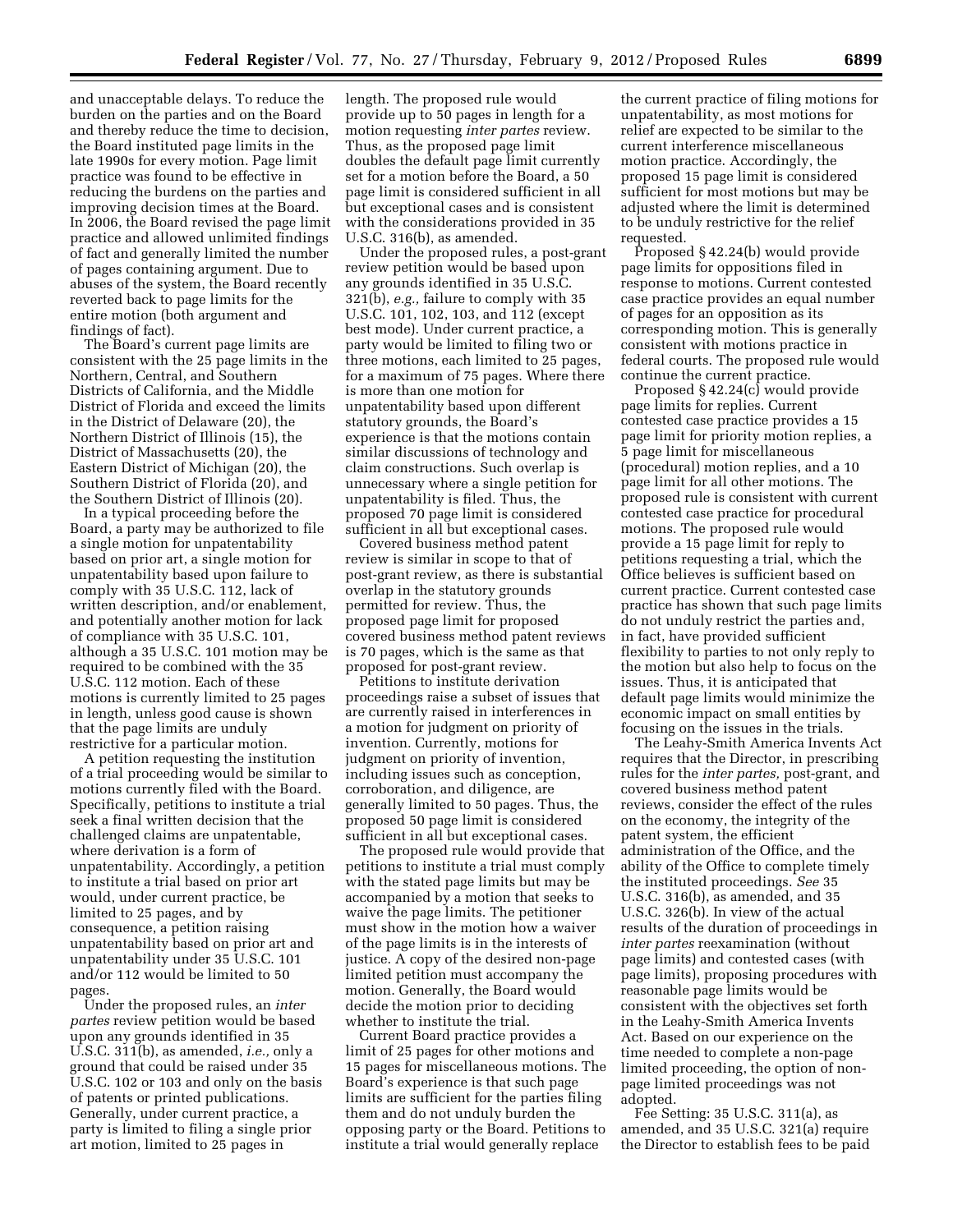by the person requesting the review in such amounts as the Director determines to be reasonable, considering the aggregate costs of the review. In contrast to current 35 U.S.C. 311(b) and 312(c), the Leahy-Smith America Invents Act requires the Director to establish more than one fee for reviews based on the total cost of performing the reviews, and does not provide for refund of any part of the fee when the Director determine that the review should not be initiated.

35 U.S.C. 312(a)(1), as amended, and 35 U.S.C. 322(a)(1) further require that the fee established by the Director under 35 U.S.C. 311(a), as amended, or 35 U.S.C. 321 accompany the petition on filing. Accordingly, in interpreting the fee setting authority in 35 U.S.C. 311(a), as amended, and 35 U.S.C. 321(a), it is reasonable that the Director should set a number of fees for filing a petition based on the anticipated aggregate cost of conducting the review depending on the complexity of the review, and require payment of the fee upon filing of the petition.

Based on experience with contested cases and *inter partes* reexamination proceedings, the following characteristics of requests were considered as potential factors for fee setting as each would likely impact the cost of providing the new services. The Office also considered the relative difficulty in administrating each option in selecting the characteristics for which different fees should be paid for requesting review.

I. *Adopted Option.* Number of claims for which review is requested. The number of claims often impacts the complexity of the request and increases the demands placed on the deciding officials. *Cf. In re Katz Interactive Call Processing Patent Litig.,* 639 F.3d 1303, 1309 (Fed. Cir. 2011) (limiting number of asserted claims is appropriate to manage a patent case efficiently). Moreover, the number of claims for which review is requested can be easily determined and administered, which avoids delays in the Office and the impact on the economy or patent system that would occur if an otherwise meritorious request is refused due to improper fee payment. Any subsequent petition would be time barred in view 35 U.S.C. 315(b), as amended, or 35 U.S.C. 325.

II. *Alternative Option I.* Number of grounds for which review is requested. The Office has experience with large numbers of cumulative grounds being presented in *inter partes* reexaminations which often add little value to the proceedings. Allowing for a large number of grounds to be presented on

payment of an additional fee(s) is not favored. Determination of the number of grounds in a request may be contentious and difficult and may result in a large amount of high-level petition work. As such, the option would have a negative impact on small entities. Moreover, interferences instituted in the 1980s and early 1990s suffered from this problem as there was no page limit for motions and the parties had little incentive to focus the issues for decision. The resulting interference records were often a collection of disparate issues and evidence. This led to lengthy and unwarranted delays in deciding interference cases as well as increased costs for parties and the Office. Accordingly, this alternative is inconsistent with objectives of the Leahy-Smith America Invents Act that the Director, in prescribing rules for the *inter partes,* post-grant, and covered business method patent reviews, consider the effect of the rules on the economy, the integrity of the patent system, the efficient administration of the Office, and the ability of the Office to complete timely the instituted proceedings.

III. *Alternative Option II.* Pages of argument. The Office has experience with large requests in *inter partes*  reexamination in which the merits of the proceedings could have been resolved in a shorter request. Allowing for unnecessarily large requests on payment of an additional fee(s) is not favored. Moreover, determination of what should be counted as ''argument'' as compared with ''evidence'' has often proven to be contentious and difficult as administered in the current *inter partes*  reexamination appeal process.

In addition, the trial section of the Board recently experimented with motions having a fixed page limit for the argument section and an unlimited number of pages for the statement of facts. Unlimited pages for the statement of facts led to a dramatic increase in the number of alleged facts and pages associated with those facts. For example, one party used approximately 10 pages for a single ''fact'' that merely cut and pasted a portion of a declarant's cross-examination. Based upon the trial section's experience with unlimited pages of facts, the Board recently reverted back to a fixed page limit for the entire motion (argument and facts). Accordingly, this alternative is inconsistent with objectives of the Leahy-Smith America Invents Act that the Director, in prescribing rules for the *inter partes,* post-grant, and covered business method patent reviews, consider the effect of the rules on the economy, the integrity of the patent

system, the efficient administration of the Office, and the ability of the Office to complete timely the instituted proceedings.

IV. *Alternative Option III.* The Office considered an alternative fee setting regime in which fees would be charged at various steps in the review process, a first fee on filing of the petition, a second fee if instituted, a third fee on filing a motion in opposition to amended claims, etc. The alternative fee setting regime would hamper the ability of the Office to complete timely reviews, would result in dismissal of pending proceedings with patentability in doubt due to non-payment of required fees by third parties, and would be inconsistent with 35 U.S.C. 312, as amended, and 35 U.S.C. 322 that require the fee established by the Director be paid at the time of filing the petition. Accordingly, this alternative is inconsistent with objectives of the Leahy-Smith America Invents Act that the Director, in prescribing rules for the *inter partes,* post-grant, and covered business method patent reviews, consider the effect of the rules on the economy, the integrity of the patent system, the efficient administration of the Office, and the ability of the Office to complete timely the instituted proceedings.

V. *Alternative Option IV.* The Office considered setting reduced fees for small and micro entities and to provide refunds if a review is not instituted. The Office shall set the fee to recover the cost of providing the services under 35 U.S.C. 41(d)(2)(a). Fees set under this authority are not reduced for small entities, *see* 35 U.S.C. 42(h)(1), as amended. Moreover, the Office does not have authority to refund fees that were not paid by mistake or in excess of that owed. *See* 35 U.S.C. 42(d).

Discovery: The Office considered a procedure for discovery similar to the one available during district court litigation. Discovery of that scope has been criticized sharply, particularly when attorneys use discovery tools as tactical weapons, which hinder the ''just, speedy, and inexpensive determination of every action and proceedings.'' *See* Introduction to *An E-Discovery Model Order, available at [http://www.cafc.uscourts.gov/images/](http://www.cafc.uscourts.gov/images/stories/announcements/Ediscovery_Model_Order.pdf)  [stories/announcements/](http://www.cafc.uscourts.gov/images/stories/announcements/Ediscovery_Model_Order.pdf)  [Ediscovery](http://www.cafc.uscourts.gov/images/stories/announcements/Ediscovery_Model_Order.pdf)*\_*Model*\_*Order.pdf.* 

Accordingly, this alternative would have been inconsistent with objectives of the Leahy-Smith America Invents Act that the Director, in prescribing rules for the *inter partes,* post-grant, and covered business method patent reviews, consider the effect of the rules on the economy, the integrity of the patent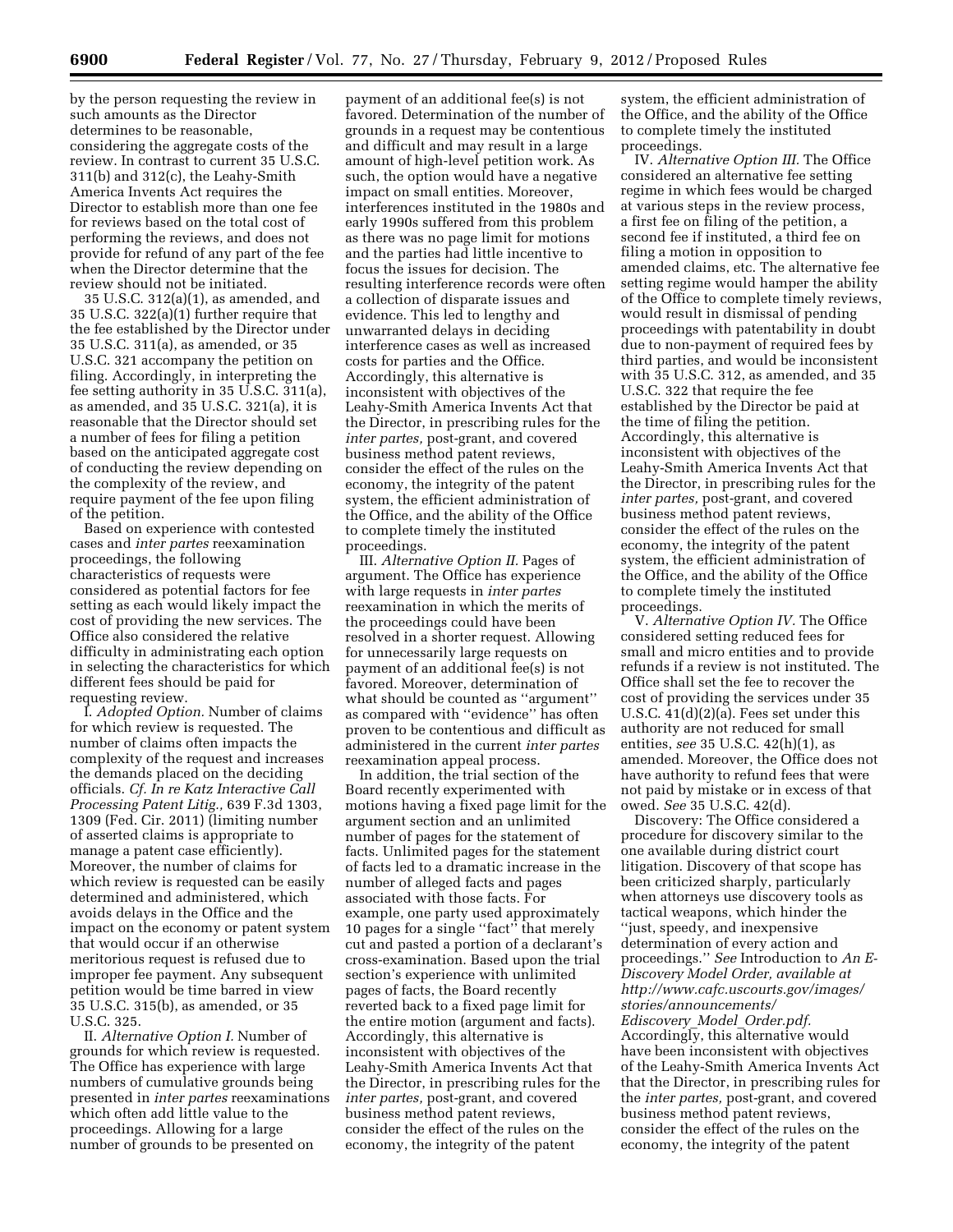system, the efficient administration of the Office, and the ability of the Office to complete timely the instituted proceedings.

Additional discovery increases trial costs and increases the expenditures of time by the parties and the Board. The Board's experience in contested cases, however, is that such showings are often lacking and authorization for additional discovery is expected to be rare. While an interests-of-justice standard would be employed in granting additional discovery in *inter partes* reviews and derivation proceedings, the post-grant review and covered business method patent review would employ a good cause standard in granting additional discovery.

To promote effective discovery, the proposed rule would require a showing that additional requested discovery would be productive in *inter partes*  reviews and derivation proceedings. An interests-of-justice standard for additional discovery is proposed for *inter partes* reviews and derivation proceedings. This standard is consistent with the considerations identified in 35 U.S.C. 316(b) and 135(b), as amended, including the efficient administration of the Board and the Board's ability to complete timely trials. Further, the proposed interests-of-justice standard is consistent with 35 U.S.C. 316(a)(5), as amended, which states that discovery other than depositions of witnesses submitting affidavits and declarations be what is otherwise necessary in the interests of justice.

Good cause and interests of justice are closely related standards, but the interests-of-justice standard is slightly higher than good cause. While a good cause standard requires a party to show a specific factual reason to justify the needed discovery, under the interestsof-justice standard, the Board would look at all relevant factors. Specifically, to show good cause, a party would be required to make a particular and specific demonstration of fact. Under the interests-of-justice standard, the moving party would also be required to show that it was fully diligent in seeking discovery and that there is no undue prejudice to the non-moving party. The interests-of-justice standard covers considerable ground, and in using such a standard, the Board expects to consider whether the additional discovery is necessary in light of the totality of the relevant circumstances.

The Office is proposing a default scheduling order to provide limited discovery as a matter of right and provide parties with the ability to seek additional discovery on a case-by-case basis. In weighing the need for additional discovery, should a request be made, the Board would consider the economic impact on the opposing party. This would tend to limit additional discovery where a party is a small entity.

*Pro Hac Vice:* The Office considered whether to allow counsel to appear *pro hac vice.* In certain cases, highly skilled, but non-registered, attorneys have appeared satisfactorily before the Board in contested cases. The Board may recognize counsel *pro hac vice* during a proceeding upon a showing of good cause. The Board may impose conditions in recognizing counsel pro hac vice, including an agreement that counsel is bound by the Office's Code of Professional Responsibility. Proceedings before the Office can be technically complex. The grant of a motion to appear *pro hac vice* is a discretionary action taking into account the specifics of the proceedings. Similarly, the revocation of *pro hac vice* is a discretionary action taking into account various factors, including incompetence, unwillingness to abide by the Office's Code of Professional Responsibility, prior findings of misconduct before the Office in other proceedings, and incivility.

The Board's past practice has required the filing of a motion by a registered patent practitioner seeking *pro hac vice*  representation based upon a showing of: (1) How qualified the unregistered practitioner is to represent the party in the proceeding when measured against a registered practitioner, and, (2) whether the party has a genuine need to have the particular unregistered practitioner represent it during the proceeding. This practice has proven effective in the limited number of contested cases where such requests have been granted. The proposed rule, if adopted, would allow for this practice in the new proceedings authorized by the Leahy-Smith America Invents Act.

The proposed rules would provide a limited delegation to the Board under 35 U.S.C. 2(b)(2) and 32 to regulate the conduct of counsel in Board proceedings. The proposed rule would delegate to the Board the authority to conduct counsel disqualification proceedings while the Board has jurisdiction over a proceeding. The rule would also delegate to the Chief Administrative Patent Judge the authority to make final a decision to disqualify counsel in a proceeding before the Board for the purposes of judicial review. This delegation would not derogate from the Director the prerogative to make such decisions, nor would it prevent the Chief

Administrative Patent Judge from further delegating authority to an administrative patent judge.

The Office considered broadly permitting practitioners not registered to practice by the Office to represent parties in trial as well as categorically prohibiting such practice. A prohibition on the practice would be inconsistent with the Board's experience, and more importantly, might result in increased costs particularly where a small entity has selected its district court litigation team for representation before the Board and has a patent review filed after litigation efforts have commenced. Alternatively, broadly making the practice available would create burdens on the Office in administering the trials and in completing the trial within the established time frame, particularly if the selected practitioner does not have the requisite skill. In weighing the desirability of admitting a practitioner *pro hac vice,* the economic impact on the party in interest would be considered which would tend to increase the likelihood that a small entity could be represented by a nonregistered practitioner. Accordingly, the alternatives to eliminate *pro hac vice*  practice or to permit it more broadly would have been inconsistent with objectives of the Leahy-Smith America Invents Act that the Director, in prescribing rules for the *inter partes,*  post-grant, and covered business method patent reviews, consider the effect of the rules on the economy, the integrity of the patent system, the efficient administration of the Office, and the ability of the Office to complete timely the instituted proceedings.

Threshold for Instituting a Review: The Office considered whether the threshold for instituting a review could be set as low as or lower than the threshold for *ex parte* reexamination. This alternative could not be adopted in view of the statutory requirements in 35 U.S.C. 314, as amended, and 35 U.S.C. 324.

Default Electronic Filing: The Office considered a paper filing system and a mandatory electronic filing system (without any exceptions) as alternatives to the proposed requirement that all papers are to be electronically filed, unless otherwise authorized.

Based on the Office's experience, a paper based filing system increases delay in processing papers, delay in public availability, and the chance that a paper may be misplaced or made available to an improper party if confidential. Accordingly, the alternative of a paper based filing system would have been inconsistent with objectives of the Leahy-Smith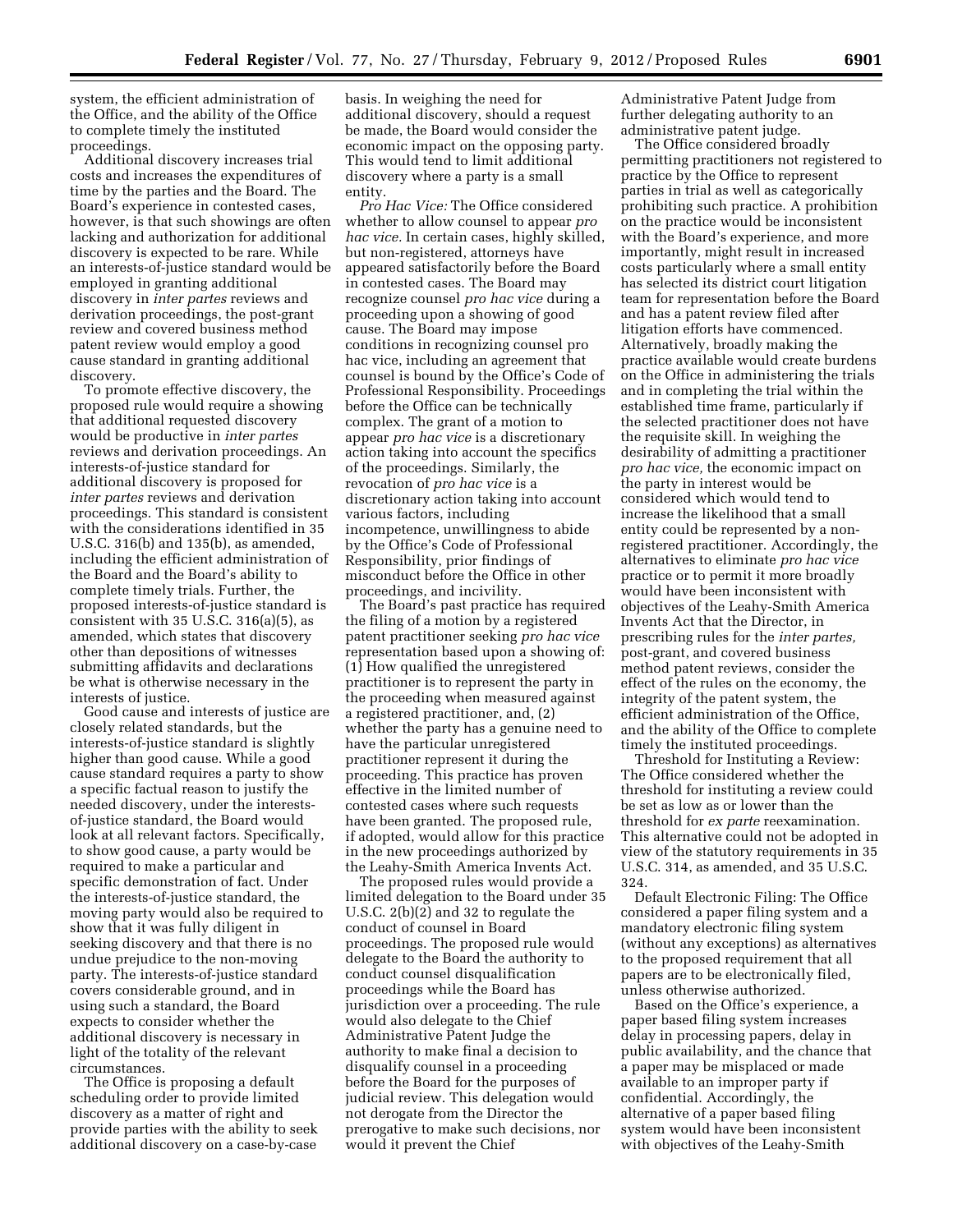America Invents Act that the Director, in prescribing rules for the *inter partes,*  post-grant, and covered business method patent reviews, consider the effect of the rules on the economy, the integrity of the patent system, the efficient administration of the Office, and the ability of the Office to complete timely the instituted proceedings.

An electronic filing system (without any exceptions) that is rigidly applied would result in unnecessary cost and burdens, particularly where a party lacks the ability to file electronically. By contrast, if the proposed option is adopted, it is expected that the entity size and sophistication would be considered in determining whether alternative filing methods would be authorized.

6. Identification, to the Extent Practicable, of All Relevant Federal Rules Which May Duplicate, Overlap, or Conflict With the Proposed Rules:

37 CFR 1.99 provides for the submission of information after publication of a patent application during examination by third parties.

37 CFR 1.171–1.179 provide for applications to reissue a patent to correct errors, including where a claim in a patent is overly broad.

37 CFR 1.291 provides for the protest against the issuance of a patent during examination.

37 CFR 1.321 provides for the disclaimer of a claim by a patentee.

37 CFR 1.501 and 1.502 provide for *ex parte* reexamination of patents. Under these rules, a person may submit to the Office prior art consisting of patents or printed publications that are pertinent to the patentability of any claim of a patent, and request reexamination of any claim in the patent on the basis of the cited prior art patents or printed publications. Consistent with 35 U.S.C. 302–307, *ex parte* reexamination rules provide a different threshold for initiation, require the proceeding to be conducted by an examiner with a right of appeal to the Patent Trial and Appeal Board, and allow for limited participation by third parties.

37 CFR 1.902–1.997 provide for *inter partes* reexamination of patents. Similar to *ex parte* reexamination, *inter partes*  reexamination provides a procedure in which a third party may request reexamination of any claim in a patent on the basis of the cited prior art patents and printed publication. The *inter partes* reexamination practice will be eliminated, except for requests filed before the effective date, September 16, 2012. *See* § 6(c)(3)(C) of the Leahy-Smith America Invents Act.

Other countries have their own patent laws, and an entity desiring a patent in

a particular country must make an application for patent in that country, in accordance with the applicable law. Although the potential for overlap exists internationally, this cannot be avoided except by treaty (such as the Paris Convention for the Protection of Industrial Property, or the Patent Cooperation Treaty (PCT)). Nevertheless, the Office believes that there are no other duplicative or overlapping foreign rules.

The notice also proposes changes to the rule of practice to consolidate the procedure for notifying the Office and other parties in the proceeding when a party seeks judicial review of a Board decision. In fiscal year 2010, the Board issued 7,312 decisions, and only 61 notices of appeal were filed with the Office and no civil action was commenced. In fiscal year 2011, the Board issued 7,551 decisions, and only 100 notices of appeal were filed with the Office and 7 civil actions were commenced. As such, the average rate for fiscal years 2010 and 2011 was 1.13% ( $(61/7,312 + 107/7,551)/2 \times 100$ ). Based on current projections with additional resources, it is anticipated that the Board will issue 10,500 decisions in fiscal year 2013. Thus, it is estimated that 137 notices of appeal (and notices of election) would be filed with the Office. Historically, one third of *inter partes* reexamination proceedings have been appealed to the Board. Based on an assumption that the appeal rate from the Board for the new proceedings will be 50% of the historic rate, 57 additional notices of appeal will be filed based on the new trials sought in fiscal year 2013. Based on the percentage of small entity owned patents that were the subject of *inter partes* reexamination (32.79%) and the percentage of small entity owned patent applications or patents that were the subject of an interference declared in fiscal year 2010 (19.62%), it is estimated that 63 small entities will be required to file notices of appeal and notices of elections.

The proposed rule also requires that a copy of the notice of appeal or notice of election and complaint be provided to the Board, thus an additional 194 (137 + 57) copies would be required.

*C. Executive Order 12866 (Regulatory Planning and Review):* This rulemaking has been determined to be significant for purposes of Executive Order 12866 (Sept. 30, 1993), as amended by Executive Order 13258 (Feb. 26, 2002) and Executive Order 13422 (Jan. 18, 2007).

The Office estimates that the aggregate burden of the proposed rules for implementing the new review

procedures is approximately \$80.6 million for fiscal year 2013. The USPTO considered several factors in making this estimate.

Based on the petition and other filing requirements for initiating a review proceeding, the USPTO initially estimated the burden of the proposed rules on the public to be \$209,131,529 in fiscal year 2013, which represents the sum of the estimated total annual (hour) respondent cost burden (\$190,280,456) plus the estimated total annual nonhour respondent cost burden (\$18,851,073) provided in Item (O)(II) of the Rulemaking Considerations section of this notice, *infra.* However, since the Leahy-Smith America Invents Act also eliminates *inter partes* reexamination practice (except for requests filed before the effective date of September 16, 2012) and interference practice as to applications and patents that have an effective filing date on or after March 16, 2013, (with a few exceptions), the burden of the proposed rules should be offset by the eliminations of these proceedings and their associated burdens.

It is estimated that 460 new requests for *inter partes* reexamination would have been filed in FY 2012 if the Leahy-Smith America Invents Act had not been enacted. This estimate is based on the number of proceedings filed in fiscal years 2011 (374), 2010 (280), and 2009 (258). Elimination of 460 proceedings reduces the public's burden to pay filing fees by \$4,048,000 (460 filings with an \$8,800 filing fee due) and the public's burden to prepare requests by \$21,160,000 (460 filings with \$46,000 average cost to prepare). Based on the assumption that 93% of the requests would be ordered (consistent with the fiscal year 2011 grant rate), the burden to conduct the proceeding until close of prosecution will reduce the public's burden by \$89,880,000 (428 proceedings that would be estimated to be granted reexamination multiplied by \$210,000 which is average cost cited in the *AIPLA Report of the Economic Survey 2011* per party cost until close of prosecution reduced by the \$46,000 request preparation cost). Additionally, the burden on the public to appeal to the Board would be reduced by \$5,358,000 (based on an estimate that 141 proceedings would be appealed to the Board which is estimated based on the number of granted proceedings (428) and the historical rate of appeal to the Board  $(1/3)$  and an average public cost of \$38,000). Thus, \$120,446,000 in public burden will be eliminated by the elimination of new filings of *inter partes*  reexamination (the sum of \$4,048,000 (the filing fees), \$21,160,000 (the cost of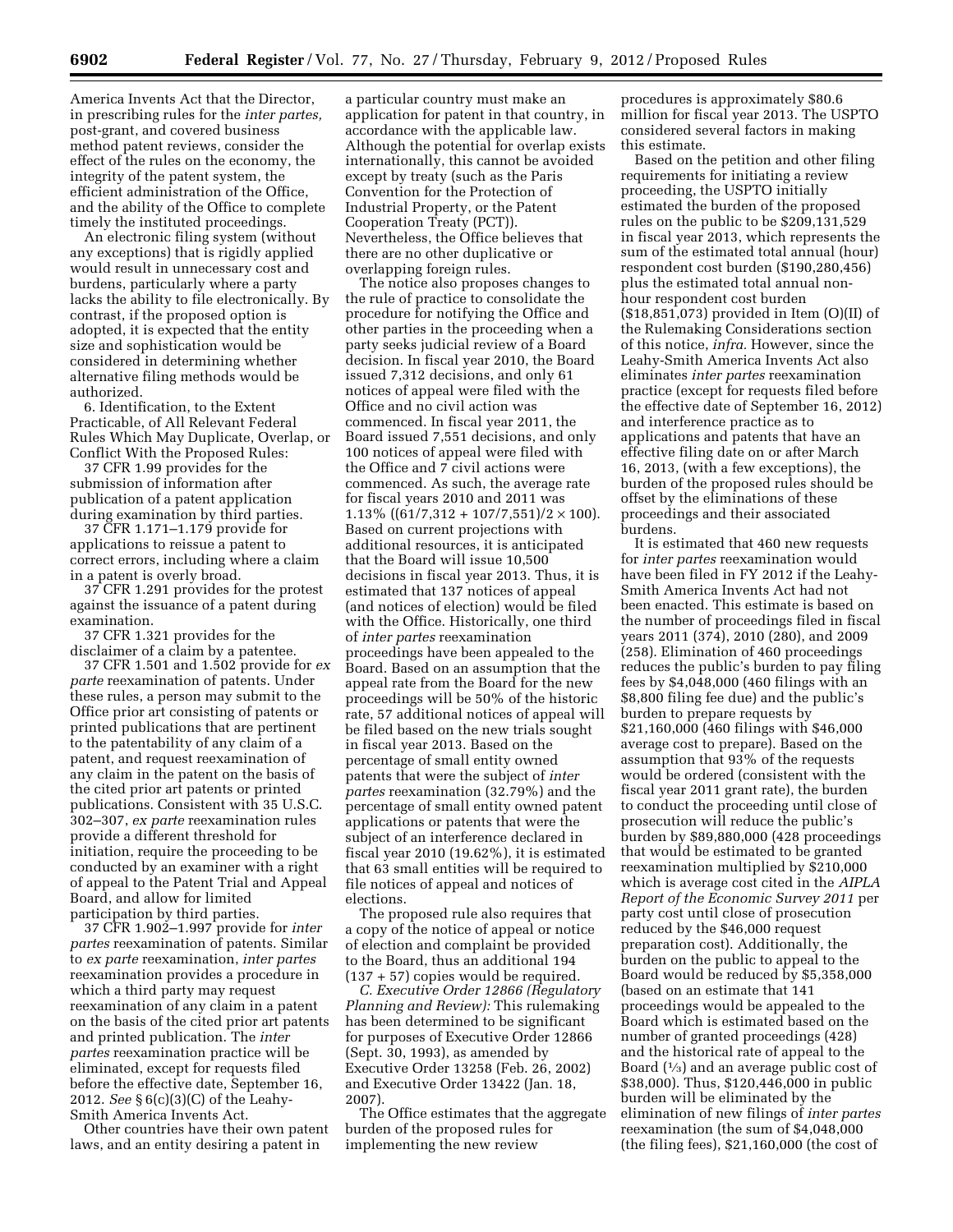preparing requests), \$89,880,000 (the prosecution costs), plus \$5,358,000 (the burden to appeal to the Board)).

The public burden due to a reduction in the number of interferences declared, from 64 to 51, is estimated at \$9,484,400 based on the assumption that the current percentage of interferences decided in the preliminary phase (80%) would continue on the lower number of proceedings instituted and based on cost to the public. To calculate this public burden due to a reduction in the number of interferences declared (\$9,484,400), the following information was used. The average public burden for a two party interference decided in the preliminary phase reported in the *AIPLA Report of the Economic Survey 2011* is \$644,000 (if decided in the preliminary phase) and \$1,262,000 (if decided after the preliminary phase). It is estimated that had the Leahy-Smith America Invents Act not been enacted, 52 interferences would have been decided in the preliminary phase, and 12 would have been decided after the preliminary phase, equating to a public burden of \$48,632,000 ((52 multiplied by \$644,000 equals \$33,488,000), plus (12 multiplied by \$1,262,000 equals \$15,144,000) for a total of \$48,632,000). It is estimated that 51 interferences will be instituted in fiscal year 2013, at an average public burden of \$767,600 (80% of \$644,000 plus 20% of \$ 1,262,000) per interference, or a total of \$39,147,600 (51 multiplied by \$767,600). Accordingly, it is estimated that burden to the public due to the reduction of interferences would be the total public burden for interferences of \$48,632,000 minus total public burden for estimated interferences for fiscal year 2013 of \$39,147,600, or \$9,484,400.

Thus, a total of \$129,930,400 in public burden will be eliminated by the reduction in the number of interferences that would be declared and by eliminating new filings of *inter partes*  reexamination (this total is a sum of the following identified above: Elimination of filing fees (\$4,048,000), cost of preparing requests (\$21,160,000), prosecution costs until close of prosecution (\$89,880,000), burden to appeal to the Board (\$5,358,000) in new *inter partes* reexamination proceedings, and the reduction in interference burden (\$9,484,400)). Therefore, the estimated aggregate burden of the proposed rules for implementing the new review proceedings would be \$79,201,129 (\$209,131,529 minus \$129,930,400) in fiscal year 2013.

The USPTO expect several benefits to flow from the Leahy-Smith America Invents Act and these proposed rules. It is anticipated that the proposed rules

will reduce the time for reviewing patents at the USPTO. Specifically, 35 U.S.C. 316(a), as amended, and 35 U.S.C. 326(a) provide that the Director prescribe regulations requiring a final determination by the Board within one year of initiation, which may be extended for up to six months for good cause. In contrast, currently for *inter partes* reexamination, the average time from the filing to the publication of a certificate ranged from 28.9 to 41.7 months during fiscal years 2009–2011. *See* Reexaminations—FY 2011, *[http://](http://www.uspto.gov/patents/Reexamination_operational_statistic_through_FY2011Q4.pdf) [www.uspto.gov/patents/Reexamination](http://www.uspto.gov/patents/Reexamination_operational_statistic_through_FY2011Q4.pdf)*\_ *[operational](http://www.uspto.gov/patents/Reexamination_operational_statistic_through_FY2011Q4.pdf)*\_*statistic*\_*through*\_ *[FY2011Q4.pdf](http://www.uspto.gov/patents/Reexamination_operational_statistic_through_FY2011Q4.pdf)*.

Likewise, it is anticipated that the proposed rules will minimize duplication of efforts. In particular, the Leahy-Smith America Invents Act provides more coordination between district court infringement litigation and *inter partes* review to reduce duplication of efforts and costs. For instance, 35 U.S.C. 315(b), as amended, will require that a petition for *inter partes* review be filed within one year of the date of service of a complaint alleging infringement of a patent. By requiring the filing of an *inter partes*  review petition earlier than a request for *inter partes* reexamination, and by providing shorter timelines for *inter partes* review compared with reexamination, it is anticipated that the current high level of duplication between litigation and reexamination will be reduced.

The *AIPLA Report of the Economic Survey 2011* reports that the total cost of patent litigation where the damages at risk are less than \$1,000,000 average \$916,000, where the damages at risk are between \$1,000,000 and \$25,000,000 average \$2,769,000, and where the damages at risk exceed \$25,000,000 average \$6,018,000. There may be a significant reduction in overall burden if, as intended, the Leahy-Smith America Invents Act and the proposed rules reduce the overlap between review at the USPTO of issued patents and validity determination during patent infringement actions. Data from the United States district courts reveals that 2,830 patent cases were filed in 2006, 2,896 in 2007, 2,909 in 2008, 2,792 in 2009, and 3,301 in 2010. *See* U.S. Courts, Judicial Business of the United States Courts, *[www.uscourts.gov/](http://www.uscourts.gov/uscourts/Statistics/JudicialBusiness/2010/appendices/C02ASep10.pdf) [uscourts/Statistics/JudicialBusiness/](http://www.uscourts.gov/uscourts/Statistics/JudicialBusiness/2010/appendices/C02ASep10.pdf) [2010/appendices/C02ASep10.pdf](http://www.uscourts.gov/uscourts/Statistics/JudicialBusiness/2010/appendices/C02ASep10.pdf)* (last visited Nov. 11, 2011) (hosting annual reports for 1997 through 2010). Thus, the Office estimates that no more than 3,300 patent cases (the highest number of yearly filings between 2006 and 2010 rounded to the nearest 100) are likely to

be filed annually. The aggregate burden estimate above (\$79,201,056) was not offset by a reduction in burden based on improved coordination between district court patent litigation and the new *inter partes* review proceedings.

*D. Executive Order 13563 (Improving Regulation and Regulatory Review):* The Office has complied with Executive Order 13563. Specifically, the Office has, to the extent feasible and applicable: (1) Made a reasoned determination that the benefits justify the costs of the rule; (2) tailored the rule to impose the least burden on society consistent with obtaining the regulatory objectives; (3) selected a regulatory approach that maximizes net benefits; (4) specified performance objectives; (5) identified and assessed available alternatives; (6) involved the public in an open exchange of information and perspectives among experts in relevant disciplines, affected stakeholders in the private sector, and the public as a whole, and provided online access to the rule making docket; (7) attempted to promote coordination, simplification, and harmonization across government agencies and identified goals designed to promote innovation; (8) considered approaches that reduce burdens and maintain flexibility and freedom of choice for the public; and (9) ensured the objectivity of scientific and technological information and processes.

*E. Executive Order 13132 (Federalism):* This rulemaking does not contain policies with federalism implications sufficient to warrant preparation of a Federalism Assessment under Executive Order 13132 (Aug. 4, 1999).

*F. Executive Order 13175 (Tribal Consultation):* This rulemaking will not: (1) Have substantial direct effects on one or more Indian tribes; (2) impose substantial direct compliance costs on Indian tribal governments; or (3) preempt tribal law. Therefore, a tribal summary impact statement is not required under Executive Order 13175 (Nov. 6, 2000).

*G. Executive Order 13211 (Energy Effects):* This rulemaking is not a significant energy action under Executive Order 13211 because this rulemaking is not likely to have a significant adverse effect on the supply, distribution, or use of energy. Therefore, a Statement of Energy Effects is not required under Executive Order 13211 (May 18, 2001).

*H. Executive Order 12988 (Civil Justice Reform):* This rulemaking meets applicable standards to minimize litigation, eliminate ambiguity, and reduce burden as set forth in sections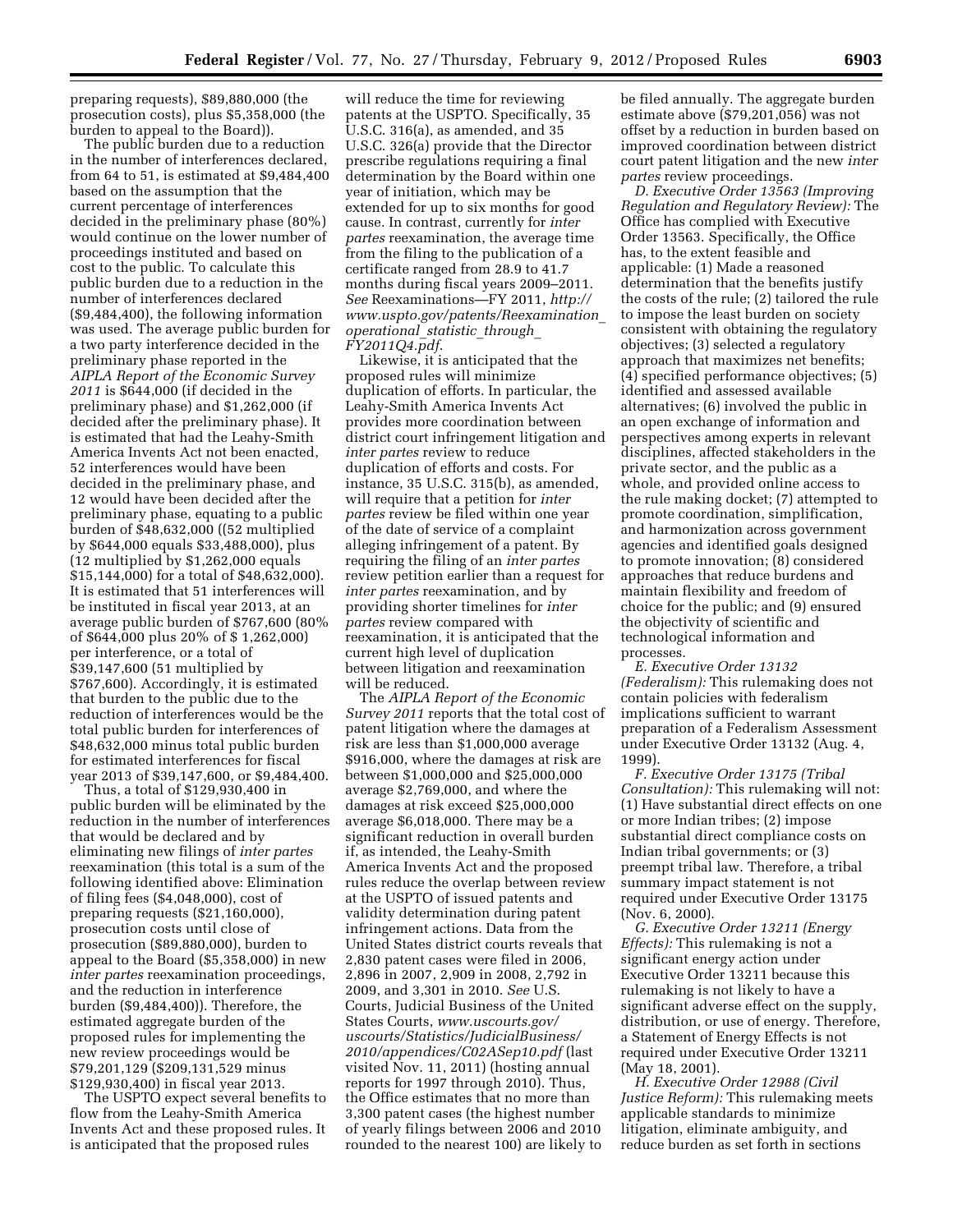3(a) and 3(b)(2) of Executive Order 12988 (Feb. 5, 1996). This rulemaking carries out a statute designed to lessen litigation. *See* H.R. Rep. No. 112–98, at 45–48.

*I. Executive Order 13045 (Protection of Children):* This rulemaking does not concern an environmental risk to health or safety that may disproportionately affect children under Executive Order 13045 (Apr. 21, 1997).

*J. Executive Order 12630 (Taking of Private Property):* This rulemaking will not effect a taking of private property or otherwise have taking implications under Executive Order 12630 (Mar. 15, 1988).

*K. Congressional Review Act:* Under the Congressional Review Act provisions of the Small Business Regulatory Enforcement Fairness Act of 1996 (5 U.S.C. 801–808), prior to issuing any final rule, the United States Patent and Trademark Office will submit a report containing the final rule and other required information to the U.S. Senate, the U.S. House of Representatives, and the Comptroller General of the Government Accountability Office. The changes in this notice are not expected to result in an annual effect on the economy of 100 million dollars or more, a major increase in costs or prices, or significant adverse effects on competition, employment, investment, productivity, innovation, or the ability of United States-based enterprises to compete with foreign based enterprises in domestic and export markets. Therefore, this notice is not expected to result in a ''major rule'' as defined in 5 U.S.C. 804(2).

*L. Unfunded Mandates Reform Act of 1995:* The changes proposed in this notice do not involve a Federal intergovernmental mandate that will result in the expenditure by State, local, and tribal governments, in the aggregate, of 100 million dollars (as adjusted) or more in any one year, or a Federal private sector mandate that will result in the expenditure by the private sector of 100 million dollars (as adjusted) or more in any one year, and will not significantly or uniquely affect small governments. Therefore, no actions are necessary under the provisions of the Unfunded Mandates Reform Act of 1995. *See* 2 U.S.C. 1501–1571.

*M. National Environmental Policy Act:* This rulemaking will not have any effect on the quality of the environment and is thus categorically excluded from review under the National Environmental Policy Act of 1969. *See* 

42 U.S.C. 4321–4370h.

*N. National Technology Transfer and Advancement Act:* The requirements of section 12(d) of the National

Technology Transfer and Advancement Act of 1995 (15 U.S.C. 272 note) are not applicable because this rulemaking does not contain provisions which involve the use of technical standards.

*O. Paperwork Reduction Act:* The Paperwork Reduction Act of 1995 (44 U.S.C. 3501–3549) requires that the USPTO consider the impact of paperwork and other information collection burdens imposed on the public. This proposed rulemaking involves information collection requirements which are subject to review by the Office of Management and Budget (OMB) under the Paperwork Reduction Act of 1995 (44 U.S.C. 3501– 3549). The collection of information involved in this notice has been submitted to OMB under OMB control number 0651–00xx. The proposed collection will be available at the OMB's Information Collection Review Web site at: *[www.reginfo.gov/public/do/](http://www.reginfo.gov/public/do/PRAMain) [PRAMain](http://www.reginfo.gov/public/do/PRAMain)*.

The USPTO is submitting the information collection to OMB for its review and approval because this notice of proposed rulemaking will add the following to a collection of information:

(1) Petitions to institute an *inter partes* review (§§ 42.5, 42.6, 42.8, 42.11, 42.13, 42.20, 42.21, 42.22, 42.24(a)(1), 42.63, 42.65, and 42.101 through 42.105);

(2) Petitions to institute a post-grant review (§§ 42.5, 42.6, 42.8, 42.11, 42.13, 42.20, 42.21, 42.22, 42.24(a)(2), 42.63, 42.65, and 42.201 through 42.205);

(3) Petitions to institute a covered business method patent review (§§ 42.5, 42.6, 42.8, 42.11, 42.13, 42.20, 42.21, 42.22, 42.24(a)(3), 42.63, 42.65, 42.203, 42.205, and 42.302 through 42.304);

(4) Petitions to institute a derivation proceeding (§§ 42.5, 42.6, 42.8, 42.11, 42.13, 42.20, 42.21, 42.22, 42.24(a)(4),42.63, 42.65, and 42.402 through 42.406);

(5) Motions (§§ 42.6, 42.8, 42.11, 42.13, 42.21, 42.22, 42.24(a)(5), 42.51, through 42.54, 42.63, 42.64, 42.65, 42.121, 42.221, 42.123, and 42.223);

(6) Oppositions (§§ 42.6, 42.8, 42.11, 42.13, 42.21, 42.23, 42.24(b), 42.51, 42.52, 42.53, 42.54, 42.63, 42.64, 42.65, 42.107, 42.120, 42.207, and 42.220);

(7) Replies provided for in 35 U.S.C. 135 and 311–318, as amended, and new 35 U.S.C. 319 and 321–329 (§§ 42.6, 42.8, 42.11, 42.13, 42.21, 42.23, 42.24(c), 42.51, 42.52, 42.53, 42.54, 42.63, and 42.65); and

(8) Notices of judicial review of a Board decision, including notices of appeal and notices of election provided for 35 U.S.C. 141, 142, 145 and 146 (§§ 90.1 through 90.3).

The proposed rules also permit filing requests for oral argument (§ 42.70) provided for in 35 U.S.C. 316(a)(10), as amended, and 35 U.S.C. 326(a)(10), requests for rehearing (§ 42.71(c)), requests for adverse judgment (§ 42.73(b)), requests that a settlement be treated as business confidential (§ 42.74(b) and 42.409) provided for in 35 U.S.C. 317, as amended, and 35 U.S.C. 327, and arbitration agreements and awards (§ 42.410) to a collection of information.

*I. Abstract:* The USPTO is required by 35 U.S.C. 131 and 151 to examine applications and, when appropriate, issue applications as patents.

Chapter 31 of title 35, United States Code, in effect on September 16, 2012, provides for *inter partes* review proceedings allowing third parties to petition the USPTO to review the patentability of an issued patent under 35 U.S.C. 102 and 103 based on patents and printed publications. If a trial is initiated by the USPTO based on the petition, as authorized by the USPTO, additional motions may be filed by the petitioner. A patent owner may file a response to the petition and if a trial is instituted, as authorized by the USPTO, may file additional motions.

Chapter 32 of title 35 U.S.C. in effect on September 16, 2012, provides for post-grant review proceeding allowing third parties to petition the USPTO to review the patentability of an issued patent under any ground authorized under 35 U.S.C. 282(b)(2). If a trial is initiated by the USPTO based on the petition, as authorized by the USPTO, additional motions may be filed by the petitioner. A patent owner may file a response to the petition and if a trial is instituted, as authorized by the USPTO, may file additional motions.

Section 18 of the Leahy-Smith America Invents Act provides for a transitional program for covered business method patents, which will employ the standards and procedures of the post-grant review proceeding with a few exceptions. 35 U.S.C. 135 in effect on March 16, 2013, provides for petitions to institute a derivation proceeding at the USPTO for certain applications. The new rules for initiating and conducting these proceedings are proposed in this notice as new part 42 of title 37 of the Code of Federal Regulations.

In estimating the number of hours necessary for preparing a petition to institute an *inter partes* review, the USPTO considered the estimated cost of preparing a request for *inter partes*  reexamination (\$46,000), the median billing rate (\$340/hour), and the observation that the cost of *inter partes*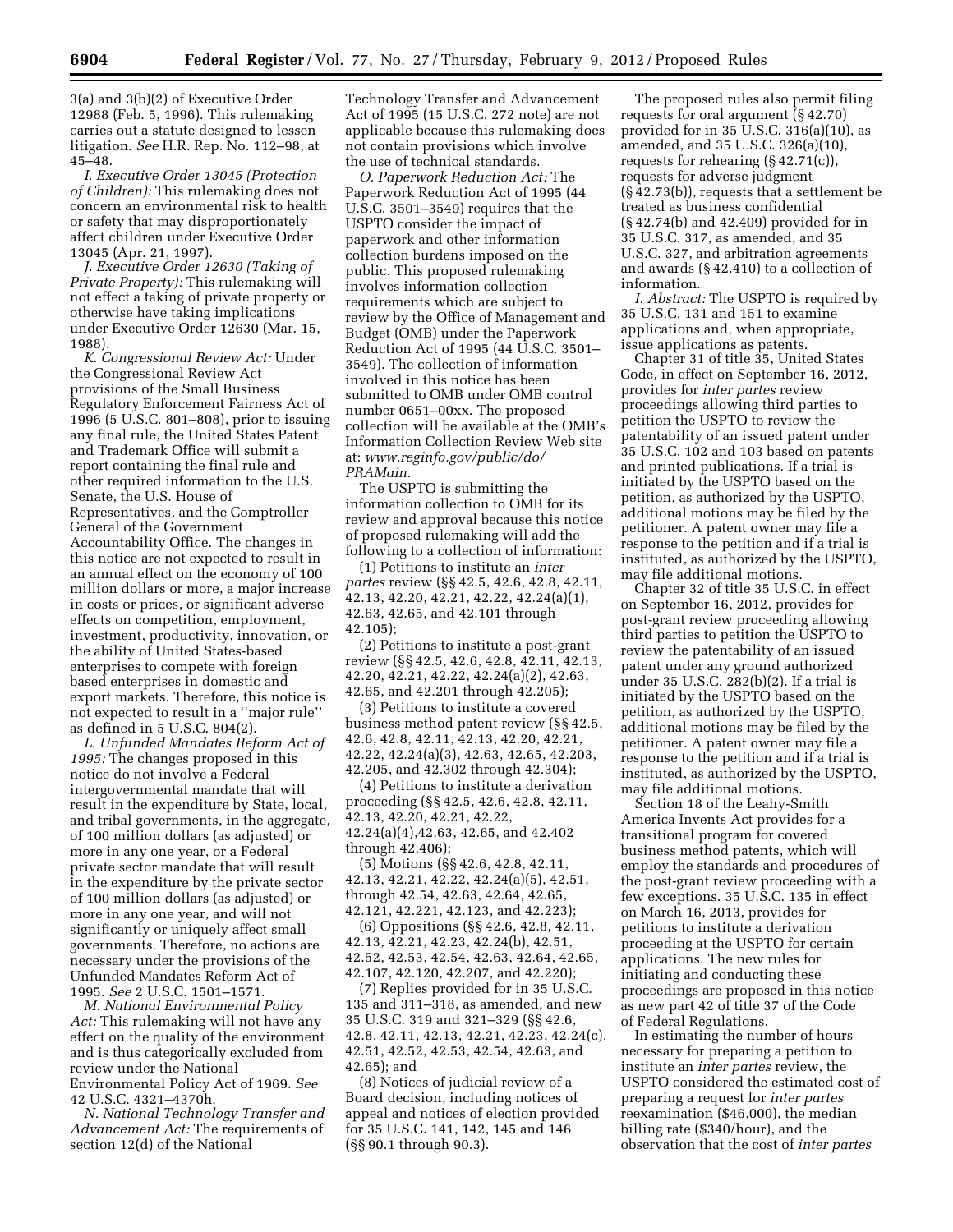reexamination has risen the fastest of all litigation costs since 2009 in the *AIPLA Report of the Economic Survey 2011.* It was estimated that a petition for an *inter partes* review and an *inter partes*  reexamination request would cost the same to the preparing party (\$46,000). Since additional grounds are provided in post-grant review or covered business method patent review, the Office estimates the cost of preparing a petition to institute a review will be 33.333% more than the estimated cost of preparing a request for *inter partes*  reexamination, or \$61,333.

In estimating the number of hours necessary for preparing motions after instituting and participating in the review, the USPTO considered in the *AIPLA Report of the Economic Survey 2011* which reported the average cost of a party to a two-party interference to the end of the preliminary motion phase (\$322,000) and inclusive of all costs (\$631,000). The Office considered that the preliminary motion phase is a good proxy for patentability reviews since that is the period of current contested cases before the trial section of the Board where most patentability motions are currently filed.

The USPTO also reviewed recent contested cases before the trial section of the Board to make estimates on the average number of motions for any matter including priority, the subset of those motions directed to non-priority issues, the subset of those motions directed to non-priority patentability issues, and the subset of those motions directed to patentability issues based on a patent or printed publication on the basis of 35 U.S.C. 102 or 103. The review of current contested cases before the trial section of the Board indicated that approximately 15% of motions were directed to prior art grounds, 18% of motions were directed to other patentability grounds, 27% were directed to miscellaneous issues, and 40% were directed to priority issues. It was estimated that the cost per motion to a party in current contested cases before the trial section of the Board declines because of overlap in subject matter, expert overlap, and familiarity with the technical subject matter. Given the overlap of subject matter, a proceeding with fewer motions will have a somewhat less than proportional decrease in costs since the overlapping costs will be spread over fewer motions.

It is estimated that the cost of an *inter partes* review would be 60% of the cost of current contested cases before the trial section of the Board to the end of the preliminary motion period. An *inter partes* review should have many fewer motions since only one party will have

a patent that is the subject of the proceeding (compared with each party having at least a patent or an application in current contested cases before the trial section of the Board). Moreover, fewer issues can be raised since *inter partes* review will not have priorityrelated issues that must be addressed in current contested cases before the trial section of the Board. Consequently, a 60% weighting factor should capture the typical costs of an *inter partes*  review.

It is estimated that the cost of a postgrant review or covered business method patent review would be 75% of the cost of current contested cases before the trial section of the Board to the end of the preliminary motion period. The basis for this estimate is similar to the basis for the *inter partes*  review estimate. Since more patentability issues may be raised in the petition, the cost for these trials is expected to be somewhat higher. Again, a 75% weighting factor should capture the typical costs of a post-grant review or a covered business method patent review.

Derivations will be more like current contested cases before the trial section of the Board inasmuch as they may have a period which sets the stage for determining derivation and a derivation period. One half of derivations are anticipated to end in the preliminary motion period, while the other half are anticipated to proceed to decision on derivation. While it is recognized that fewer than half of all current contested cases before the trial section of the Board proceed to a priority decision, derivation contests are often more protracted than other current contested cases before the trial section of the Board. The costs associated with derivations through the preliminary motion period and through the derivation period should be comparable to the corresponding costs of current contested cases before the trial section of the Board.

The title, description, and respondent description of the information collection are shown below with an estimate of the annual reporting burdens. Included in this estimate is the time for reviewing instructions, gathering and maintaining the data needed, and completing and reviewing the collection of information. The principal impact of the proposed changes in this notice of proposed rulemaking is to implement the changes to Office practice necessitated by §§ 3(i), 6, and 18 of the Leahy-Smith America Invents Act.

The public uses this information collection to request review and derivation proceedings and to ensure

that the associated fees and documentation are submitted to the USPTO.

## **II. Data**

*Needs and Uses:* The information supplied to the USPTO by a petition to institute a review or derivation as well as the motions authorized following the institution is used by the USPTO to determine whether to initiate a review under 35 U.S.C. 314, as amended, or 35 U.S.C. 324 or derivation proceeding under 35 U.S.C. 135, as amended, and to prepare a final decision under 35 U.S.C. 135 or 318, as amended, or 35 U.S.C. 328.

*OMB Number:* 0651–00xx. *Title:* Patent Review and Derivation Proceedings.

*Form Numbers:* None.

*Type of Review:* New Collection. *Likely Respondents/Affected Public:*  Individuals or households, businesses or other for profit, not-for-profit institutions, farms, Federal Government, and state, local, or tribal governments.

*Estimated Number of Respondents/ Frequency of Collection:* 1120 respondents and 4,967 responses per year.

*Estimated Time per Response:* The USPTO estimates that it will take the public from 0.1 to 180.4 hours to gather the necessary information, prepare the documents, and submit the information to the USPTO.

*Estimated Total Annual Respondent Burden Hours:* 559,648.4 hours per year.

*Estimated Total Annual (Hour) Respondent Cost Burden:* \$190,280,456 per year. The USPTO expects that the information in this collection will be prepared by attorneys. Using the professional rate of \$340 per hour for attorneys in private firms, the USPTO estimates that the respondent cost burden for this collection will be approximately \$190,280,456 per year (559,648.4 hours per year multiplied by \$340 per hour).

*Estimated Total Annual Non-Hour Respondent Cost Burden:* \$18,851,073 per year. There are no capital start-up or maintenance costs associated with this information collection. However, this collection does have annual (non-hour) costs in the form of filing fees and postage costs where filing via mail is authorized. It is estimated that filing via mail will be authorized in one *inter partes* review petition filing and 3 subsequent papers. There are filing fees associated with petitions for *inter partes*  review, post-grant review, and covered business method patent review and for requests to treat a settlement as business confidential. The total filing fees for this collection are calculated in the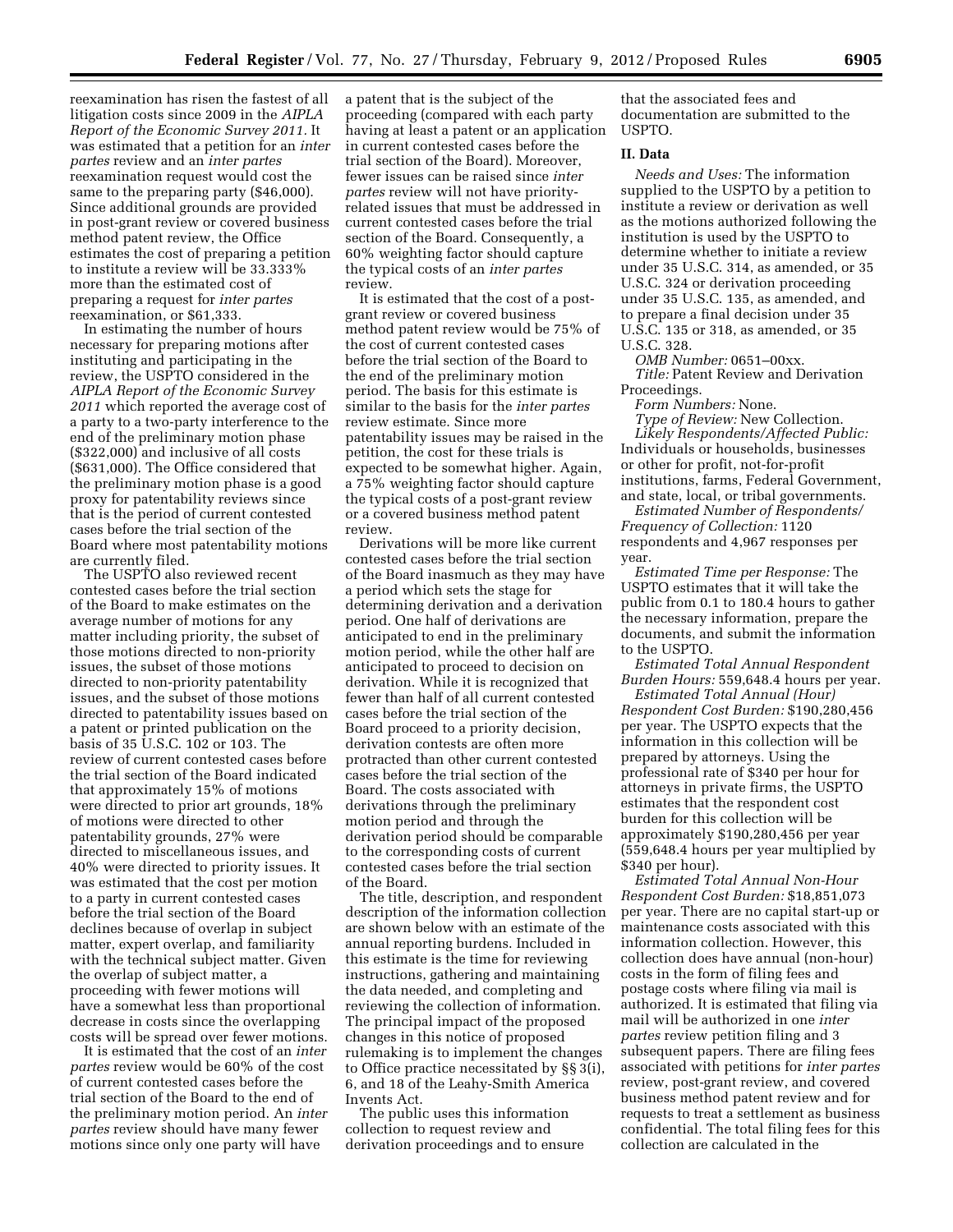accompanying table. The USPTO estimates that filings authorized to be filed via mail will be mailed to the USPTO by Express Mail using the U.S. Postal Service's flat rate envelope, which can accommodate varying submission weights, estimated in this case to be 16 ounces for the petitions

and two ounces for the other papers. The cost of the flat rate envelope is \$18.30. The USPTO estimates that the total postage cost associated with this collection will be approximately \$73 per year. The USPTO estimates that the total fees associated with this collection will be approximately \$18,851,073 per year.

Therefore, the total cost burden in fiscal year 2013 is estimated to be \$209,131,529 (the sum of the estimated total annual (hour) respondent cost burden (\$190,280,456) plus the estimated total annual non-hour respondent cost burden (\$18,851,073)).

| Item                                                                                        | Estimated<br>time for<br>response<br>(in hours) | Estimated<br>annual<br>responses | Estimated<br>annual<br>burden hours |
|---------------------------------------------------------------------------------------------|-------------------------------------------------|----------------------------------|-------------------------------------|
|                                                                                             | 135.3                                           | 460                              | 62,238                              |
|                                                                                             | 180.4                                           | 50                               | 9,020                               |
|                                                                                             | 180.4                                           | 50                               | 9,020                               |
|                                                                                             | 100                                             | 406                              | 40,600                              |
| Reply to initial post-grant review or covered business method patent review                 | 100                                             | 45                               | 4,500                               |
|                                                                                             | 80                                              | 146                              | 11.680                              |
|                                                                                             | 140                                             | 2,453                            | 343,420                             |
| Motions, replies and oppositions after institution in post-grant review or covered business | 130                                             | 342                              | 44,460                              |
|                                                                                             | 120                                             | 210                              | 25,200                              |
|                                                                                             | 20                                              | 466                              | 9,320                               |
|                                                                                             |                                                 | 20                               | 40                                  |
|                                                                                             |                                                 | 103                              | 103                                 |
|                                                                                             |                                                 |                                  | 8                                   |
|                                                                                             |                                                 | 20                               | 20                                  |
| Notice of judicial review of a Board decision (e.g., notice of appeal under 35 U.S.C. 142)  | 0.1                                             | 194                              | 19.4                                |
| hour                                                                                        |                                                 |                                  |                                     |
|                                                                                             |                                                 | 4,967                            | 559,648.4                           |
|                                                                                             | Estimated                                       |                                  | Estimated                           |

| Item                                                                                       | Estimated<br>annual<br>responses | Fee amount | Estimated<br>annual<br>filing costs |
|--------------------------------------------------------------------------------------------|----------------------------------|------------|-------------------------------------|
|                                                                                            | 460                              | \$35,800   | \$16,468,000                        |
|                                                                                            | 50                               | 47.100     | 2,355,000                           |
|                                                                                            | 50                               | 400        | 20,000                              |
|                                                                                            | 406                              |            |                                     |
| Reply to post-grant review or covered business method patent review petition               | 45                               |            |                                     |
|                                                                                            | 146                              |            |                                     |
|                                                                                            | 2.453                            |            |                                     |
| Motions, replies and oppositions after initiation in post-grant review or covered business |                                  |            |                                     |
|                                                                                            | 342                              |            |                                     |
|                                                                                            | 210                              |            |                                     |
|                                                                                            | 466                              |            |                                     |
|                                                                                            | 20                               |            |                                     |
|                                                                                            | 103                              |            |                                     |
|                                                                                            |                                  |            |                                     |
|                                                                                            | 20                               | 400        | 8.000                               |
| Notice of judicial review of a Board decision (e.g., notice of appeal under 35 U.S.C. 142) | 194                              |            |                                     |
| Totals                                                                                     | 4.967                            |            | 18,851,000                          |

# **III. Solicitation**

The agency is soliciting comments to: (1) Evaluate whether the proposed information requirement is necessary for the proper performance of the functions of the agency, including whether the information will have practical utility; (2) evaluate the accuracy of the agency's estimate of the burden; (3) enhance the quality, utility, and clarity of the information to be collected; and (4) minimize the burden of collecting the information on those who are to respond, including by using appropriate

automated, electronic, mechanical, or other technological collection techniques or other forms of information technology.

Interested persons are requested to send comments regarding this information collection by April 9, 2012, to: (1) The Office of Information and Regulatory Affairs, Office of Management and Budget, New Executive Office Building, Room 10202, 725 17th Street NW., Washington, DC 20503, Attention: Nicholas A. Fraser, the Desk Officer for the United States

Patent and Trademark Office, and via email at *[nfraser@omb.eop.gov;](mailto:nfraser@omb.eop.gov)* and (2) The Board of Patent Appeals and Interferences by electronic mail message over the Internet addressed to *patent*\_*trial*\_*[rules@uspto.gov,](mailto:patent_trial_rules@uspto.gov)* or by mail addressed to: Mail Stop Patent Board, Director of the United States Patent and Trademark Office, P.O. Box 1450, Alexandria, VA 22313–1450, marked to the attention of ''Lead Judge Michael Tierney, Patent Trial Proposed Rules.''

Notwithstanding any other provision of law, no person is required to respond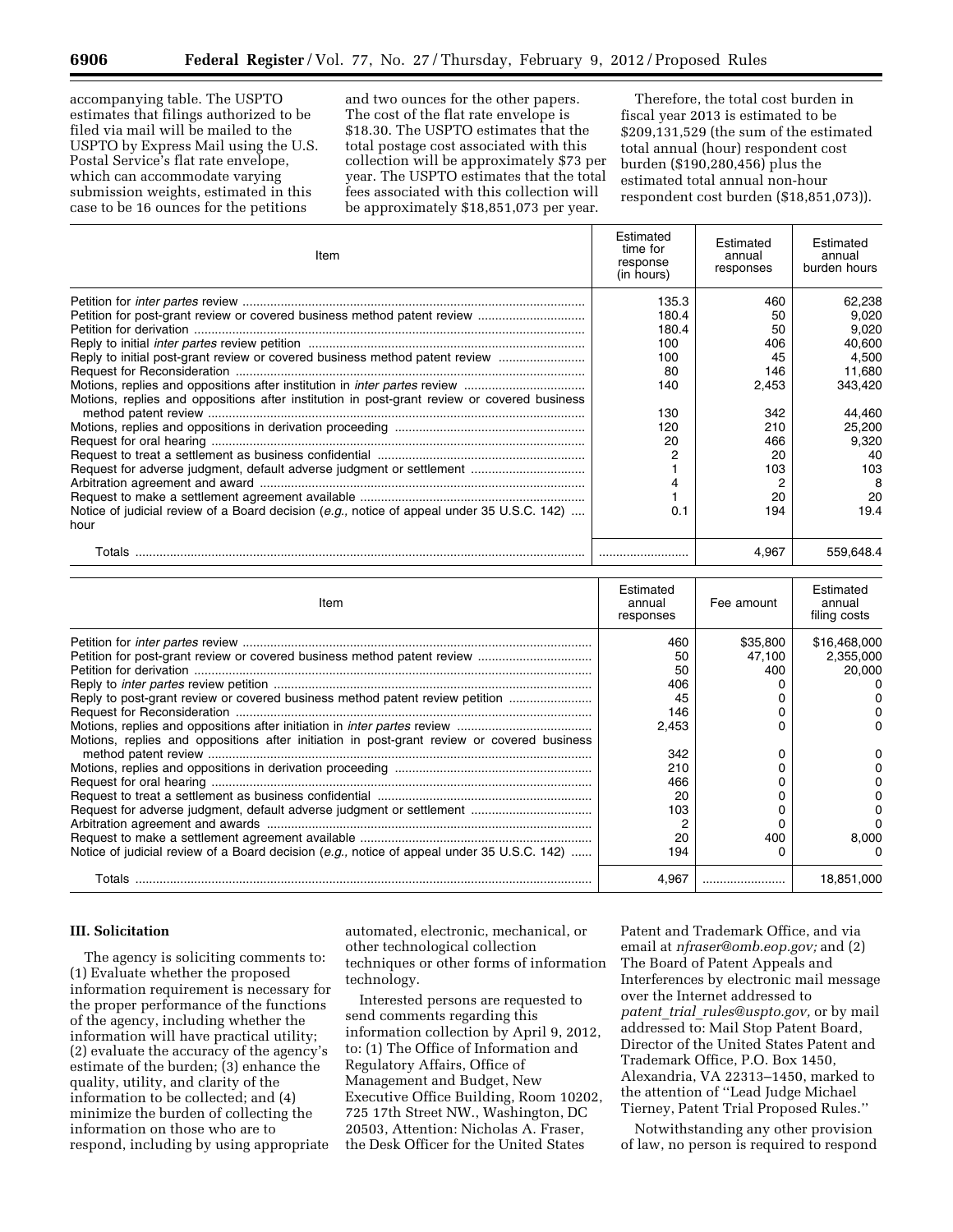to nor shall a person be subject to a penalty for failure to comply with a collection of information subject to the requirements of the Paperwork Reduction Act unless that collection of information displays a currently valid OMB control number.

#### **List of Subjects**

# *37 CFR Part 42*

Administrative practice and procedure, Inventions and patents, Lawyers.

## *37 CFR Part 90*

Administrative practice and procedure, Inventions and patents, Lawyers.

#### **Proposed Amendments to the Regulatory Text**

For the reasons stated in the preamble, the Under Secretary of Commerce for Intellectual Property and Director of the United States Patent and Trademark Office proposes to amend 37 CFR chapter I as follows:

1. Add part 42 to read as follows:

## **PART 42—TRIAL PRACTICE BEFORE THE PATENT TRIAL AND APPEAL BOARD**

Sec.

# **Subpart A—Trial Practice and Procedure**

# **General**

- 42.1 Policy.
- 42.2 Definitions.
- 42.3 Jurisdiction.
- 42.4 Notice of trial.<br>42.5 Conduct of the
- Conduct of the proceeding.
- 42.6 Filing of documents, including exhibits; service.
- 42.7 Management of the record.
- 42.8 Mandatory notices.
- 42.9 Action by patent owner. 42.10 Counsel.
- 
- 42.11 Duty of candor.<br>42.12 Sanctions. Sanctions.
- 42.13 Citation of authority.
- 42.14 Public availability.
- 

# **Fees**

42.15 Fees.

#### **Petition and Motion Practice**

- 42.20 Generally.
- 42.21 Notice of basis for relief.<br>42.22 Content of petitions and
- Content of petitions and motions.
- 42.23 Oppositions and replies.
- 42.24 Page limits for petitions, motions, oppositions and replies.
- 42.25 Default filing times.

# **Testimony and Production**

- 42.51 Discovery.
- 42.52 Compelling testimony and production.
- 42.53 Taking testimony.
- 42.54 Protective order.
- 42.55 Confidential information in a petition.
- 42.56 Expungement of confidential information.
- 42.61 Admissibility.
- 42.62 Applicability of the Federal Rules of Evidence.
- 42.63 Form of evidence.
- 42.64 Objection; motion to exclude; motion in limine.
- 42.65 Expert testimony; tests and data.

#### **Oral Argument, Decision, and Settlement**

## 42.70 Oral argument.

- 42.71 Decision on petitions or motions.<br>42.72 Termination of trial.
- Termination of trial.
- 42.73 Judgment.
- Settlement.

#### **Certificate**

42.80 Certificate.

#### **Subpart B—[Reserved]**

**Authority:** 35 U.S.C. 2(b)(2), 6, 21, 23, 41, 135, 311, 312, 316, 321–326 and Leahy-Smith America Invents Act, Pub. L. 112–29, sections 6(c), 6(f) and 18, 125 Stat. 284, 304, 311, and 329 (2011).

# **Subpart A—Trial Practice and Procedure**

#### **General**

#### **§ 42.1 Policy.**

(a) *Scope.* Part 42 governs proceedings before the Patent Trial and Appeal Board. Sections 1.4, 1.7, 1.14, 1.16, 1.22, 1.23, 1.25, 1.26, 1.32, 1.34, and 1.36 of this chapter also apply to proceedings before the Board, as do other sections of part 1 of this chapter that are incorporated by reference into this part.

(b) *Construction.* This part shall be construed to secure the just, speedy, and inexpensive resolution of every proceeding.

(c) *Decorum.* Every party must act with courtesy and decorum in all proceedings before the Board, including in interactions with other parties.

(d) *Evidentiary standard.* The default evidentiary standard is a preponderance of the evidence.

#### **§ 42.2 Definitions.**

The following definitions apply to this part:

*Affidavit* means affidavit or declaration under § 1.68 of this chapter. A transcript of an *ex parte* deposition or a declaration under 28 U.S.C. 1746 may be used as an affidavit.

*Board* means the Patent Trial and Appeal Board. Board means a panel of the Board or a member or employee acting with the authority of the Board.

*Business day* means a day other than a Saturday, Sunday, or Federal holiday within the District of Columbia.

*Confidential information* means trade secret or other confidential research, development or commercial information.

*Final* means final for the purpose of judicial review. A decision is final only if it disposes of all necessary issues with regard to the party seeking judicial review, and does not indicate that further action is required.

*Hearing* means consideration of the trial.

*Involved* means an application,

patent, or claim that is the subject of the proceeding.

*Judgment* means a final written decision by the Board.

*Motion* means a request for relief other than by petition.

*Office* means the United States Patent and Trademark Office.

*Panel* means at least three members of the Board.

*Party* means at least the petitioner and the patent owner and, in a derivation proceeding, any applicant.

*Petition* is a request that a trial be instituted.

*Petitioner* means the party filing a petition requesting that a trial be instituted.

*Preliminary Proceeding* begins with the filing of a petition for instituting a trial and ends with a written decision as to whether a trial will be instituted.

*Proceeding* means a trial or preliminary proceeding.

*Rehearing* means reconsideration.

*Trial* means a contested case instituted by the Board based upon a petition. A trial begins with a written decision notifying the petitioner and patent owner of the institution of the trial. The term trial specifically includes a derivation proceeding under 35 U.S.C. 135; an *inter partes* review under Chapter 31 of title 35, United States Code; a post-grant review under Chapter 32 of title 35, United States Code; and a transitional business-method review under section 18 of the Leahy-Smith America Invents Act. Patent interferences are administered under part 41 and not under part 42 of this title, and therefore are not trials.

#### **§ 42.3 Jurisdiction.**

(a) The Board may exercise exclusive jurisdiction within the Office over every involved application and patent during the proceeding, as the Board may order.

(b) A petition to institute a trial must be filed with the Board in a timely manner.

#### **§ 42.4 Notice of trial.**

(a) Institution of trial. The Board institutes the trial on behalf of the Director.

(b) Notice of a trial will be sent to every party to the proceeding. The entry of the notice institutes the trial.

(c) The Board may authorize additional modes of notice, including: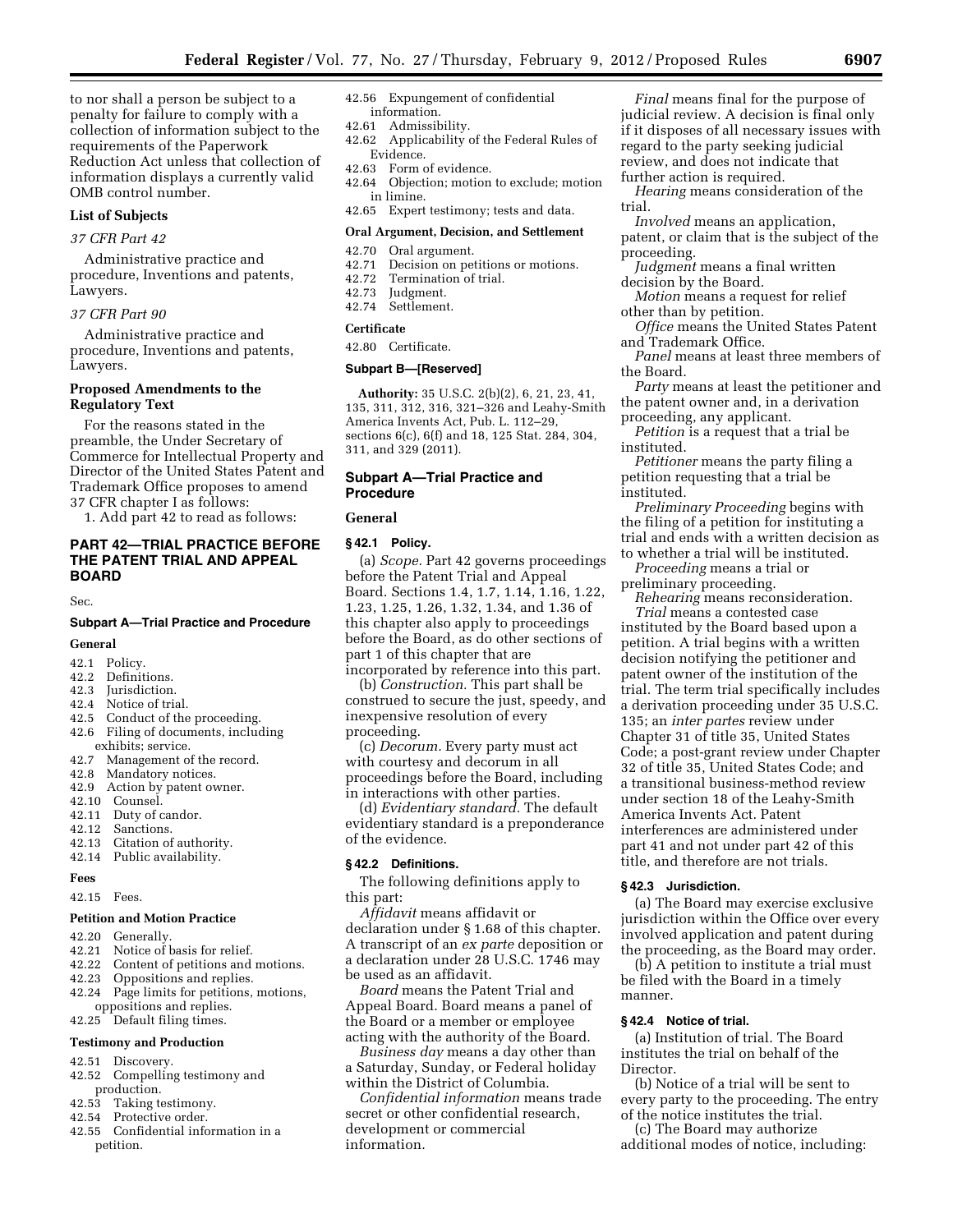(1) Sending notice to another address associated with the party, or

(2) Publishing the notice in the Official Gazette of the United States Patent and Trademark Office or the **Federal Register**.

## **§ 42.5 Conduct of the proceeding.**

(a) The Board may determine a proper course of conduct in a proceeding for any situation not specifically covered by this part and may enter non-final orders to administer the proceeding.

(b) The Board may waive or suspend a requirement of parts 1, 41, and 42 and may place conditions on the waiver or suspension.

(c) *Times*—(1) *Setting times.* The Board may set times by order. Times set by rule are default and may be modified by order. Any modification of times will take any applicable statutory pendency goal into account.

(2) *Extension of time.* A request for an extension of time must be supported by a showing of good cause.

(3) *Late action.* A late action will be excused on a showing of good cause or upon a Board decision that consideration on the merits would be in the interests of justice.

(d) *Ex parte communications.*  Communication regarding a specific proceeding with a Board member defined in 35 U.S.C. 6(a) is not permitted unless both parties have an opportunity to be involved in the communication.

#### **§ 42.6 Filing of documents, including exhibits; service.**

(a) *General format requirements.* (1) Page size must be 81⁄2 inch x 11 inch except in the case of exhibits that require a larger size in order to preserve details of the original.

(2) In documents, including affidavits, created for the proceeding:

(i) Markings must be in black or must otherwise provide an equivalent dark, high-contrast image;

(ii) Either a proportional or

monospaced font may be used: (A) The proportional font must be 14-

point or larger, and (B) The monospaced font must not

contain more than 4 characters per centimeter (10 characters per inch);

(iii) Double spacing must be used except in headings, tables of contents, tables of authorities, indices, signature blocks, and certificates of service. Block quotations may be 1.5 spaced, but must be indented from both the left and the right margins; and

(iv) Margins must be at least 2.5 centimeters (1 inch) on all sides.

(3) *Incorporation by reference; combined documents.* Arguments must not be incorporated by reference from one document into another document. Combined motions, oppositions, replies, or other combined documents are not permitted.

(4) *Signature; identification.*  Documents must be signed in accordance with §§ 1.33 and 11.18(a) of this title, and should be identified by the trial number (where known).

(b) *Modes of filing*—(1) *Electronic filing.* Unless otherwise authorized, submissions are to be made to the Board electronically via the Internet according to the parameters established by the Board and published on the Web site of the Office.

(2)(i) *Filing by means other than electronic filing.* A document filed by means other than electronic filing must:

(A) Be accompanied by a motion requesting acceptance of the submission; and

(B) Identify a date of transmission where a party seeks a filing date other than the date of receipt at the Board.

(ii) Mailed correspondence shall be sent to: Mail Stop PATENT BOARD, Patent Trial and Appeal Board, United States Patent and Trademark Office, P.O. Box 1450, Alexandria, Virginia 22313–1450.

(c) *Exhibits.* Each exhibit must be filed with the first document in which it is cited except as the Board may otherwise order.

(d) *Previously filed paper.* A document already in the record of the proceeding must not be filed again, not even as an exhibit or an appendix, without express Board authorization.

(e) *Service*—(1) *Simultaneous with filing.* Each document filed with the Board, if not previously served, must be served simultaneously on each opposing party.

(2) *Counsel of record.* If a party is represented by counsel of record in the proceeding, service must be on counsel.

(3) *Certificate of service.* (i) Each document, other than an exhibit, must include a certificate of service at the end of that document. Any exhibit filed with the document may be included in the certification for the document.

(ii) For an exhibit filed separately, a transmittal letter incorporating the certificate of service must be filed. If more than one exhibit is filed at one time, a single letter should be used for all of the exhibits filed together. The letter must state the name and exhibit number for every exhibit filed with the letter.

(iii) The certificate of service must state:

(A) The date and manner of service; and

(B) The name and address of every person served.

## **§ 42.7 Management of the record.**

(a) The Board may expunge any paper directed to a proceeding or filed while an application or patent is under the jurisdiction of the Board that is not authorized under this part or in a Board order or that is filed contrary to a Board order.

(b) The Board may vacate or hold in abeyance any non-Board action directed to a proceeding while an application or patent is under the jurisdiction of the Board unless the action was authorized by the Board.

## **§ 42.8 Mandatory notices.**

(a) Each notice listed in paragraph (b) of this section must be filed with the Board:

(1) By the petitioner, as part of the petition;

(2) By the patent owner, or applicant in the case of derivation, within 21 days of service of the petition; or

(3) By either party, within 21 days of a change of the information listed in paragraph (b) of this section stated in an earlier paper.

(b) Each of the following notices must be filed as a separate paper with a caption identical to the title of the paragraph:

(1) *Real party-in-interest.* Identify each real party-in-interest for the party.

(2) *Related matters.* Identify any other judicial or administrative matter that would affect, or be affected by, a decision in the proceeding.

(3) *Lead and back-up counsel.* If the party is represented by counsel, then counsel must be identified.

(4) *Service information.* Identify (if applicable):

(i) An electronic mail address;

(ii) A postal mailing address;

(iii) A hand-delivery address, if different than the postal mailing address;

(iv) A telephone number; and (v) A facsimile number.

#### **§ 42.9 Action by patent owner.**

(a) *Entire interest.* An owner of the entire interest in an involved application or patent may act to the exclusion of the inventor (*see* § 3.73(b) of this title).

(b) *Part interest.* An owner of a part interest in the subject patent may move to act to the exclusion of an inventor or a co-owner. The motion must show the inability or refusal of an inventor or coowner to prosecute the proceeding or other cause why it is in the interests of justice to permit the owner of a part interest to act in the trial. In granting the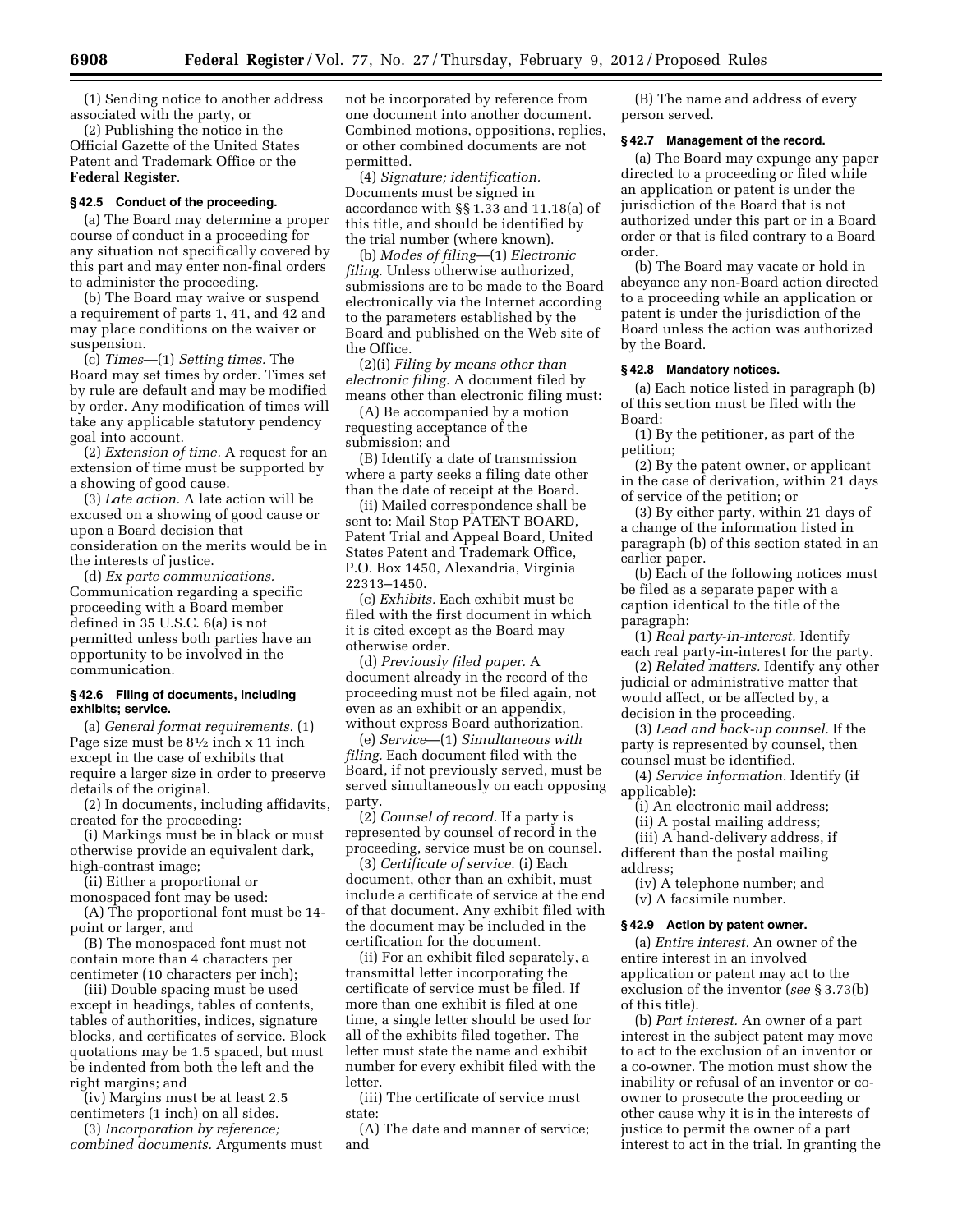motion, the Board may set conditions on the actions of the parties.

#### **§ 42.10 Counsel.**

(a) If a party is represented by counsel, the party should designate a lead counsel and a back-up counsel who can conduct business on behalf of the lead counsel.

(b) A power of attorney must be filed with the designation of counsel, except the patent owner should not file an additional power of attorney if the designated counsel is already counsel of record in the subject patent or application.

(c) The Board may recognize counsel *pro hac vice* during a proceeding upon a showing of good cause, subject to such conditions as the Board may impose.

(d) A panel of the Board may disqualify counsel for cause after notice and opportunity for hearing. A decision to disqualify is not final for the purposes of judicial review until certified by the Chief Administrative Patent Judge.

(e) Counsel may not withdraw from a proceeding before the Board unless the Board authorizes such withdrawal.

#### **§ 42.11 Duty of candor.**

Parties and individuals associated with the parties have a duty of candor and good faith to the Office during the course of a proceeding.

# **§ 42.12 Sanctions.**

(a) The Board may impose a sanction against a party for misconduct, including:

(1) Failure to comply with an applicable rule or order in the proceeding;

(2) Advancing a misleading or frivolous argument or request for relief;

- (3) Misrepresentation of a fact;
- (4) Engaging in dilatory tactics;
- (5) Abuse of discovery;
- (6) Abuse of process; or

(7) Any other improper use of the proceeding, including actions that harass or cause unnecessary delay or an unnecessary increase in the cost of the proceeding.

(b) Sanctions include entry of:

(1) An order holding facts to have been established in the proceeding;

(2) An order expunging, or precluding

a party from filing a paper; (3) An order precluding a party from

presenting or contesting a particular issue;

(4) An order precluding a party from requesting, obtaining, or opposing discovery;

(5) An order excluding evidence;

(6) An order providing for

compensatory expenses, including attorney fees;

(7) An order requiring terminal disclaimer of patent term; or (8) Judgment in the trial or dismissal of the petition.

#### **§ 42.13 Citation of authority.**

(a) For any United States Supreme Court decision, citation must be to the United States Reports.

(b) For any decision other than a United States Supreme Court decision, citation must be to the West Reporter System.

(c) Citations to authority must include pinpoint citations whenever a specific holding or portion of an authority is invoked.

(d) Non-binding authority should be used sparingly. If the authority is not an authority of the Office and is not reproduced in the United States Reports or the West Reporter System, a copy of the authority should be provided.

#### **§ 42.14 Public availability.**

The record of a proceeding, including documents and things, shall be made available to the public, except as otherwise ordered. A party intending a document or thing to be sealed shall file a motion to seal concurrent with the filing of the document or thing to be sealed. The document or thing shall be provisionally sealed on receipt of the motion and remain so pending the outcome of the decision on the motion.

# **Fees**

# **§ 42.15 Fees.**

(a) On filing a petition for *inter partes*  review of a patent, payment of the following fee is due based upon the number of challenged claims:

(1) 1 to 20 claims—\$27,200.00.

(2) 21 to 30 claims—\$34,000.00.

(3) 31 to 40 claims— \$40,800.00.

(4) 41 to 50 claims— \$54,400.00.

(5) 51 to 60 claims— \$68,000.00.

(6) Additional fee for each additional 10 claims or portion

thereof—\$27,200.00.

(b) On filing a petition for post-grant review or covered business method patent review of a patent, payment of the following fee is due based upon the number of challenged claims:

(1) 1 to 20 claims—\$35,800.00. (2) 21 to 30 claims—\$44,750.00.

(3) 31 to 40 claims—\$53,700.00.

(4) 41 to 50 claims—\$71,600.00.

(5) 51 to 60 claims—\$89,500.00.

(6) Additional fee for each additional 10 claims or portion thereof—

\$35,800.00.

(c) On the filing of a petition for a derivation proceeding a fee of:— \$400.00.

(d) Any request requiring payment of a fee under this part, including a written request to make a settlement agreement available:—\$400.00.

# **Petition and Motion Practice**

#### **§ 42.20 Generally.**

(a) *Relief.* Relief, other than a petition requesting the institution of a trial, must be requested in the form of a motion.

(b) *Prior authorization.* A motion will not be entered without Board authorization. Authorization may be provided in an order of general applicability or during the proceeding.

(c) *Burden of proof.* The moving party has the burden of proof to establish that it is entitled to the requested relief.

(d) *Briefing.* The Board may order briefing on any issue involved in the trial.

## **§ 42.21 Notice of basis for relief.**

(a) *Notice of request for relief.* The Board may require a party to file a notice stating the relief it requests and the basis for its entitlement to relief. A notice must include sufficient detail to place the Board and each opponent on notice of the precise relief requested. A notice is not evidence except as an admission by a party-opponent.

(b) *Filing and service.* The Board may set the times and conditions for filing and serving notices required under this section. The Board may provide for the notice filed with the Board to be maintained in confidence for a limited time.

(c) *Effect.* If a notice under paragraph (a) of this section is required:

(1) A failure to state a sufficient basis for relief may result in a denial of the relief requested;

(2) A party will be limited to filing motions consistent with the notice; and

(3) Ambiguities in the notice will be construed against the party.

(d) *Correction.* A party may move to correct its notice. The motion should be filed promptly after the party becomes aware of the basis for the correction. A correction filed after the time set for filing notices will only be entered if entry would serve the interests of justice.

#### **§ 42.22 Content of petitions and motions.**

(a) Each petition or motion must be filed as a separate paper and must include:

(1) A statement of the precise relief requested;

(2) A statement of material facts (*see*  paragraph (c) of this section); and

(3) A full statement of the reasons for the relief requested, including a detailed explanation of the significance of the evidence including material facts, and the governing law, rules, and precedent.

(b) *Relief requested.* Where a rule in part 1 of this title ordinarily governs the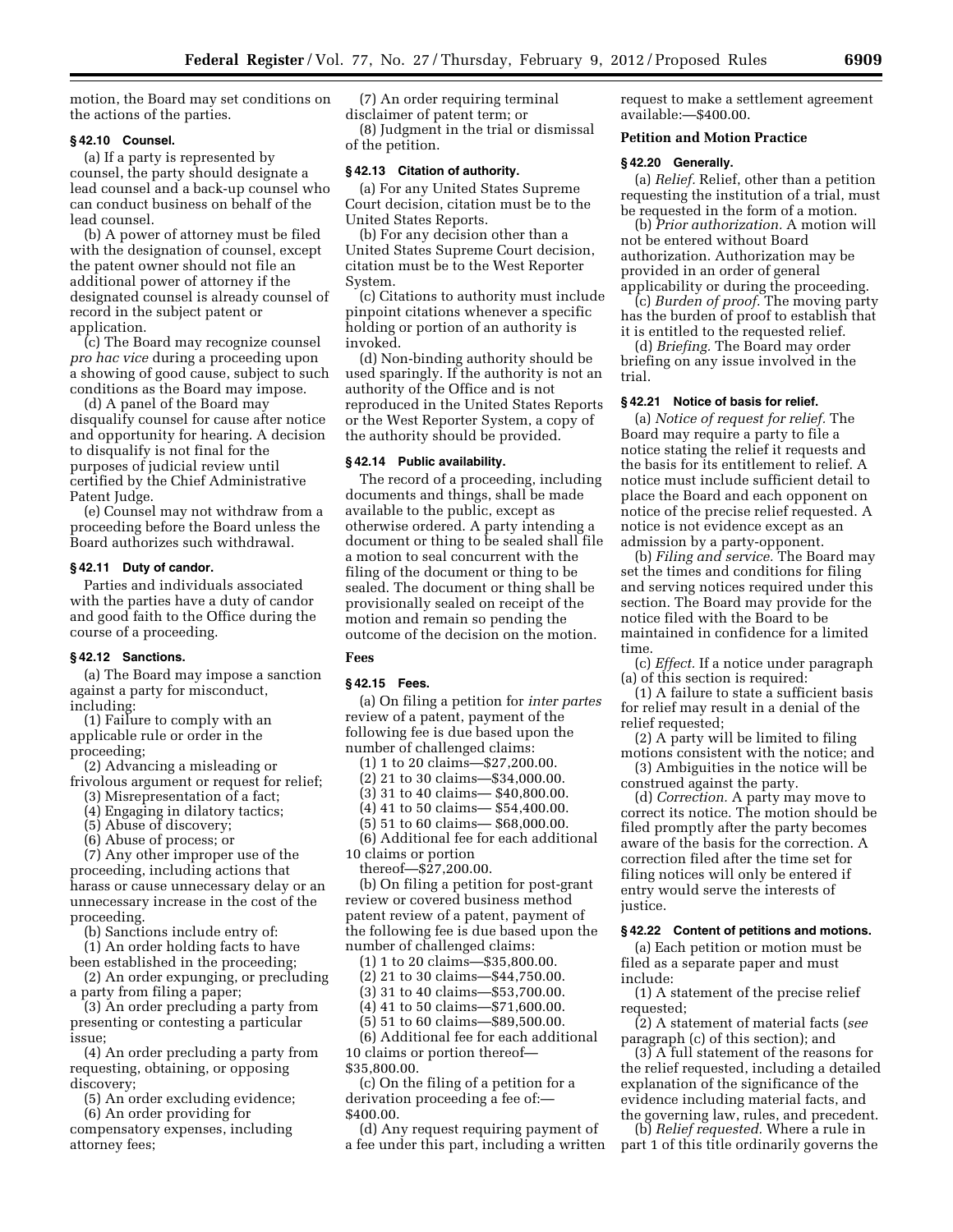relief sought, the petition or motion must make any showings required under that rule in addition to any showings required in this part.

(c) *Statement of material facts.* Each material fact shall be set forth as a separately numbered sentence with specific citations to the portions of the record that support the fact.

(d) The Board may order additional showings or explanations as a condition for authorizing a motion (*see* § 42.20(b)).

#### **§ 42.23 Oppositions and replies.**

(a) Oppositions and replies must comply with the content requirements for motions and must include a statement identifying material facts in dispute. Any material fact not specifically denied may be considered admitted.

(b) All arguments for the relief requested in a motion must be made in the motion. A reply may only respond to arguments raised in the corresponding opposition.

#### **§ 42.24 Page limits for petitions, motions, oppositions, and replies.**

(a) *Petitions and motions.* (1) The following page limits for petitions and motions apply and include the required statement of facts in support of the petition or motion. The page limit does not include a table of contents, a table of authorities, a certificate of service, or appendix of exhibits.

(i) Petition requesting *inter partes*  review: 50 pages

(ii) Petition requesting post-grant review: 70 pages

(iii) Petition requesting covered business method patent review: 70 pages

(iv) Petition requesting derivation proceeding: 50 pages

(v) Motions: 15 pages.

(2) Petitions to institute a trial must comply with the stated page limits but may be accompanied by a motion to waive the page limits. The petitioner must show in the motion how a waiver of the page limits is in the interests of justice and must append a copy of proposed petition exceeding the page limit to the motion. If the motion is not granted, the proposed petition exceeding the page limit may be expunged or returned. Any other motion to waive page limits must be granted in advance of filing a motion, opposition or reply for which the waiver is necessary.

(b) *Oppositions.* The page limits for oppositions are the same as those for corresponding petitions or motions. The page limits do not include a listing of facts which are admitted, denied, or cannot be admitted or denied.

(c) *Replies.* The following page limits for replies apply and include the required statement of facts in support of the reply. The page limits do not include a table of contents, a table of authorities, a listing of facts which are admitted, denied, or cannot be admitted or denied, a certificate of service, or appendix of exhibits.

(1) Replies to patent owner responses to petitions: 15 pages

(2) Replies to motions: 5 pages.

#### **§ 42.25 Default filing times.**

(a) A motion may only be filed according to a schedule set by the Board. The default times for acting are:

(1) An opposition is due one month after service of the motion; and

(2) A reply is due one month after service of the opposition.

(b) A party should seek relief promptly after the need for relief is identified. Delay in seeking relief may justify a denial of relief sought.

#### **Testimony and Production**

#### **§ 42.51 Discovery.**

(a) *Limited discovery.* A party is not entitled to discovery except as authorized in this subpart. The parties may agree to discovery between themselves at any time.

(b) *Routine discovery.* Except as the Board may otherwise order:

(1) Unless previously served, any exhibit cited in a paper or in testimony must be served with the citing paper or testimony.

(2) Cross examination of affidavit testimony is authorized within such time period as the Board may set.

(3) Unless previously served, noncumulative information that is inconsistent with a position advanced by the patent owner or petitioner during the proceeding. The information is to be filed as soon as practicable in a motion identifying supplemental information or as part of a petition, motion, opposition, reply, preliminary patent owner response to petition, or patent owner response to petition. The party submitting the information must specify the relevance of the information, including where the information is presented in a document and, where applicable, how the information is pertinent to the claims.

(c) *Additional discovery.* (1) A party may move for additional discovery. Except in post-grant reviews, the moving party must show that such additional discovery is in the interests of justice. The Board may specify conditions for such additional discovery.

(2) When appropriate, a party may obtain production of documents and things during cross examination of an opponent's witness or during authorized compelled testimony under § 42.52.

#### **§ 42.52 Compelling testimony and production.**

(a) *Authorization required.* A party seeking to compel testimony or production of documents or things must file a motion for authorization. The motion must describe the general relevance of the testimony, document, or thing, and must:

(1) In the case of testimony, identify the witness by name or title; and

(2) In the case of a document or thing, the general nature of the document or thing.

(b) *Outside the United States.* For testimony or production sought outside the United States, the motion must also:

(1) *In the case of testimony.* (i) Identify the foreign country and explain why the party believes the witness can be compelled to testify in the foreign country, including a description of the procedures that will be used to compel the testimony in the foreign country and an estimate of the time it is expected to take to obtain the testimony; and

(ii) Demonstrate that the party has made reasonable efforts to secure the agreement of the witness to testify in the United States but has been unsuccessful in obtaining the agreement, even though the party has offered to pay the travel expenses of the witness to testify in the United States.

(2) *In the case of production of a document or thing.* (i) Identify the foreign country and explain why the party believes production of the document or thing can be compelled in the foreign country, including a description of the procedures that will be used to compel production of the document or thing in the foreign country and an estimate of the time it is expected to take to obtain production of the document or thing; and

(ii) Demonstrate that the party has made reasonable efforts to obtain the agreement of the individual or entity having possession, custody, or control of the document or thing to produce the document or thing in the United States but has been unsuccessful in obtaining that agreement, even though the party has offered to pay the expenses of producing the document or thing in the United States.

# **§ 42.53 Taking testimony.**

(a) *Form.* Uncompelled direct testimony must be submitted in the form of an affidavit. All other testimony, including testimony compelled under 35 U.S.C. 24, must be in the form of a deposition transcript. In addition, the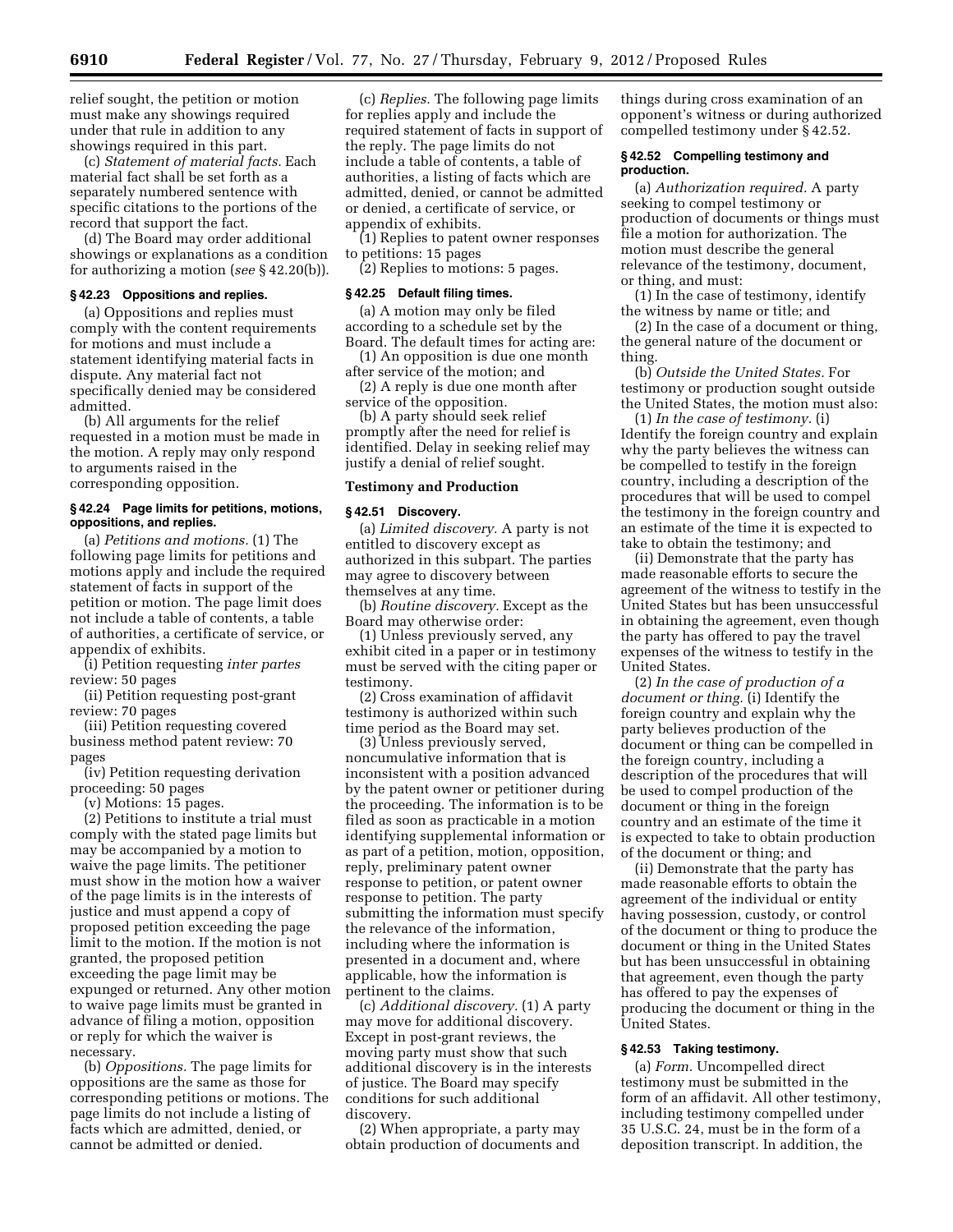Board may authorize or require live or video-recorded testimony.

(b) *Time and location.* (1) Uncompelled direct testimony may be taken at any time to support a petition, motion, opposition, or reply; otherwise, testimony may only be taken during a testimony period set by the Board.

(2) Except as the Board otherwise orders, during the testimony period, deposition testimony may be taken at any reasonable time and location within the United States before any disinterested official authorized to administer oaths at that location.

(3) Deposition testimony outside the United States may only be taken as the Board specifically directs.

(c) *Notice of deposition.* (1) Prior to the taking of deposition testimony, all parties to the proceeding must agree on the time and place for taking testimony. If the parties cannot agree, the party seeking the testimony must initiate a conference with the Board to set a time and place.

(2) Cross-examination should ordinarily take place after any supplemental evidence relating to the direct testimony has been filed and more than a week before the filing date for any paper in which the crossexamination testimony is expected to be used. A party requesting crossexamination testimony of more than one witness may choose the order in which the witnesses are to be cross-examined.

(3) In the case of direct deposition testimony, at least 3 business days prior to the conference in paragraph (c)(1) of this section, the party seeking the direct testimony must serve:

(i) A list and copy of each document under the party's control and on which the party intends to rely; and

(ii) A list of, and proffer of reasonable access to, anything other than a document under the party's control and on which the party intends to rely.

(4) The party seeking the deposition must file a notice of the deposition at least 2 business days before a deposition.

(5) Scope and content—(i) For direct deposition testimony, the notice limits the scope of the testimony and must list:

(A) The time and place of the deposition;

(B) The name and address of the witness;

(C) A list of the exhibits to be relied upon during the deposition; and

(D) A general description of the scope and nature of the testimony to be elicited.

(ii) For cross-examination testimony, the scope of the examination is limited to the scope of the direct testimony.

(iii) The notice must list the time and place of the deposition.

(6) Motion to quash—Objection to a defect in the notice is waived unless the objecting party promptly seeks authorization to file a motion to quash.

(d) *Deposition in a foreign language.*  If an interpreter will be used during the deposition, the party calling the witness must initiate a conference with the Board at least 5 business days before the deposition.

(e) *Manner of taking deposition testimony.* (1) Before giving deposition testimony, each witness shall be duly sworn according to law by the officer before whom the deposition is to be taken. The officer must be authorized to take testimony under 35 U.S.C. 23.

(2) The testimony shall be taken in answer to interrogatories with any questions and answers recorded in their regular order by the officer, or by some other disinterested person in the presence of the officer, unless the presence of the officer is waived on the record by agreement of all parties.

(3) Any exhibits used during the deposition must be numbered as required by § 42.63(b), and must, if not previously served, be served at the deposition. Exhibits objected to shall be accepted pending a decision on the objection.

(4) All objections made at the time of the deposition to the qualifications of the officer taking the deposition, the manner of taking it, the evidence presented, the conduct of any party, and any other objection to the deposition shall be noted on the record by the officer.

(5) When the testimony has been transcribed, the witness shall read and sign (in the form of an affidavit) a transcript of the deposition unless:

(i) The parties otherwise agree in writing;

(ii) The parties waive reading and signature by the witness on the record at the deposition; or

(iii) The witness refuses to read or sign the transcript of the deposition.

(6) The officer shall prepare a certified transcript by attaching a certificate in the form of an affidavit signed and sealed by the officer to the transcript of the deposition. Unless the parties waive any of the following requirements, in which case the certificate shall so state, the certificate must state:

(i) The witness was duly sworn by the officer before commencement of testimony by the witness;

(ii) The transcript is a true record of the testimony given by the witness;

(iii) The name of the person who recorded the testimony and, if the officer did not record it, whether the testimony was recorded in the presence of the officer;

(iv) The presence or absence of any opponent;

(v) The place where the deposition was taken and the day and hour when the deposition began and ended;

(vi) The officer has no disqualifying interest, personal or financial, in a party; and

(vii) If a witness refuses to read or sign the transcript, the circumstances under which the witness refused.

(7) The officer must promptly provide a copy of the transcript to all parties. The testimony must be filed by proponent as an exhibit.

(8) Any objection to the content, form, or manner of taking the deposition, including the qualifications of the officer, is waived unless made on the record during the deposition and preserved in a timely filed motion to exclude.

(f) *Costs.* Except as the Board may order or the parties may agree in writing, the proponent of the direct testimony shall bear all costs associated with the testimony, including the reasonable costs associated with making the witness available for the crossexamination.

# **§ 42.54 Protective order.**

(a) A party or any person from whom discovery of confidential information is sought may file a motion to seal where the motion to seal contains a proposed protective order. The motion must include a certification that the moving party has in good faith conferred or attempted to confer with other affected parties in an effort to resolve the dispute. The Board may, for good cause, issue an order to protect a party or person from disclosing confidential information, including, but not limited to, one or more of the following:

(1) Forbidding the disclosure or discovery;

(2) Specifying terms, including time and place, for the disclosure or discovery;

(3) Prescribing a discovery method other than the one selected by the party seeking discovery;

(4) Forbidding inquiry into certain matters, or limiting the scope of disclosure or discovery to certain matters;

(5) Designating the persons who may be present while the discovery is conducted;

(6) Requiring that a deposition be sealed and opened only by order of the Board;

(7) Requiring that a trade secret or other confidential research, development, or commercial information not be revealed or be revealed only in a specified way; and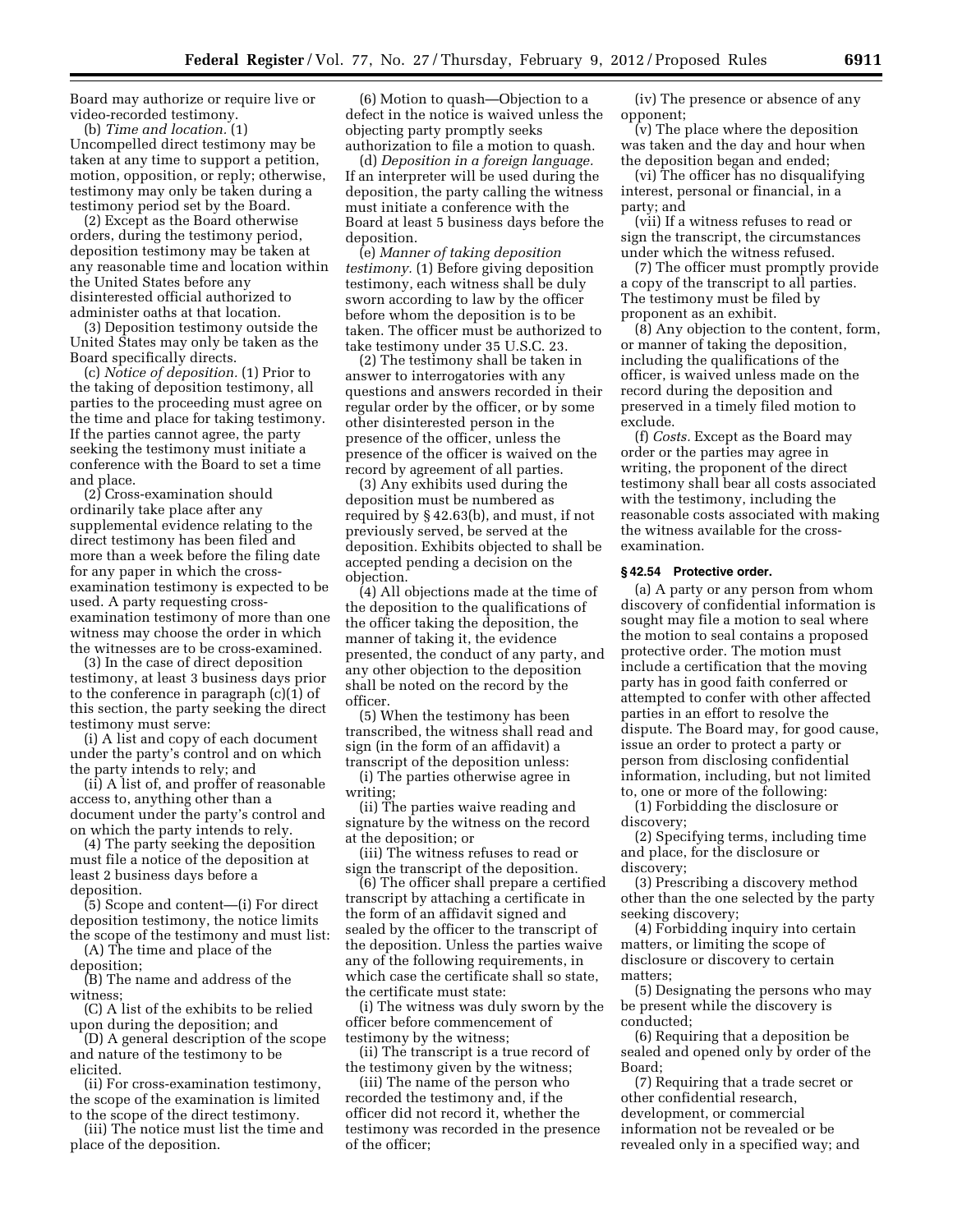(8) Requiring that the parties simultaneously file specified documents or information in sealed envelopes, to be opened as the Board directs.

(b) [Reserved].

## **§ 42.55 Confidential information in a petition.**

A petitioner filing confidential information with a petition may, concurrent with the filing of the petition, file a motion to seal with a proposed protective order as to the confidential information. The petitioner may serve the confidential information under seal. The patent owner may only access the sealed confidential information prior to the institution of the trial by agreeing to the terms of the proposed protective order. The institution of the requested trial will constitute a grant of the motion to seal unless otherwise ordered by the Board.

## **§ 42.56 Expungement of confidential information.**

After denial of a petition to institute a trial or after final judgment in a trial, a party may file a motion to expunge confidential information from the record.

## **§ 42.61 Admissibility.**

(a) Evidence that is not taken, sought, or filed in accordance with this subpart is not admissible.

(b) *Records of the Office.* Certification is not necessary as a condition to admissibility when the evidence to be submitted is a record of the Office to which all parties have access.

(c) *Specification and drawings.* A specification or drawing of a United States patent application or patent is admissible as evidence only to prove what the specification or drawing describes. If there is data in the specification or a drawing upon which a party intends to rely to prove the truth of the data, an affidavit by an individual having first-hand knowledge of how the data was generated must be filed.

#### **§ 42.62 Applicability of the Federal Rules of Evidence.**

(a) *Generally.* Except as otherwise provided in this subpart, the Federal Rules of Evidence shall apply to a proceeding.

(b) *Exclusions.* Those portions of the Federal Rules of Evidence relating to criminal proceedings, juries, and other matters not relevant to proceedings under this subpart shall not apply.

(c) *Modifications in terminology.*  Unless otherwise clear from context, the following terms of the Federal Rules of Evidence shall be construed as indicated:

*Appellate court* means United States Court of Appeals for the Federal Circuit. *Civil action, civil proceeding,* and

*action* mean trial. *Courts of the United States, U.S. Magistrate, court, trial court, trier of fact,* and *judge* mean Board.

*Hearing* means as defined in Federal Rule of Evidence 804(a)(5), the time for taking testimony.

*Judicial notice* means official notice. *Trial* or *hearing* in Federal Rule of Evidence 807 means the time for taking testimony.

(d) In determining foreign law, the Board may consider any relevant material or source, including testimony, whether or not submitted by a party or admissible under the Federal Rules of Evidence.

# **§ 42.63 Form of evidence.**

(a) *Exhibits required.* Evidence consists of affidavits, transcripts of depositions, documents, and things. All evidence must be filed in the form of an exhibit.

(b) *Translation required.* When a party relies on a document or is required to produce a document in a language other than English, a translation of the document into English and an affidavit attesting to the accuracy of the translation must be filed with the document.

(c) *Exhibit numbering.* Each party's exhibits must be uniquely numbered sequentially in a range the Board specifies. For the petitioner, the range is 1001–1999, and for the patent owner, the range is 2000–2999.

(d) *Exhibit format.* An exhibit must conform with the requirements for papers in § 42.6 and the requirements of this paragraph.

(1) Each exhibit must have an exhibit label.

(i) An exhibit filed with the petition must include the petitioner's name followed by a unique exhibit number.

(ii) For exhibits not filed with the petition, the exhibit label must include the party's name followed by a unique exhibit number, the names of the parties, and the trial number.

(2) When the exhibit is a paper: (i) Each page must be uniquely

numbered in sequence; and

(ii) The exhibit label must be affixed to the lower right corner of the first page of the exhibit without obscuring information on the first page or, if obscuring is unavoidable, affixed to a duplicate first page.

(e) *Exhibit list.* Each party must maintain an exhibit list with the exhibit number and a brief description of each exhibit. If the exhibit is not filed, the exhibit list should note that fact.

#### **§ 42.64 Objection; motion to exclude; motion in limine.**

(a) *Cross-examination deposition.* An objection to the admissibility of deposition evidence must be made during the deposition. Evidence to cure the objection must be provided during the deposition, unless the parties to the deposition stipulate otherwise on the deposition record.

(b) *Other than cross-examination deposition.* For evidence other than cross-examination deposition evidence:

(1) *Objection.* Any objection to evidence submitted during a preliminary proceeding must be served within 10 business days of the institution of the trial. Once a trial has been instituted, any objection must be served within 5 business days of service of evidence to which the objection is directed. The objection must identify the grounds for the objection with sufficient particularity to allow correction in the form of supplemental evidence.

(2) *Supplemental evidence.* The party relying on evidence to which an objection is timely served may respond to the objection by serving supplemental evidence within ten business days of service of the objection.

(c) *Motion to exclude.* A motion to exclude evidence must be filed to preserve any objection. The motion must identify the objections in the record in order and must explain the objections.

(d) *Motion in limine.* A party may file a motion in limine for a decision on the admissibility of evidence.

#### **§ 42.65 Expert testimony; tests and data.**

(a) Expert testimony that does not disclose the underlying facts or data on which the opinion is based is entitled to little or no weight. Testimony on United States patent law or patent examination practice will not be admitted.

(b) If a party relies on a technical test or data from such a test, the party must provide an affidavit explaining:

(1) Why the test or data is being used;

(2) How the test was performed and the data was generated;

(3) How the data is used to determine a value;

(4) How the test is regarded in the relevant art; and

(5) Any other information necessary for the Board to evaluate the test and data.

## **Oral Argument, Decision, and Settlement**

## **§ 42.70 Oral argument.**

(a) *Request for oral argument.* A party may request oral argument on an issue raised in a paper at a time set by the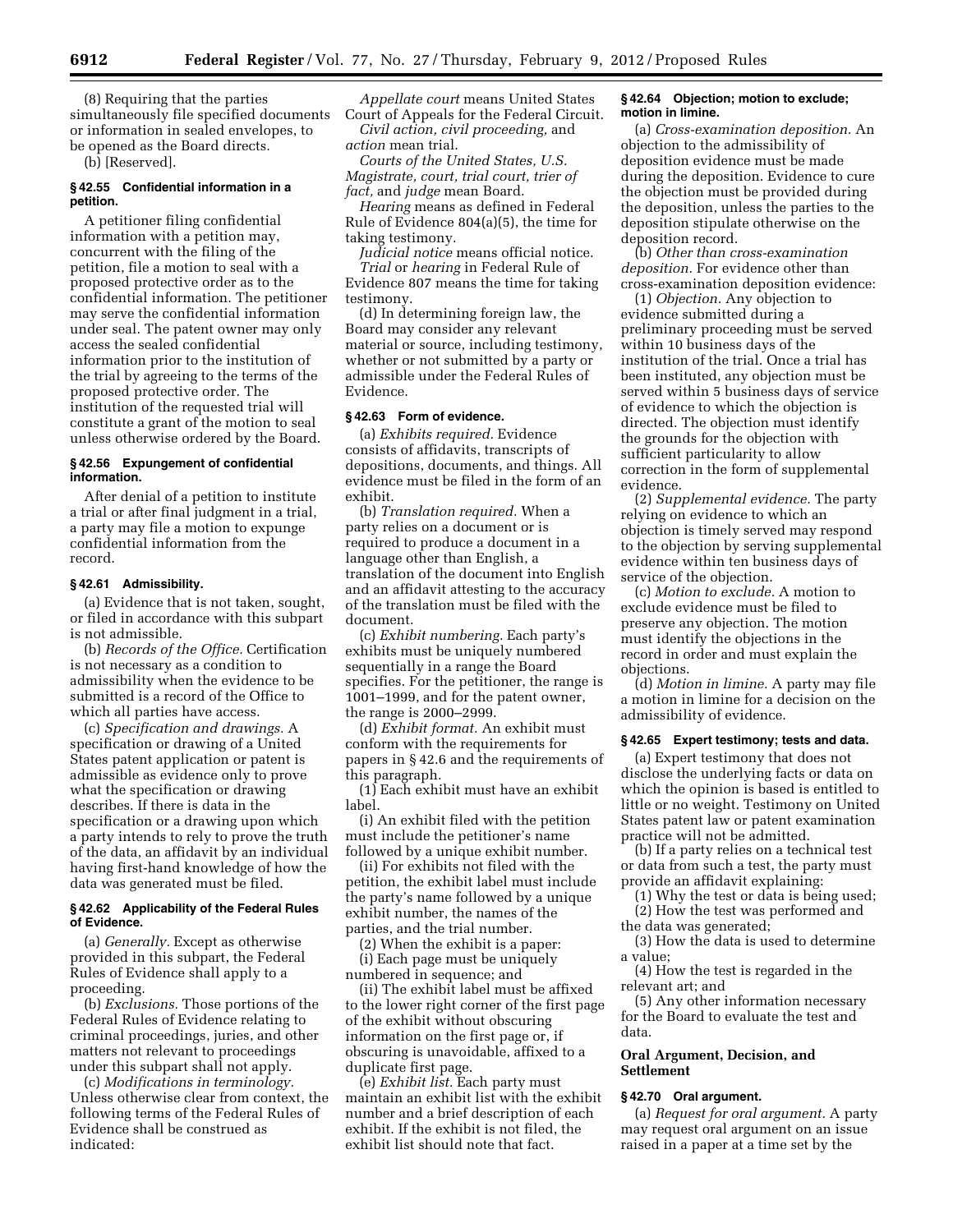Board. The request must be filed as a separate paper and must specify the issues to be argued.

(b) Demonstrative exhibits must be served at least 5 business days before the oral argument and filed no later than the time of the oral argument.

#### **§ 42.71 Decision on petitions or motions.**

(a) *Order of consideration.* The Board may take up petitions or motions for decisions in any order, may grant, deny, or dismiss any petition or motion, and may enter any appropriate order.

(b) *Interlocutory decisions.* A decision on a motion without a judgment is not final for the purposes of judicial review. A panel decision on an issue will govern the trial. If a decision is not a panel decision, the party may request that a panel rehear the decision. When rehearing a non-panel decision, a panel will review the decision for an abuse of discretion.

(c) *Rehearing.* A party dissatisfied with a decision may file a request for rehearing. The burden of showing a decision should be modified lies with the party challenging the decision. The request must specifically identify all matters the party believes the Board misapprehended or overlooked, and the place where each matter was previously addressed in a motion, an opposition, or a reply. A request for rehearing does not toll times for taking action. Any request must be filed:

(1) Within 14 days of the entry of nonfinal decision; or

(2) Within 30 days of the entry of a final decision.

#### **§ 42.72 Termination of trial.**

The Board may terminate a trial without rendering judgment, where appropriate, including where the trial is consolidated with another proceeding or pursuant to a joint request under 35 U.S.C. 317(a) or 327(a).

# **§ 42.73 Judgment.**

(a) A judgment disposes of all issues that were, or by motion could have properly been, raised and decided.

(b) *Request for adverse judgment.* A party may request judgment against itself at any time during a proceeding. Actions construed to be a request for adverse judgment include:

(1) Disclaimer of the involved application or patent;

(2) Cancellation or disclaimer of a claim such that the party has no remaining claim in the trial;

(3) Concession of unpatentability or derivation of the contested subject matter; and

(4) Abandonment of the contest. (c) *Recommendation.* The judgment may include a recommendation for

further action by an examiner or by the Director.

(d) *Estoppel*—(1) *Petitioner other than in derivation proceeding.* A petitioner, or the real party in interest or privy of the petitioner, is estopped in the Office from taking an action that is inconsistent with a judgment as to any ground that the petitioner raised or reasonably could have raised during the trial, except that estoppel shall not apply to a petitioner, or to the real party in interest or privy of the petitioner who has settled under 35 U.S.C. 317 or 327.

(2) *In a derivation,* the losing party who could have properly moved for relief on an issue, but did not so move, may not take action in the Office after the judgment that is inconsistent with that party's failure to move, except that a losing party shall not be estopped with respect to any contested subject matter for which that party was awarded a favorable judgment.

(3) *Patent applicant or owner.* A patent applicant or owner whose claim is canceled is precluded from taking action inconsistent with the adverse judgment, including obtaining in any patent:

(i) A claim to substantially the same invention as the finally refused or cancelled claim;

(ii) A claim that could have been filed in response to any properly raised ground of unpatentability for a finally refused or cancelled claim; or

(iii) An amendment of a specification or of a drawing that was denied during the trial proceeding.

#### **§ 42.74 Settlement.**

(a) *Board role.* The parties may agree to settle any issue in a proceeding, but the Board is not a party to the settlement and may independently determine any question of jurisdiction, patentability, or Office practice.

(b) *Agreements in writing.* Any agreement or understanding between the parties made in connection with, or in contemplation of, the termination of a proceeding shall be in writing and a true copy shall be filed with the Board before the termination of the trial.

(c) *Request to keep separate.* A party to a settlement may request that the settlement be treated as business confidential information and be kept separate from the files of an involved patent or application. The request must be filed with the settlement. If a timely request is filed, the settlement shall only be available:

(1) To a Government agency on written request to the Board; or

(2) To any other person upon written request to the Board to make the settlement agreement available, along

with the fee specified in § 42.15(d) and on a showing of good cause.

## **Certificate**

# **§ 42.80 Certificate.**

After the Board issues a final written decision in an *inter partes* review, postgrant review, or covered business method patent review and the time for appeal has expired or any appeal has terminated, the Office will issue and publish a certificate canceling any claim of the patent finally determined to be unpatentable, confirming any claim of the patent determined to be patentable, and incorporating in the patent any new or amended claim determined to be patentable by operation of the certificate.

2. Part 90 is added to read as follows:

# **PART 90—JUDICIAL REVIEW OF PATENT TRIAL AND APPEAL BOARD DECISIONS**

Sec.

- 90.1 Scope.
- 90.2 Notice; service.
- 90.3 Time for appeal or civil action.

**Authority:** 35 U.S.C. 2(b)(2).

## **§ 90.1 Scope.**

The provisions herein govern judicial review for Patent Trial and Appeal Board decisions under chapter 13 of title 35, United States Code. Judicial review of decisions arising out of *inter partes* reexamination proceedings that are requested under 35 U.S.C. 311, and where available, judicial review of decisions arising out of interferences declared pursuant to 35 U.S.C. 135 continue to be governed by the pertinent regulations in effect on July 1, 2012.

#### **§ 90.2 Notice; service.**

(a) *For an appeal under 35 U.S.C. 141.*  (1) In all appeals, the notice of appeal required by 35 U.S.C. 142 must be filed with the Director of the United States Patent and Trademark Office as provided in § 104.2 of this title. A copy of the notice of appeal must also be filed with the Patent Trial and Appeal Board in the appropriate manner provided in § 41.10(a), 41.10(b), or 42.6(b).

(2) In all appeals, the party initiating the appeal must comply with the requirements of the Federal Rules of Appellate Procedure and Rules for the United States Court of Appeals for the Federal Circuit, including:

(i) Serving the requisite number of copies on the Court; and

(ii) Paying the requisite fee for the appeal.

(3) *Additional requirements.* (i) In appeals arising out of an *ex parte*  reexamination proceeding ordered